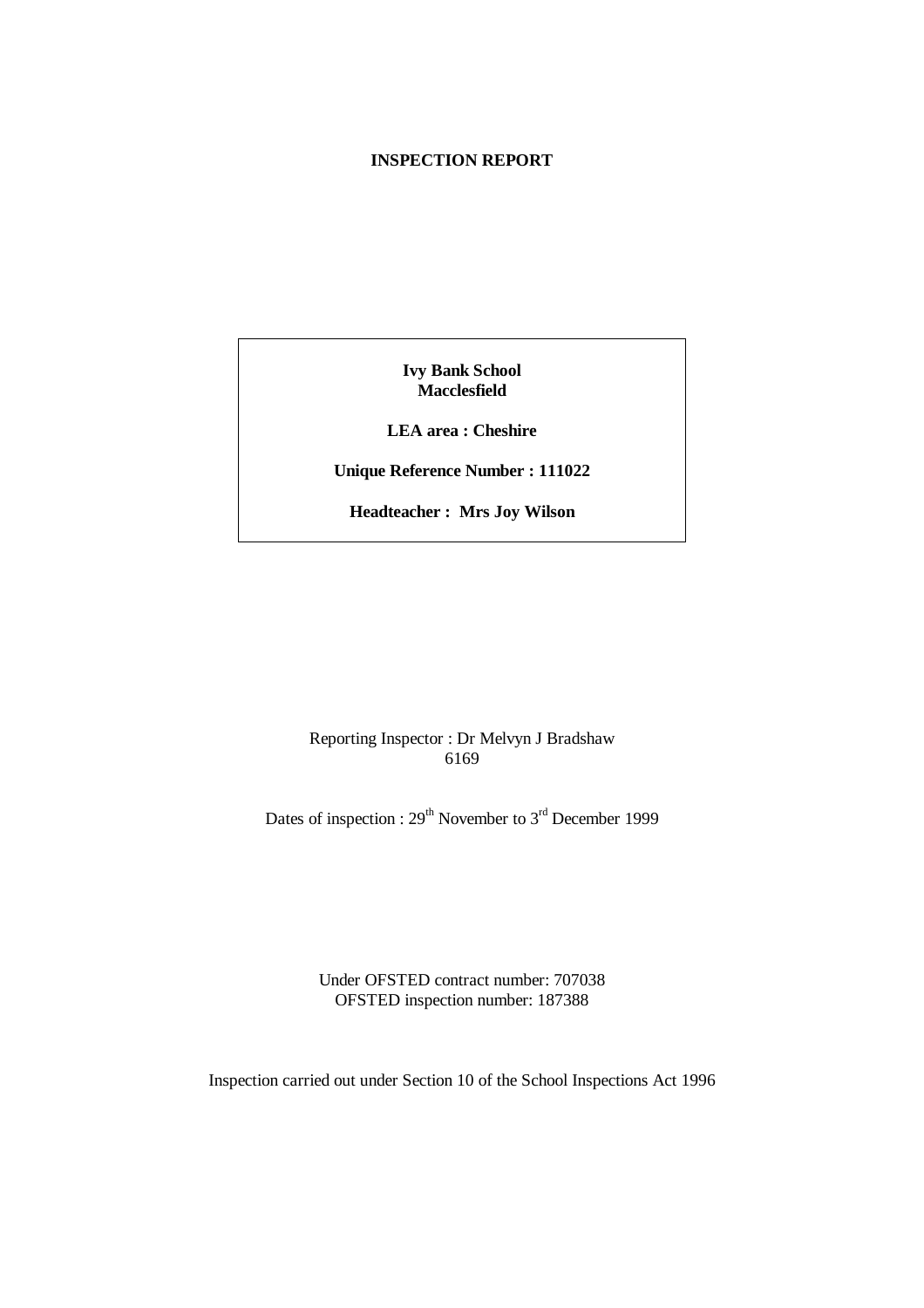## ? Crown Copyright 1999

 This report may be reproduced in whole or in part for non-commercial educational purposes, provided that all extracts quoted are reproduced verbatim without adaptation and on condition that the source and date thereof are stated. Further copies of this report are obtainable from the school.

Under the Education (Schools) Act 1992 and the Education Act 1993, the school must provide a copy of this report and/or its summary free of charge to certain categories of people. A charge not exceeding the full cost of reproduction may be made for any other copies supplied.

#### **INFORMATION ABOUT THE SCHOOL**

| Type of school:               | Infant and Junior                                                 |
|-------------------------------|-------------------------------------------------------------------|
| Type of control:              | County                                                            |
| Age range of pupils :         | 4 to 11 years                                                     |
| Gender of pupils :            | Mixed                                                             |
| School address:               | <b>Valley Road</b><br>Macclesfield<br>Cheshire<br><b>SK11 8PB</b> |
| Telephone number:             | 01625 422021                                                      |
| Fax number:                   | 01625 503514                                                      |
| Appropriate authority:        | Governing Body                                                    |
| Name of Chair of Governors:   | Mr Neil Boardman                                                  |
| Date of previous inspection : | March 1996                                                        |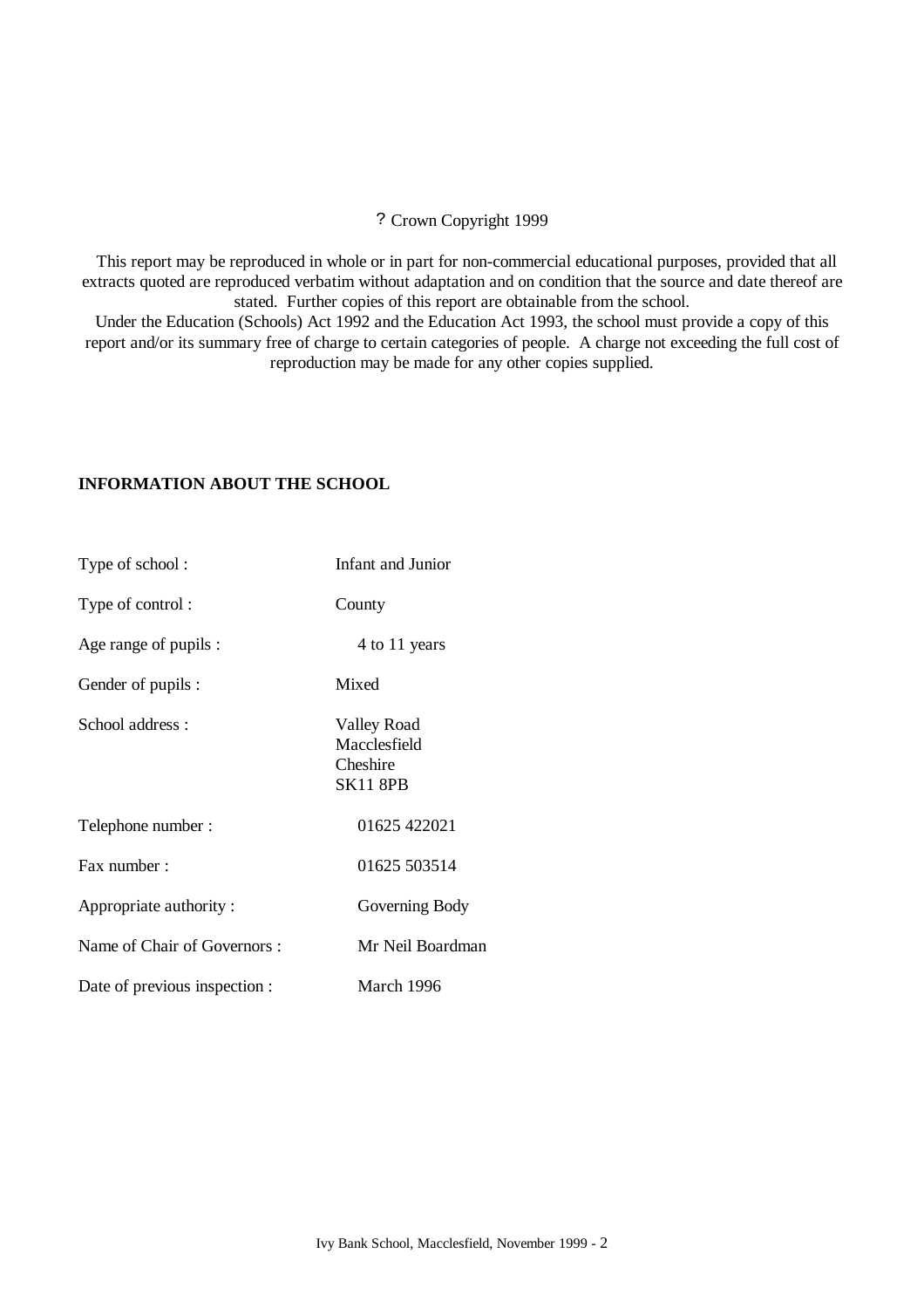# **INFORMATION ABOUT THE INSPECTION TEAM**

| <b>Team members</b>                  | <b>Subject responsibilities</b>        | <b>Aspect responsibilities</b>                    |
|--------------------------------------|----------------------------------------|---------------------------------------------------|
| Dr Melvyn Bradshaw,                  | English                                | Attainment and progress                           |
| Registered Inspector                 | Science (support)                      | Teaching                                          |
|                                      | Under fives                            | Staffing, accommodation and<br>learning resources |
| Mr Richard Barnard, Lay Inspector    |                                        | Attendance                                        |
|                                      |                                        | Support, guidance and pupils?<br>welfare          |
|                                      |                                        | Partnership with parents and<br>the community     |
|                                      |                                        | Efficiency of the school                          |
| Mr Mike Wehrmeyer, Team Inspector    | English (support)                      |                                                   |
|                                      | Art                                    |                                                   |
|                                      | Design and technology                  |                                                   |
|                                      | Special educational needs              |                                                   |
| Mr Brian Espiner, Team Inspector     | <b>Mathematics</b>                     | <b>Curriculum and assessment</b>                  |
|                                      | Physical education                     |                                                   |
|                                      | Equal opportunities                    |                                                   |
| Mr Eric Wilson, Team Inspector       | Mathematics (support)                  | Pupils? spiritual, moral, social                  |
|                                      | Science                                | and cultural development                          |
|                                      | Information technology                 |                                                   |
| Mrs Sylvia Gatehouse, Team Inspector | Religious education                    | Leadership and management                         |
|                                      | Music                                  |                                                   |
|                                      | Special educational needs<br>(support) |                                                   |
| Dr Tom Allen, Team Inspector         | Geography                              | Attitudes, behaviour and                          |
|                                      | <b>History</b>                         | personal development                              |

The inspection contractor was:

Dr M J Bradshaw, LSU Associates 185 Wilton Road Southampton Hants SO15 5HY

Any concerns or complaints about the inspection or the report should be raised with the inspection contractor. Complaints which are not satisfactorily resolved by the contractor should be raised with OFSTED by writing to:

The Registrar The Office for Standards in Education Alexandra House 33 Kingsway London WC2B 6SE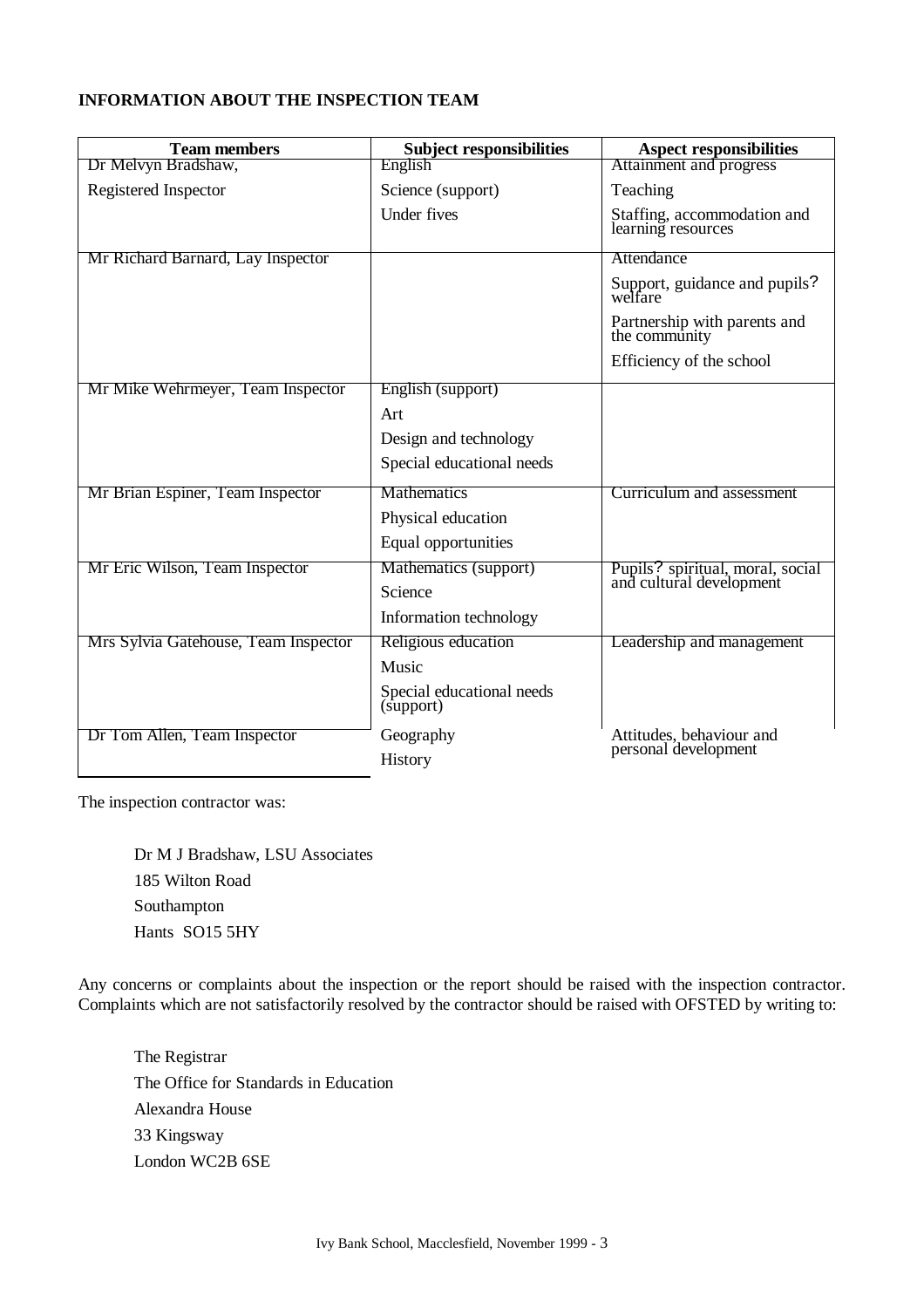#### **REPORT CONTENTS**

#### **Paragraph**

## **MAIN FINDINGS**

What the school does well Where the school has weaknesses How the school has improved since the last inspection Standards in subjects Quality of teaching Other aspects of the school The parents' views of the school

# **KEY ISSUES FOR ACTION**

# **INTRODUCTION**

| Characteristics of the school | $1 - 4$ |
|-------------------------------|---------|
| Key indicators                |         |

# **PART A: ASPECTS OF THE SCHOOL**

## **Educational standards achieved by pupils at the school**

| Attainment and progress                       | $5 - 15$  |
|-----------------------------------------------|-----------|
| Attitudes, behaviour and personal development | $16 - 21$ |
| Attendance                                    | 22        |

## **Quality of education provided**

| Teaching                                                  | $23 - 29$ |
|-----------------------------------------------------------|-----------|
| The curriculum and assessment                             | $30 - 36$ |
| Pupils' spiritual, moral, social and cultural development | $37 - 41$ |
| Support, guidance and pupils' welfare                     | $42 - 45$ |
| Partnership with parents and the community                | 46 - 49   |

#### **The management and efficiency of the school**

| Leadership and management                      | $50 - 57$ |
|------------------------------------------------|-----------|
| Staffing, accommodation and learning resources | 58 - 62   |
| The efficiency of the school                   | $63 - 66$ |

#### **PART B: CURRICULUM AREAS AND SUBJECTS**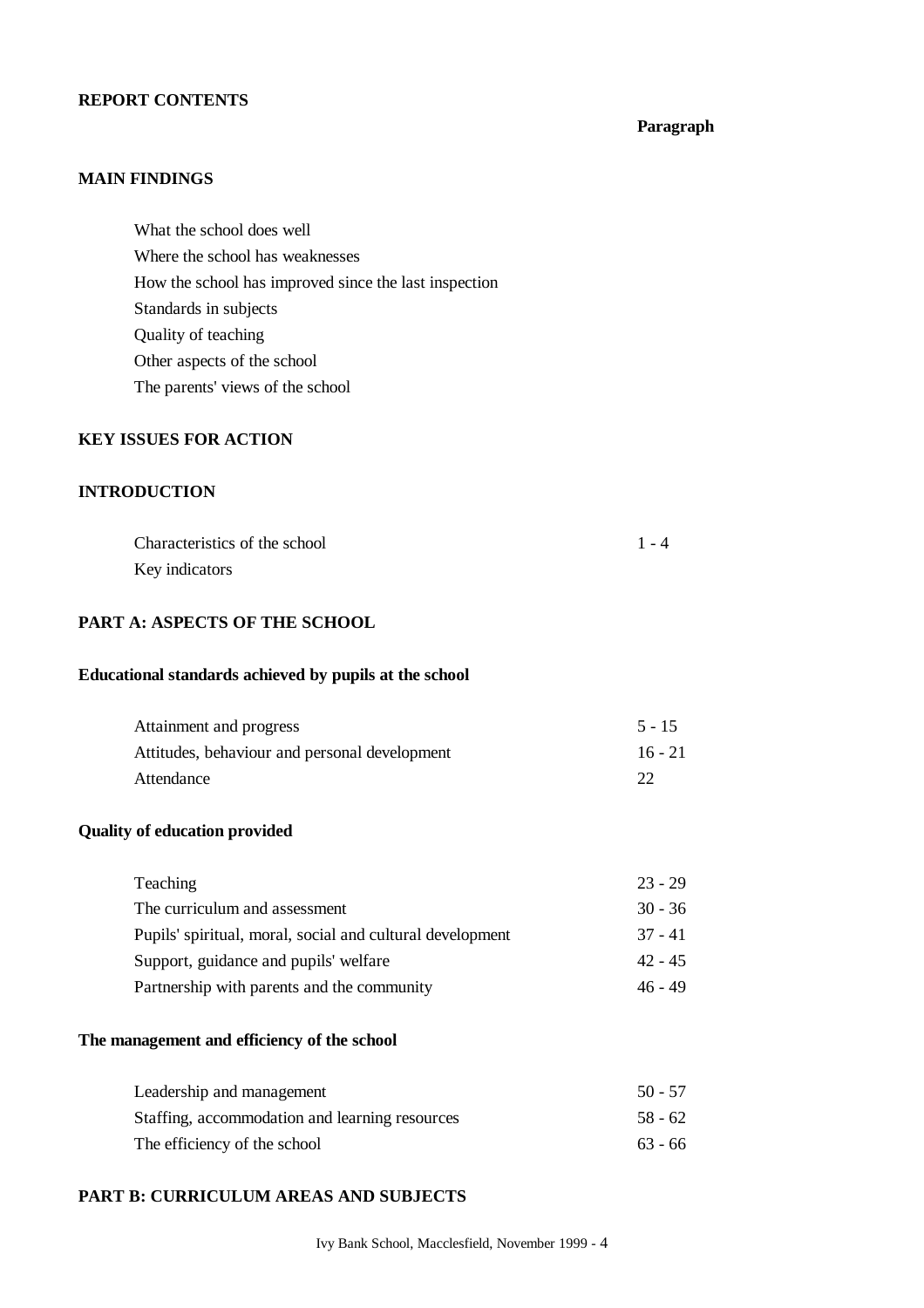| Areas of learning for children under five | $67 - 76$   |
|-------------------------------------------|-------------|
| <b>English, mathematics and science</b>   | 77 - 106    |
| Other subjects or courses                 | $107 - 159$ |
| <b>PART C: INSPECTION DATA</b>            |             |
| <b>Summary of inspection evidence</b>     | $160 - 161$ |
| Data and indicators                       |             |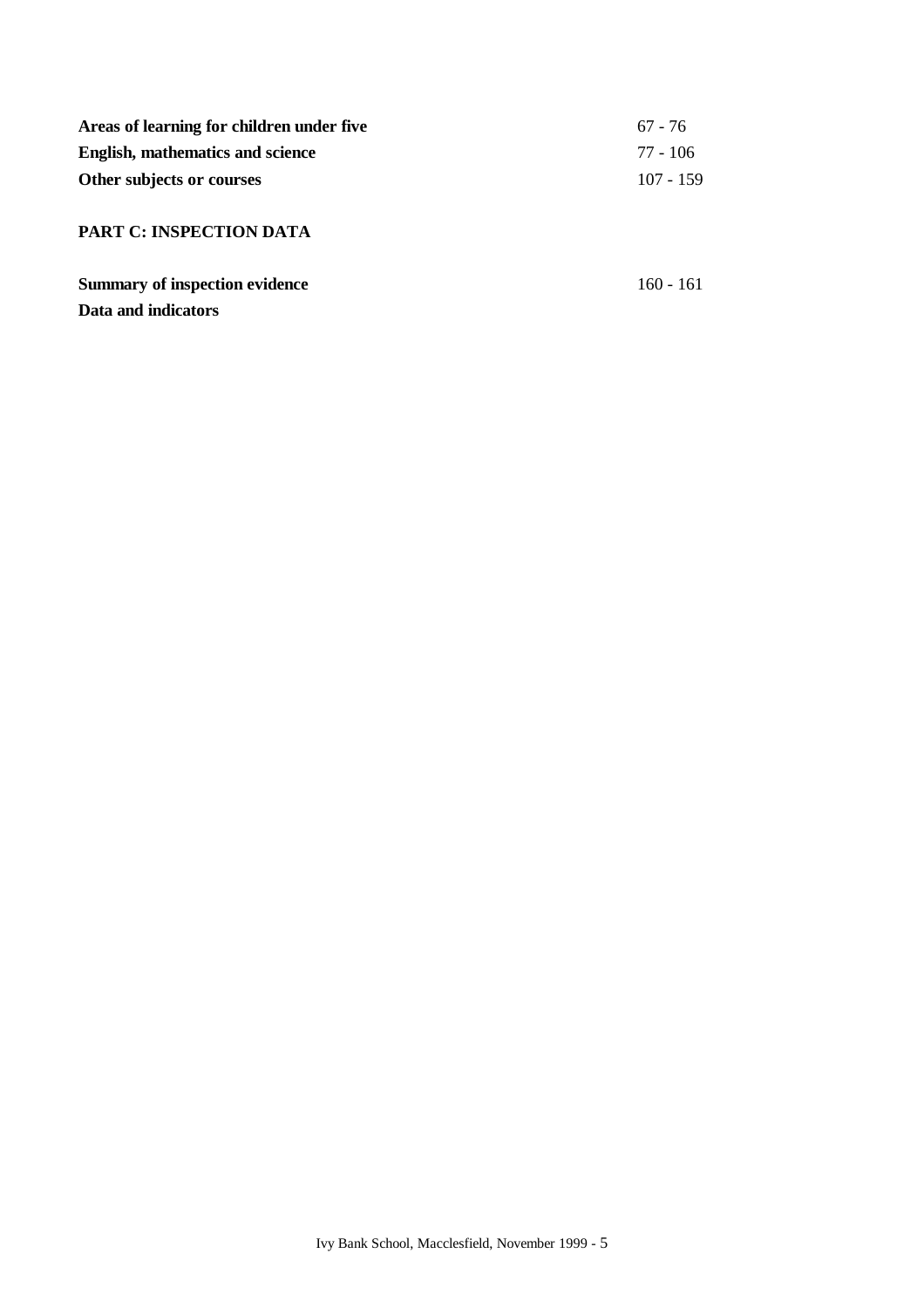## **MAIN FINDINGS**

#### **What the school does well**

 C. The Headteacher provides excellent leadership and a clear educational direction. She is well supported by the Governing Body and senior management team.

- C. Children make very good progress during their time in the school and achieve high standards.
- C. The teaching is usually good and very good in a third of lessons.
- C. Pupils in the special educational needs unit are very well taught and make very good progress.
- C. Pupils behave well and have very good attitudes to their work.
- C. The personal development of pupils is very effectively promoted.
- C. The school provides a good curriculum and assessment of pupils? work is very good.
- C. The support and guidance provided for pupils are very good.
- C. Links with parents, including information provided, are good.
- C. The school provides very good value for money.

## **Where the school has weaknesses**

I. The school has no major weaknesses.

Minor weaknesses that need to be considered are:

II. Boys? lower attainment in English, especially in reading and writing.

- III. The development of outdoor facilities for children under five.
- IV. The need to develop long-term financial planning.
- V.Continuing the development of the role of co-ordinators.
- VI. Extending opportunities for pupils? independent work, especially in science and library use.

## **This is a very good school. The strengths of the school significantly outweigh its weaknesses; these will form the basis of the governors? action plan, which will be sent to all parents or guardians of pupils at the school.**

#### **How the school has improved since the last inspection**

The school has made very good progress since the previous inspection. The school has maintained the high standards of achievement and the quality of teaching has improved further. The time allocation for pupils in Key Stage 2 is in line with the recommended figure and the time allocated to each subject is checked consistently. Good schemes of work have been developed. These have helped to improve the quality of teaching and provision in all subjects. Standards in information technology have improved and are now above average; the teaching of the subject is also good. Investigative aspects of mathematics and design and technology have improved well, but more progress needs to be made in science. The role of the curriculum co-ordinators has developed well and further progress in this area is planned. There is a satisfactory link between financial planning and the school development plan. Financial control is now good. Effective use is made of pupils? individual education plans. The school is very well placed to maintain the present high standards and improve further.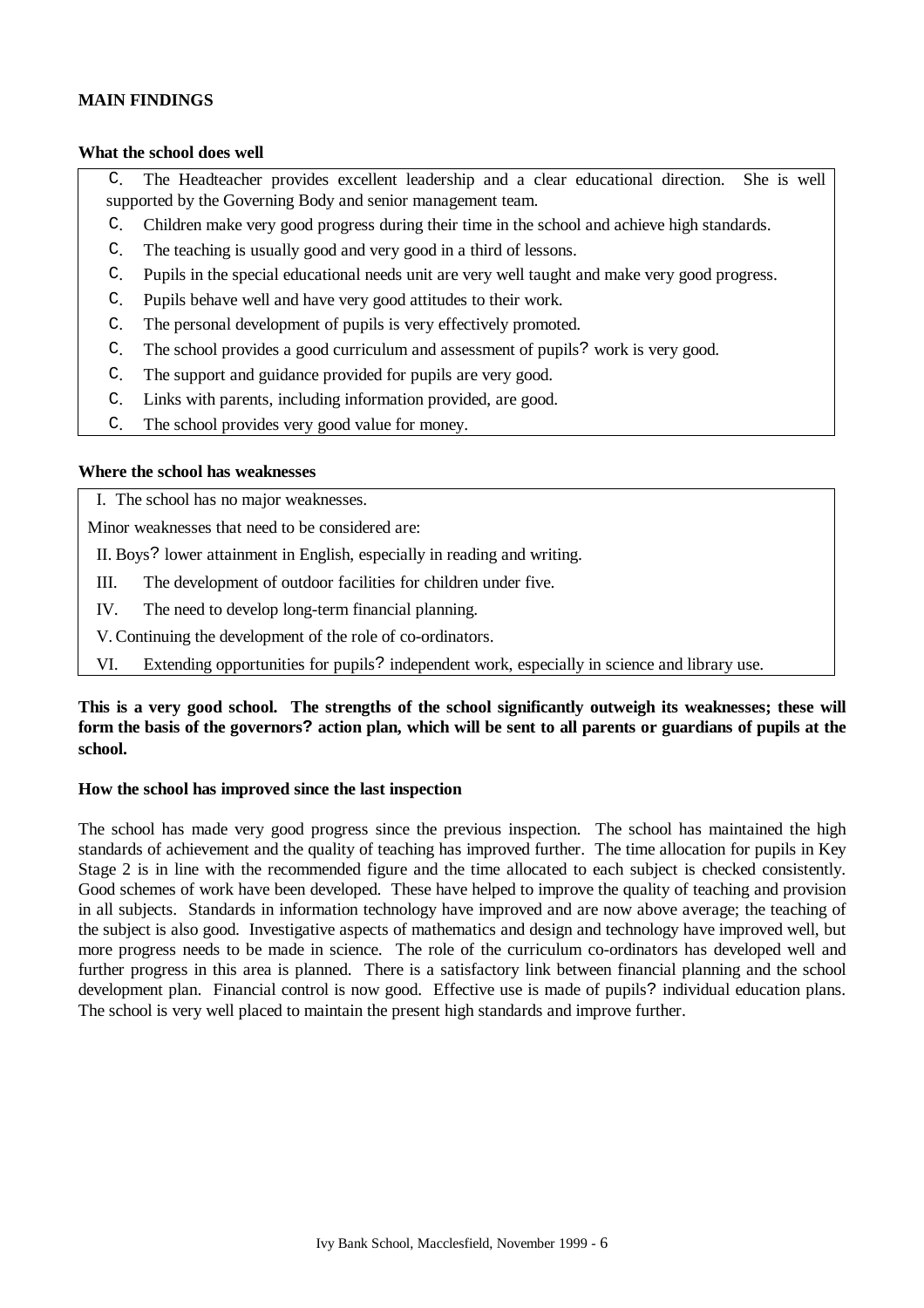#### **Standards in subjects**

The table shows the standards achieved by 11 year olds in 1999 based on the National Curriculum tests:

| Performance in | Compared with all<br>schools | <b>Compared with</b><br>similar schools |
|----------------|------------------------------|-----------------------------------------|
|                |                              |                                         |
| English        | $\mathbf{A}$                 | $\mathbf{A}$                            |
| Mathematics    | $\boldsymbol{A}$             | $\boldsymbol{A}$                        |
| Science        | $\, {\bf B}$                 | $\, {\bf B}$                            |

The results refer to pupils in mainstream classes only. The information shows that standards in English and mathematics are well above the national average and the results of similar schools. The results in science are above the national average and the results of similar schools. Standards are not quite as high this year, but are above average in English and mathematics. In information technology attainment is above the levels expected and in religious education they are above the expectations of the Agreed Syllabus.

By the age of seven, pupils? attainment is similar to the national average in reading, writing, mathematics and science. Attainment is high in information technology and religious education. Pupils make very good progress during their time in the school. Although pupils who are in the unit for moderate learning difficulties display attainment that is well below average, they make very good progress owing to outstanding teaching.

# **Quality of teaching**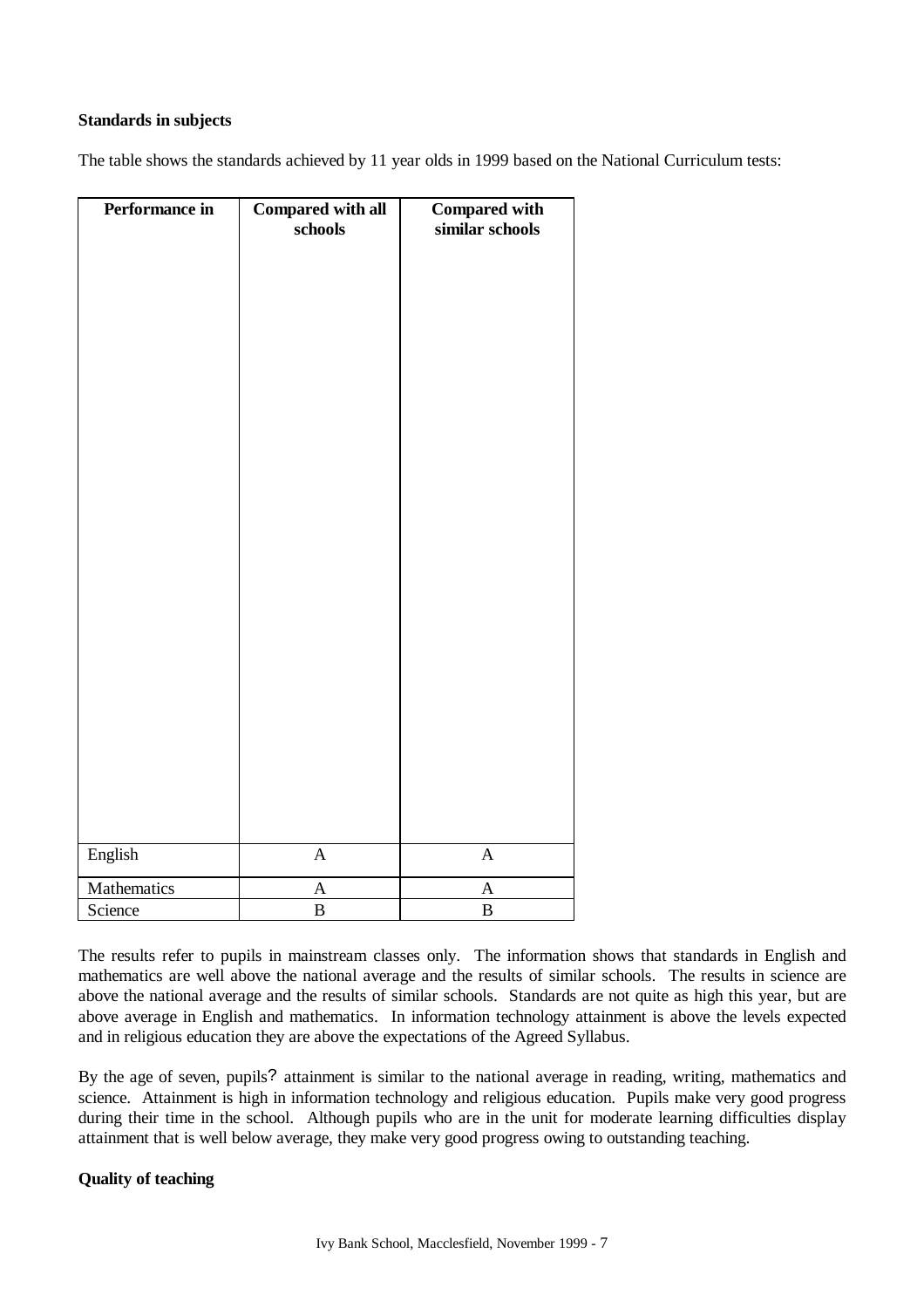| <b>Teaching in:</b>    | <b>Under 5</b> | $5 - 7$ years | 7 ? 11 years |
|------------------------|----------------|---------------|--------------|
| English                | Good           | Very Good     | Good         |
| Mathematics            | Good           | Good          | Good         |
| Science                |                | Good          | Good         |
| Information technology |                | Good          | Good         |
| Religious education    |                | Good          | Good         |
| Other subjects         | Good           | Good          | Good         |

The quality of teaching throughout the school is consistently good. Over a third of teaching is very good or better and more than three-quarters good or better. It is rarely less than satisfactory. The quality of teaching in the special educational needs unit is of a particularly high standard.

Throughout the school most subjects are well taught, except for physical education where teaching is satisfactory.

*Inspectors make judgements about teaching in the range: excellent; very good; good; satisfactory; unsatisfactory; poor; very poor. 'Satisfactory' means that strengths outweigh any weaknesses.* 

## **Other aspects of the school**

| <b>Aspect</b>                                      | <b>Comment</b>                                                                                                                                                                                                                             |
|----------------------------------------------------|--------------------------------------------------------------------------------------------------------------------------------------------------------------------------------------------------------------------------------------------|
| Behaviour                                          | The high standards of behaviour and discipline have a positive effect on the                                                                                                                                                               |
|                                                    | standards of attainment. Pupils are well behaved, courteous and show                                                                                                                                                                       |
|                                                    | consideration for others.                                                                                                                                                                                                                  |
| Attendance                                         | Attendance is very good and well above the national average. There is very<br>little lateness and lessons start very promptly.                                                                                                             |
| Ethos*                                             | The school has a very good ethos. Pupils demonstrate very good attitudes<br>to their learning, relationships are very good and there is a commitment to<br>improving standards further.                                                    |
| Leadership and management                          | The Headteacher provides the school with excellent leadership.<br><b>She</b><br>provides a clear educational direction and is very well supported by the<br>senior management team and Governing Body.                                     |
| Curriculum                                         | The curriculum is broadly based and well balanced; it meets the needs of<br>pupils effectively. Children?s work is assessed very well. Planning is<br>particularly effective, and is made easier by the good use of assessment<br>results. |
| Pupils with special<br>educational needs           | Provision for pupils with special educational needs, including those in the<br>unit, is very good. It enables these pupils to make very good progress.                                                                                     |
| Spiritual, moral, social &<br>cultural development | The school has maintained the high standards identified in the previous<br>report. Very good provision is made for pupils? moral, social and cultural<br>development, and that for spiritual development is good.                          |
| Staffing, resources and                            | Staffing levels are good and teaching and learning support staff work well                                                                                                                                                                 |
| accommodation                                      | together. Accommodation and learning resources are satisfactory.                                                                                                                                                                           |
| Value for money                                    | The school provides very good value for money. Pupils make very good                                                                                                                                                                       |
|                                                    | progress overall because of very well organised support and high quality                                                                                                                                                                   |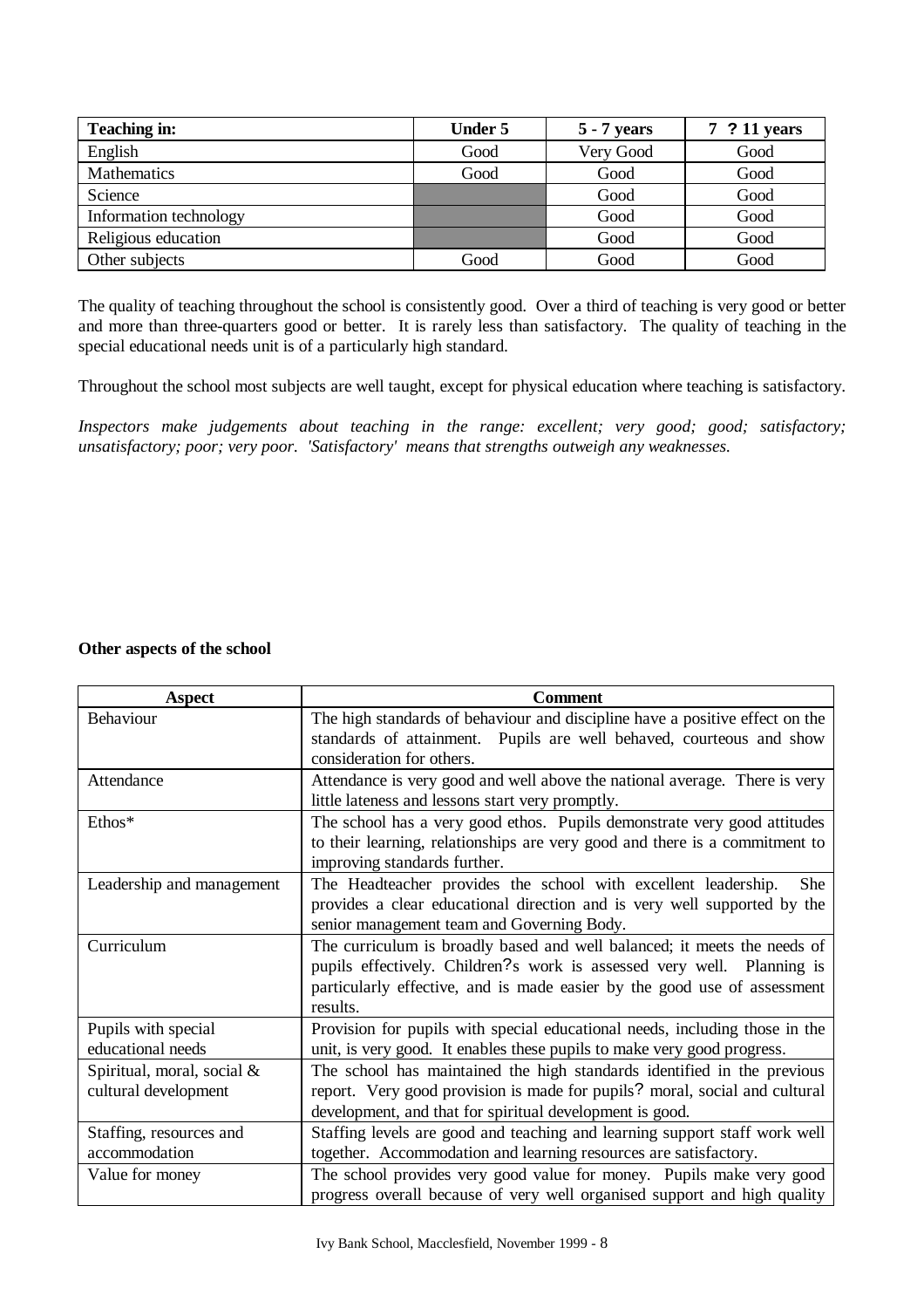|                                      |  |  | teaching. Financial planning is good in the short-term, but longer term |  |  |
|--------------------------------------|--|--|-------------------------------------------------------------------------|--|--|
| planning is insufficiently detailed. |  |  |                                                                         |  |  |

*\* Ethos is the climate for learning: attitudes to work, relationships and the commitment to high standards.*

## **The parents' views of the school**

| What most parents like about the school             | What some parents are not happy about |
|-----------------------------------------------------|---------------------------------------|
| VII. The school encourages parents to play an       |                                       |
| active part in its life.                            |                                       |
| VIII. The school is approachable.                   |                                       |
| They are kept well informed about what is to<br>IX. |                                       |
| be taught and their children? s progress.           |                                       |
| X. Pupils? attainment is generally good.            |                                       |
| Children?s attitudes and values are well<br>XI.     | Parents el                            |
| promoted.                                           | some comm                             |
| Behaviour is of a high standard.<br>XII.            | behaviour                             |
| XIII. Children like school.                         | curriculum v                          |
|                                                     |                                       |

Inspectors? judgements support parents? positive views. The school is approachable and parents are encouraged to become fully involved. The school makes good efforts to inform all parents about the curriculum and pupils? written reports are good. Pupils make very good progress during their time in the school. Positive attitudes and values are promoted and children like school. The school makes good efforts to treat all cases of misbehaviour consistently, although there are occasional differences between classes.

# **KEY ISSUES FOR ACTION**

There are no key issues for the school to address but, in the context of its many strengths, the following minor points for improvement should be considered as the basis for an action plan:

- XV. The relative lower attainment of boys in English, especially reading and writing. The school has identified this area and is monitoring boys? progress and possible factors already. (Paragraphs 77, 78, 81)
- XVI. The need to improve outdoor facilities for children under five. (Paragraphs 61, 76)
- XVII. The development of long-term financial planning. (Paragraph 63)
- XVIII. Continuing the development of the role of the subject managers, including links with the Governing Body. (Paragraph 55)
- XIX. Extending opportunities for pupils? independent work, especially in science and the use of the library. (Paragraphs 13, 81, 88, 98, 100, 101, 105)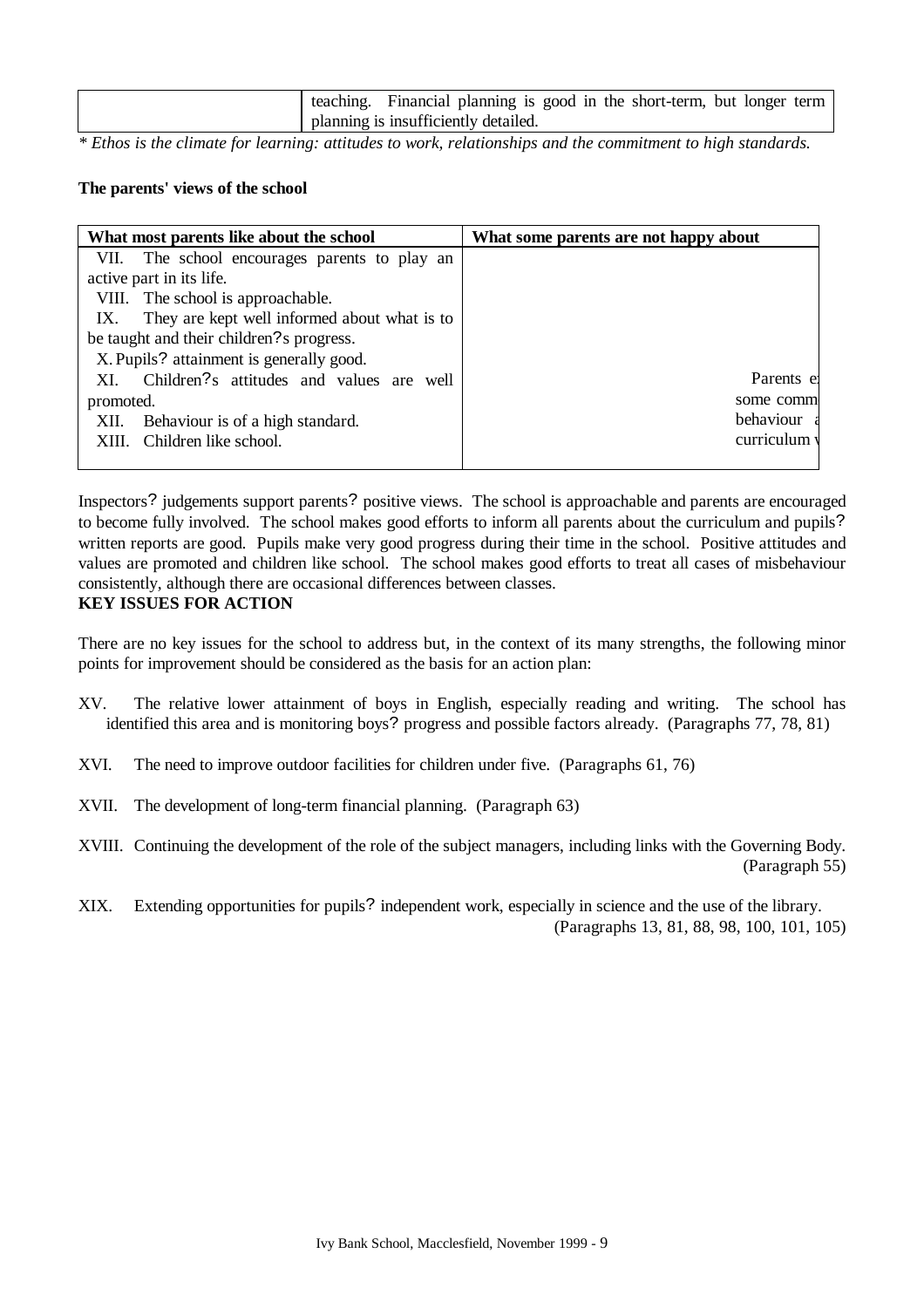## **INTRODUCTION**

#### **Characteristics of the school**

- 1. Ivy Bank Primary School is situated on the southern outskirts of Macclesfield, Cheshire. Pupils come from the ward in which the school is situated, although most are from two other adjacent wards. Pupils come from both owner-occupied and rented accommodation, the proportion from the latter group having increased since the previous inspection. The school is above the average size for a primary school. Currently, there are 370 full-time pupils from Reception to Year 6. A little under 52 per cent of pupils are boys. Almost all pupils (98 per cent) are of white ethnic origin. There are five pupils (1.3 per cent) for whom English is an additional language; this figure is a little above most schools. A little over eight per cent of pupils are eligible for, and claim, free school meals, a figure which is below the national average. However, there is accumulating evidence that this figure does not reflect the true level of need. Overall, the socio-economic background of pupils is a little below average.
- 2. The school is organised into 15 classes, two each for Reception and Years 1 to 6, together with a unit for pupils with moderate learning difficulties. This unit is for Key Stage 2 pupils who come to the school from a wide area of south and east Cheshire. Children enter the Reception classes full-time in the September of the year in which they are five. The majority of children have previously attended the playgroup situated on the site of the school; few have attended Nursery. At the time of the inspection 35 of the 47 children in Reception were under five. All children in Reception follow a timetable which identifies National Curriculum subjects, although planning is appropriately based on the recommended areas of learning for children under five. Fifteen pupils have local education authority Statements of Special Educational Needs. This figure includes 12 pupils in the special educational needs unit. Altogether, 44 pupils (12 per cent) have been identified as having learning difficulties at Stages 1 to 5 of the Code of Practice, below the national average. Baseline assessment data show that attainment on entry into Reception is broad, but below average overall, and is particularly low in language and literacy.
- 3. The school has clear aims; these indicate that the school exists to provide a broad and balanced education, to ensure children are valued and respected, and to provide skilled and motivated staff with a strong partnership between home, school and community. The previous inspection took place in March, 1996. The key issues of the previous report have been addressed well. The school development plan identifies wide-ranging targets relating mainly to literacy, numeracy and science. In addition, aspects of information technology, history, geography, art, design and technology, physical education and religious education are included. The school also aims to improve teaching and learning, and the accommodation, further.
- 4. Throughout the report, data for Key Stage 2 relate only to pupils in the mainstream classes. Where relevant, reference is made separately to the attainment and progress of pupils in the special educational needs unit. This ensures that a fairer comparison is made of the school?s results, since in 1999 11 per cent of Year 6 pupils were from the unit, and in 1998 the figure was 14 per cent.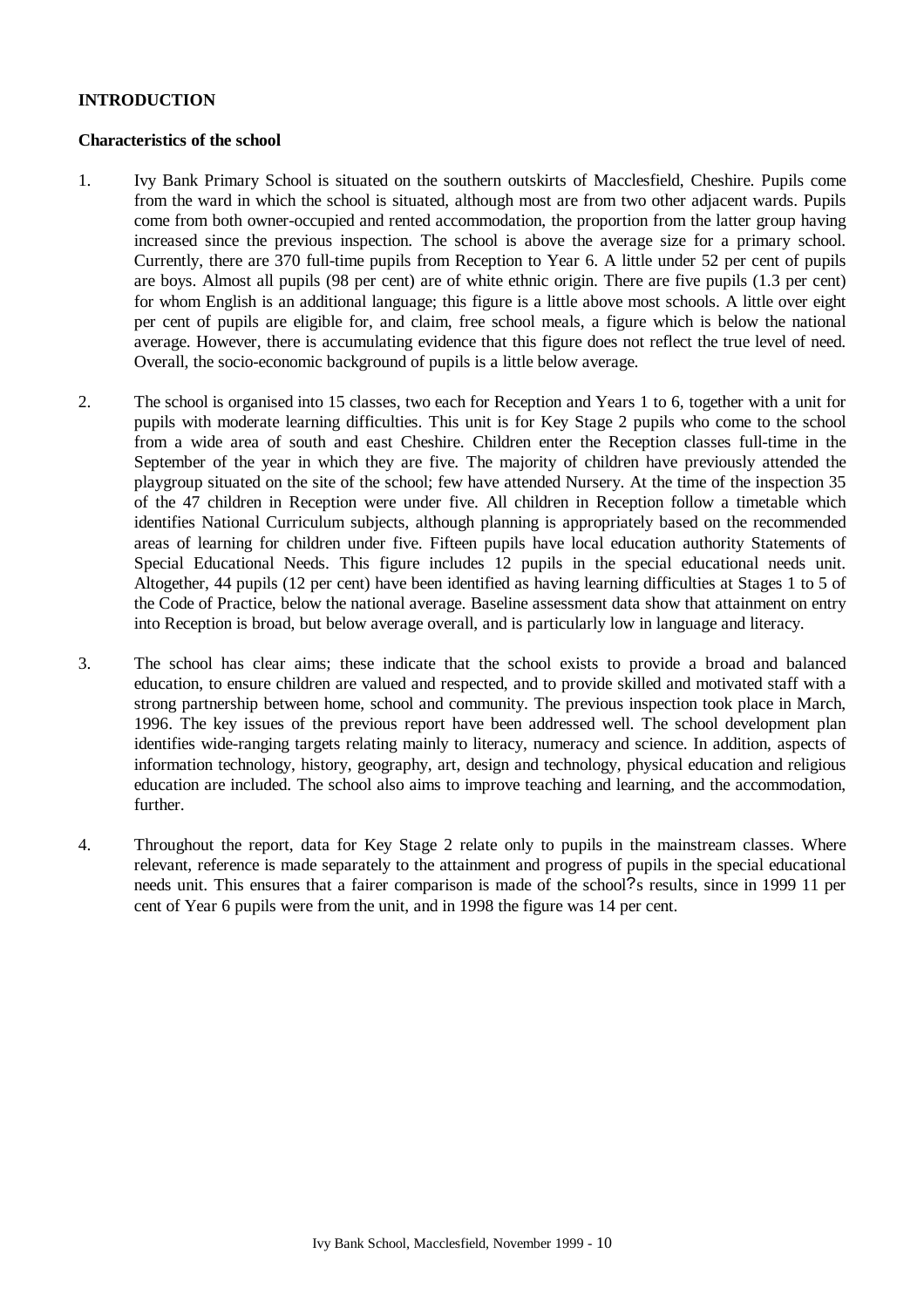## **Key Indicators**

## **Attainment at Key Stage 1**

**Number of registered pupils in final year of Key Stage 1 <b>Year Boys Girls** Total **for latest reporting year: 1999 29 (30) 21 (21) 50 (51)**

| <b>National Curriculum Test/Task</b><br><b>Results</b> |          | Reading | Writing | <b>Mathematics</b> |
|--------------------------------------------------------|----------|---------|---------|--------------------|
| Number of pupils                                       | Bovs     | 23 (24) |         |                    |
| at NC Level 2 or                                       | Girls    |         |         |                    |
| above                                                  | Total    | 44 (39  |         | 42 (40             |
| Percentage at NC                                       | School   |         |         |                    |
| Level 2 or above                                       | National | (80     |         |                    |

|                  | <b>Teacher Assessments</b> | English | <b>Mathematics</b> | Science |
|------------------|----------------------------|---------|--------------------|---------|
| Number of pupils | Bovs                       | 25(25)  |                    | 27 (24  |
| at NC Level 2 or | Girls                      |         | 21 (14)            |         |
| above            | Total                      | 46 (40) | 48 (41)            | 48 (36) |
| Percentage at NC | School                     | (78)    | 96 (80)            |         |
| Level 2 or above | National                   |         | 86 (85             | (86)    |

# **Attainment at Key Stage 2<sup>1</sup>**

| Number of registered pupils in final year of Key Stage 2   Year   Boys   Girls |                                    | Total |
|--------------------------------------------------------------------------------|------------------------------------|-------|
| for latest reporting year:                                                     | 1999   24 (17)   31 (24)   55 (41) |       |

|                  | <b>National Curriculum Test Results</b> | English | <b>Mathematics</b> | Science |
|------------------|-----------------------------------------|---------|--------------------|---------|
| Number of pupils | Boys                                    | (14)    |                    | 21 (13) |
| at NC Level 4 or | Girls                                   | 30 (17  | 26 (17             | 29 (20  |
| above            | Гоtal                                   | 47 (31  | ا 49               | 50 (33  |
| Percentage at NC | School                                  | 85 (76) | 89 (68             | 91 (80) |
| Level 4 or above | National                                | 70 (65) |                    | 78 (69  |

| Tooghar Accocomante                                                                         |                     | $G$ nolich          | Mathematics.            | ്ലനല        |
|---------------------------------------------------------------------------------------------|---------------------|---------------------|-------------------------|-------------|
| Number of pupils                                                                            | $R_{\alpha\nu\rho}$ | $\circ$             |                         |             |
| $\alpha$ t N $\alpha$<br>$\alpha$ <sub>10</sub> $\alpha$ <sub>1</sub> $\alpha$ <sup>1</sup> | $_{\rm Tirlc}$      | $($ $\land$ $\land$ | (10)                    | ിറ<br>1 O`  |
| 9h012                                                                                       | $T_{\alpha}$ tol    | $\sim$              | (20)                    |             |
| $Darcantora$ at $\overline{MC}$                                                             | ാമറപ                | (70)<br>$\neg$ O    | $\sqrt{2}$<br><u>__</u> | $\sqrt{70}$ |
| _______                                                                                     | _ _ _               |                     |                         | ____        |

The data in the Key Stage 2 table is for mainstream pupils only; it omits Year 6 pupils taught in the special educational needs unit (6 in 1999, 7 in 1998)

#### **Attendance**

| Percentage of half days (sessions) |              |                           | $\%$ |
|------------------------------------|--------------|---------------------------|------|
| missed through absence for the     | Authorised   | School                    | 3.0  |
| latest complete reporting year     | Absence      | National comparative data | 5.7  |
|                                    | Unauthorised | School                    | 0.1  |
|                                    | Absence      | National comparative data | 0.5  |

#### **Exclusions**

 $\overline{a}$ 

| Number of exclusions of pupils (of statutory school<br>age) during the previous year: |              | Number |
|---------------------------------------------------------------------------------------|--------------|--------|
|                                                                                       | Fixed period |        |
|                                                                                       | Permanent    |        |

**1**

**Percentages in parentheses refer to the year before the latest reporting year**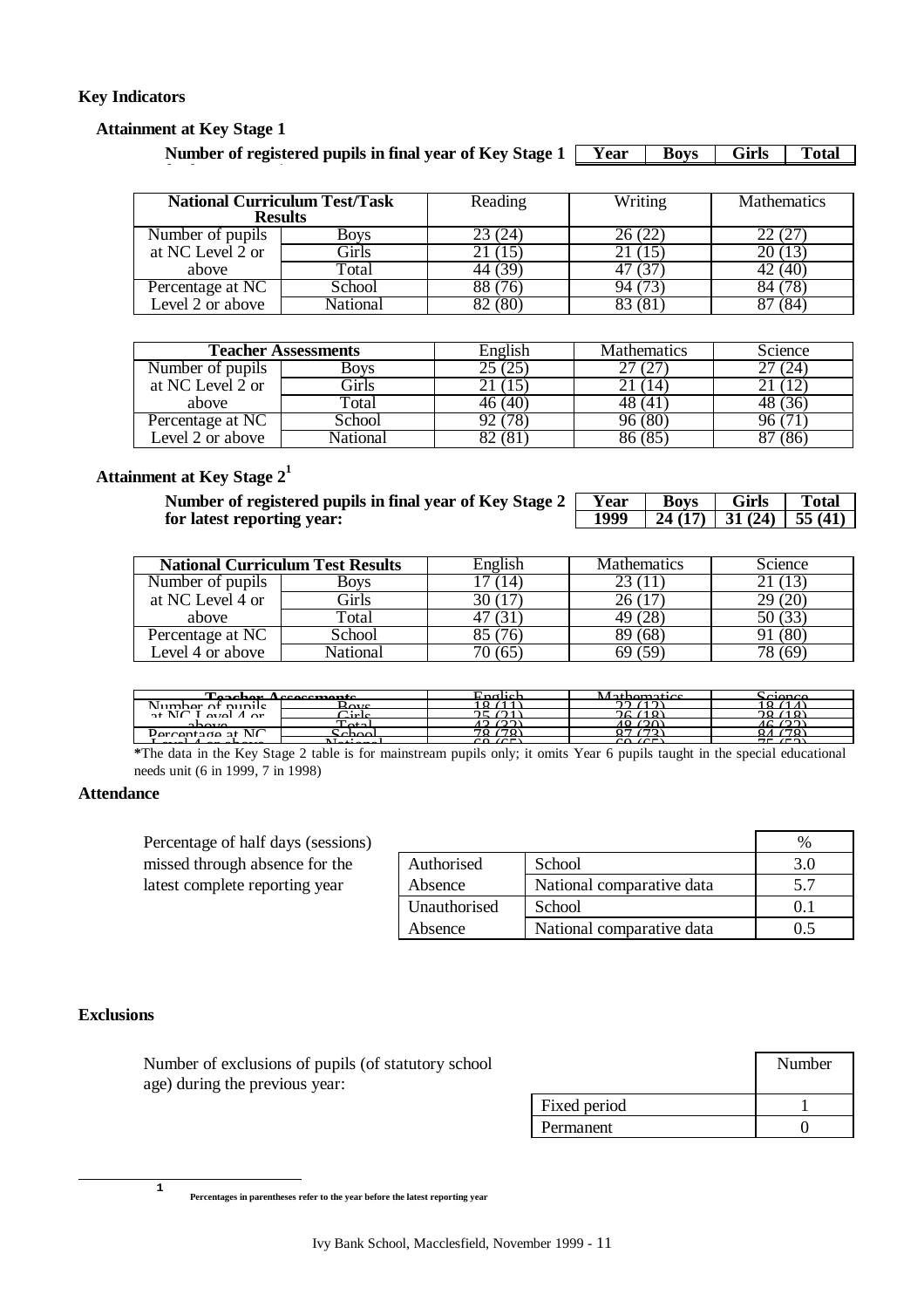# **Quality of teaching**

Percentage of teaching observed which is :

|                        | $\%$ |
|------------------------|------|
| Very good or better    | 34.1 |
| Satisfactory or better | 99.3 |
| Less than satisfactory |      |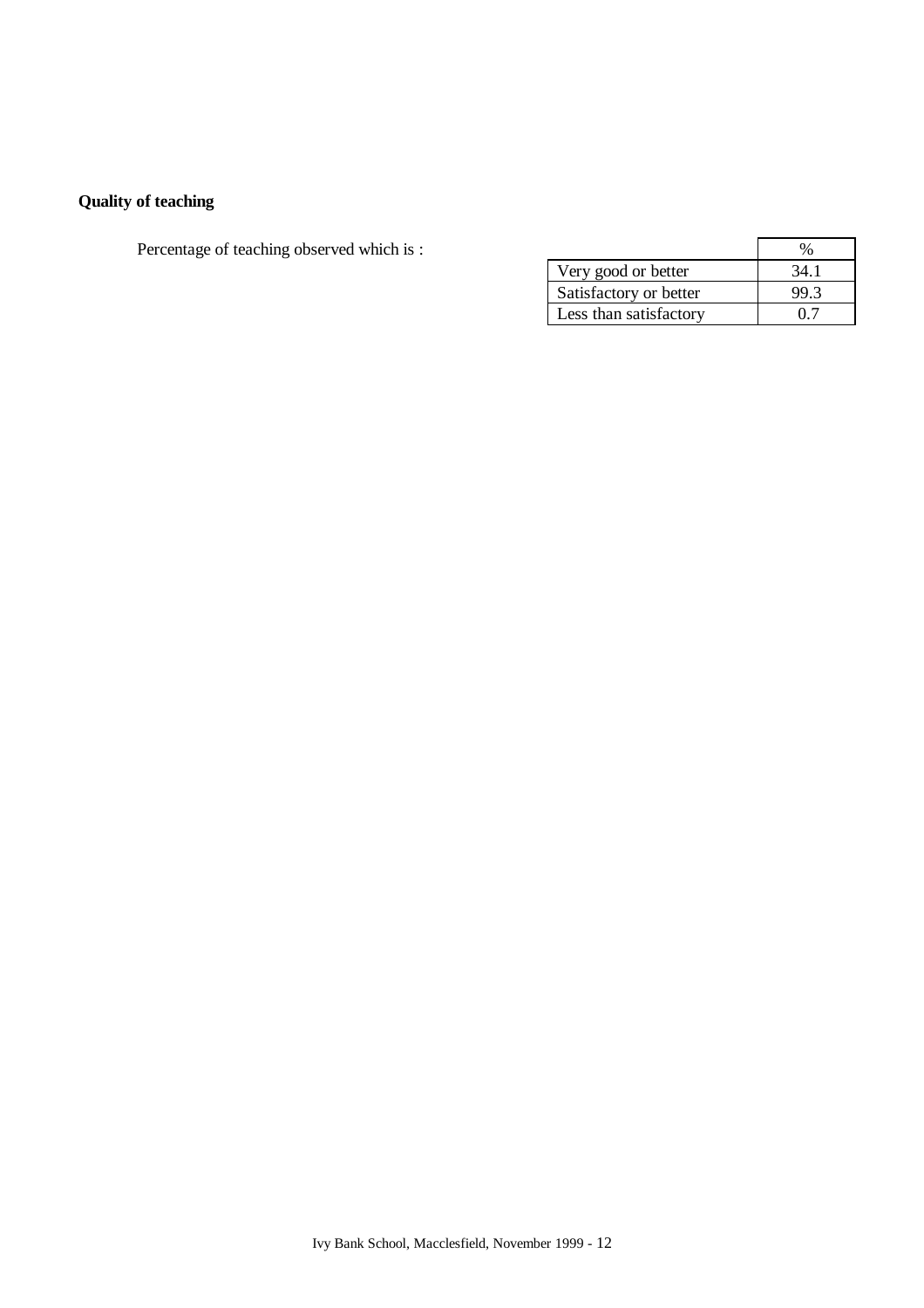## **PART A: ASPECTS OF THE SCHOOL**

## **EDUCATIONAL STANDARDS ACHIEVED BY PUPILS AT THE SCHOOL**

#### **Attainment and progress**

- 1. In 1999, in National Curriculum tests, at the end of Key Stage 2, the proportion of pupils achieving the expected Level 4 or above was well above the national average in English and mathematics, and above the average in science. Similarly, the proportion of pupils achieving the higher Level 5 was well above the average in English and mathematics and above average in science. Overall, the results were well above the national average in English and mathematics, and above average in science. In comparison with similar schools, results in English and mathematics were well above the average, and in science they were above the average. The figures represented an improvement over the results of 1998. Since the last inspection, although there have been some fluctuations, the school has maintained its good results.
- 2. In 1999, in National Curriculum tests, at the end of Key Stage 1, the proportion of pupils achieving the expected Level 2 or above was well above the national average in writing, above the average in reading but below the average in mathematics. Similarly, the proportion achieving the higher Level 3 was above the average in writing and mathematics, and broadly average in reading. Overall, the results were above the national average in writing, and similar to the average in reading and mathematics. In comparison with similar schools, results in writing were above the average, and in reading and mathematics they were similar the average. Teacher assessments in science indicated that 96 per cent of pupils achieved at least Level 2, above the national average, and 22 per cent pupils were recorded as attaining Level 3, also above the average.
- 3. The previous report indicated that, throughout the school, standards were too low in information technology. This weakness has been rectified and attainment is now consistently above average. Investigative skills, which were not used well, especially in mathematics, science and design and technology, have improved. The improvement is most marked in mathematics and design and technology.
- 4. During their time in the school, pupils make very good progress. They enter Reception with attainment that is generally below average and leave Year 6 with standards that are above average. This progress is related to the consistent, high quality teaching in both key stages and for children under five.
- 5. Baseline assessments, completed shortly after children join Reception, indicate that their attainment on entry in mathematics is below average, and for language and literacy it is even lower. In other areas of learning attainment on entry is closer to average, especially in the areas of creative and physical development. They make good progress during their time in Reception and the majority achieve the expected attainment by the age of five in all areas of learning, except for language and literacy where it is lower. Progress in language development is good. Children listen particularly well. They know that print carries meaning. By the age of five they tell a story from pictures and a few read simple text accurately. Many children write their own name by five and are beginning to form their letters correctly, copying the printing of an adult well. Progress in the mathematical area of learning is good. Children know numbers to ten and mathematical terms such as longer and shorter. A few add one to another number correctly and most count accurately up to five, or beyond for higher attainers. The rate of progress in pupils? knowledge and understanding of the world is good. This is evident in their knowledge that life differs in a hot country, such as Kenya, from that in Britain. They sequence the events leading up to Christmas correctly. They know the names of the ?Three Wise Men? and that Herod wanted to kill Jesus. Progress in the creative area of learning is satisfactory, children use paint well, build objects using construction materials and know that musical sounds can be high or low. Progress in physical development is satisfactory. Skills associated with painting, drawing, cutting and writing develop well. During physical activities children demonstrate good control, but there are too few opportunities during the week to develop this area.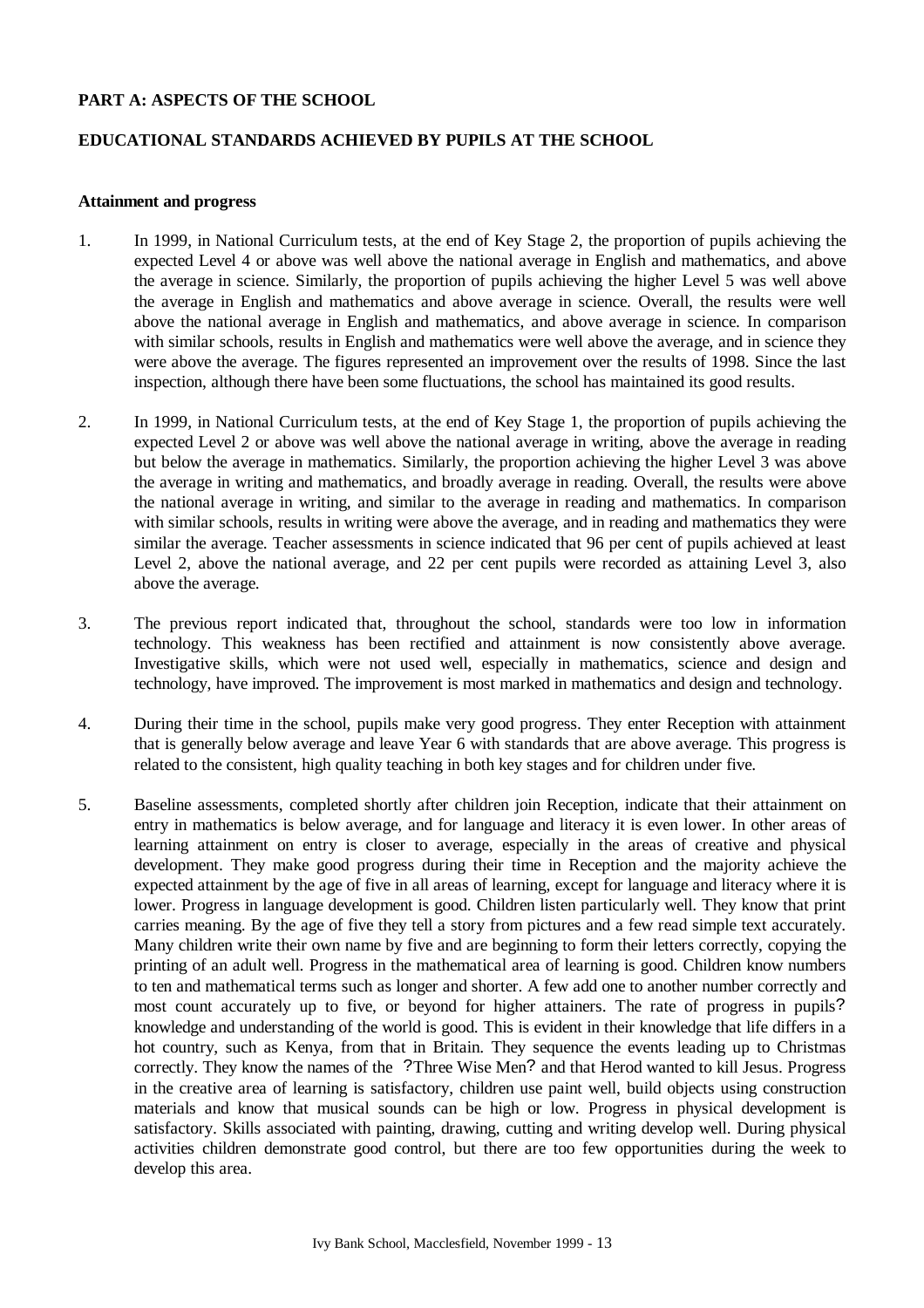- 6. By the age of seven, at the end of Key Stage 1, attainment is average overall. In English pupils read well, and write using punctuation such as capital letters and full stops correctly. Pupils are beginning to write with a joined script, but few by the end of Year 2 use it consistently. Most write neatly, with letters formed accurately and of similar size. Pupils listen well and speak clearly. Pupils? mathematical knowledge is about average in all areas, including number and mental arithmetic. They use their knowledge well in tackling problems. Pupils? knowledge and skills in science are broadly average. In information technology, attainment is above average, pupils use the mouse and keyboard with good skill to input, save and print text. Pupils? attainment in religious education is above that expected in the Locally Agreed Syllabus. They have a good vocabulary, retell stories from the New Testament and know some of the key features of Islam.
- 7. During Key Stage 1, in the core subjects of English, information technology and religious education, pupils make good progress, building well on the knowledge and skills developed in Reception. This good progress is associated with good use of language across much of the curriculum and well planned activities. The introduction of the literacy hour and increased emphasis on developing spelling strategies have also assisted progress in English. Progress in mathematics and science is satisfactory. Progress is good in art, design and technology and geography. The work on puppets promotes both artistic and design skills, as well as extending pupils? cultural knowledge. In geography, pupils use maps well and know about features of the local area. In other subjects, progress is satisfactory. In history, pupils know about famous people, such as Florence Nightingale, and appreciate that there are differences between then and now. In music, singing lacks attention to detail and in physical education pupils do not exercise enough.
- 8. Although last year?s results were well above average, pupils? attainment when they leave the school at the age of eleven this year will not be as high. This is mainly linked to the large number of young pupils in the current Year 6; almost 40 per cent were born in July or August. Pupils write at length in a range of styles and for different purposes, with particularly good use of adjectives and correct use of punctuation. They identify some of the features of poems and discuss well how the style of one poet differs from another. Pupils? handwriting is consistently neat and joined. They read well and are articulate, although there is a tendency to rush when speaking out loud. Pupils generally know how to use a library and reference books, but the development of this area is limited owing to the problems of library access. Pupils? mathematical knowledge is above average overall because, although about a quarter is not likely to attain Level 4, about half the remaining pupils are on track to achieve Level 5. Pupils? knowledge and understanding of science are average or a little above, due to interesting, well organised, teacher-led activities. Pupils? scientific skills are not as well developed as their knowledge, as there is too little emphasis on the development and use of specific skills within lessons. In information technology, pupils? attainment is above average; they demonstrate particularly good skills associated with mouse control and use of keyboard. They are confident downloading information from the Internet and when using e-mail. Attainment in religious education is above the expectations of the Agreed Syllabus. High quality writing demonstrates a good knowledge of Christianity, Hinduism, Judaism and Islam.
- 9. In the core subjects of English, mathematics, information technology and religious education progress is good in Key Stage 2, with teachers building very effectively on the attainment pupils? bring from Year 2. All pupils make at least good progress in each area of English. Spelling, an area of weakness identified by the school, is improving owing to a new approach to teaching this area. Although less than half the pupils at the beginning of Year 3 consistently use a joined script for handwriting, virtually all are competent by the end of the year. In mathematics, progress is good and promoted by the effective use of mathematical skills in other subjects. Progress in science is satisfactory overall. The development of knowledge is often good, but the use of independent practical skills does not develop as quickly. In history, progress is very good. Pupils have an in-depth knowledge about societies from the past and use artefacts, such as newspapers, well to find information about their topics. Good progress in art and design and technology is illustrated by the range of two- and three-dimensional work, accurate measurement and quality of finished products. In geography, good progress is illustrated by the quality of pupils? work when comparing different localities and the effective links with science when studying the environment. Progress in music and physical education is satisfactory, except in dance where it is good.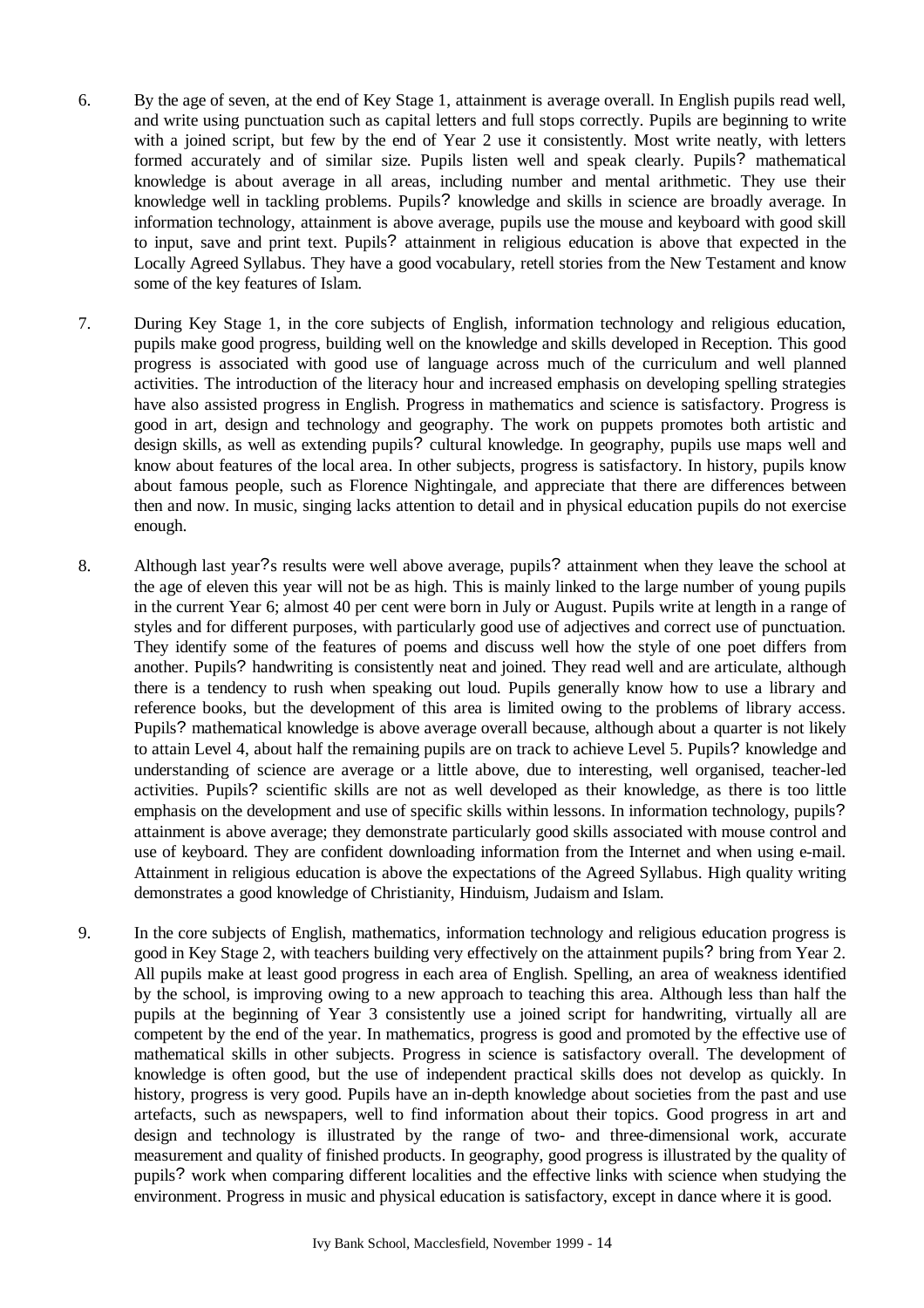- 10. Throughout the school, pupils? literacy skills improve and are good by Year 6. They are used effectively across the whole curriculum. Particularly good examples are evident in pupils? work in religious education, with pupils rewriting the story of the Annunciation as a play script and in geography with poems about rain forests. Numeracy skills are satisfactory in Key Stage 1 and good in Key Stage 2. Good use is made of these skills in other subjects, including measurement in design and technology and the use of graphs in science and geography. Pupils? good information technology skills are used very effectively to support learning in other subjects. For instance, in creating maps in Year 2, designing a bedroom in design and technology and the use of a program in art.
- 11. Pupils with special educational needs make very good progress during their time in the school, illustrated by the fact the vast majority of Year 6 pupils in the mainstream classes achieve at least Level 3 in English, mathematics and science. Pupils in the unit for moderate learning difficulties do not reach the nationally expected standards. However, their progress towards their targets is very good across the whole curriculum. The success by these pupils is linked to teaching that is exciting and imaginative. Throughout the school, boys and girls make similar progress, and differences in attainment are mostly not significant. The exception is in English where, although in 1999 over 40 per cent of boys and girls in Year 6 achieved Level 5, almost 30 per cent of boys failed to achieve Level 3 compared with three per cent of girls. A similar pattern is evident in reading and writing in Year 2. The school sets appropriate targets as pupils move through the school, which results in challenging targets for Levels 4 and 5 in English, mathematics and science. These are based on a careful analysis of each pupil?s attainment during their time in the school. The school has been successful in achieving its targets recently.

#### **Attitudes, behaviour and personal development**

- 12. Although children under five in Reception enter school with personal and social skills below average, they soon become well integrated and display very positive attitudes to all aspects of school life. They are exceptionally well behaved and are keen to learn. Effectively supported by a caring staff, they relate well to adults, and to one another, know class routines, take responsibility for tidying up and other duties, such as taking the register or helping to give out resources for lessons. They proudly wear the badge of responsibility given to them in rotation, for example, being in charge of books for the week. They enjoy being at school and are very secure in relation to older pupils who volunteer to look after them at lunchtime. The good attitudes acquired by children under five provides a secure foundation for the next stage of learning in Key Stage 1.
- 13. Pupils? attitudes to learning throughout the school are very good. They show interest in their work with appropriate levels of concentration. They enjoy their lessons and are keen to share their knowledge and experiences with the class as demonstrated by a boy in Year 6 who discovered the pleasures of poetry and was excited to read to the class, WH Davies, Leisure: ? What is this life, if full of care, We have no time to stand and stare?, because he found it so peaceful! Pupils in Key Stage 1 responded with enthusiasm to their lesson on Florence Nightingale by doing their own finding out at home and making lively contributions to class discussions. Pupils show respect for others and their opinions by listening attentively. They persevere with their work especially when engaged in practical activities in design and technology, physical education and art lessons. They respond well to teachers? comments in marking and frequently reply by commenting or improving the work as suggested. They like coming to school and take a pride in their environment by making an effort to keep it free of litter. There is no evidence of disrespect for surroundings or for property.
- 14. Pupils with special educational needs maintain a positive self-image and develop a good attitude to their work. In lessons with practical activities, such as design and information technology and art, their involvement is intense and contributes to very good progress. Support assistants encourage confidence in the pupils to tackle challenging tasks with determination. Pupils? behaviour is increasingly good.
- 15. Behaviour overall is good, and very good in Key Stage 1 due to the effectiveness of the clearly defined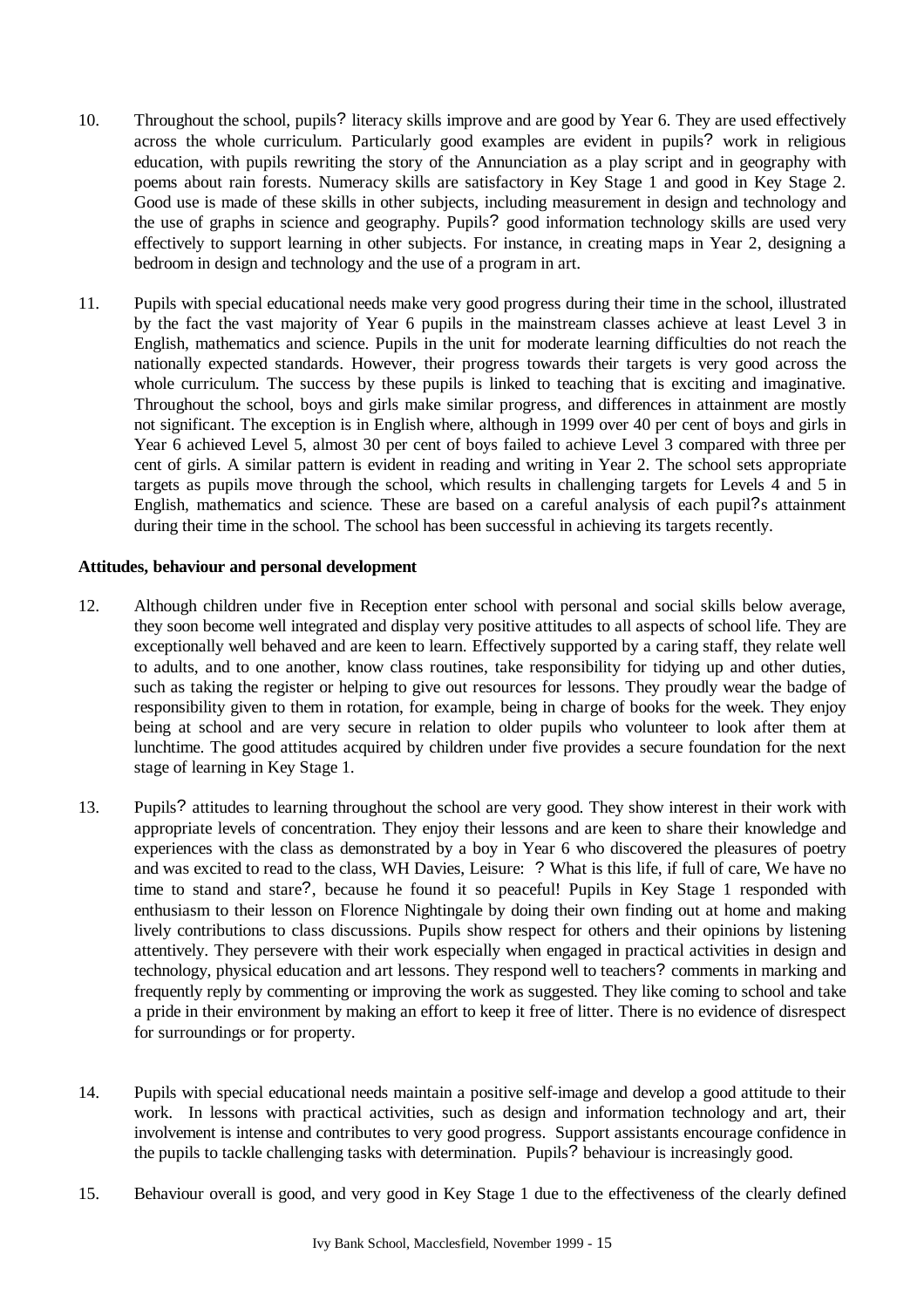behaviour policy. All pupils are familiar with the policy which they helped to formulate as a wholeschool effort, with input from parents and governors. At the beginning of each school year, the pupils in each class spend time establishing class rules which they agree to abide by. A clear framework is established, and understood by all. Pupils have a clear sense of the difference between acceptable and unacceptable behaviour. In lessons, most pupils behave well but occasionally in Key Stage 2, where there is an absence of a consistent management strategy, a small number of pupils behaves inappropriately and this has a detrimental impact on their own progress and that of others. At break and lunch times, pupils play amicably together. There were no incidents of inappropriate behaviour observed outside lessons, during the inspection period, but much evidence of co-operation and good relationships between pupils and staff. In the dining hall, moving to and from assembly, and coming in from the playground, the pupils move in a very relaxed but orderly manner. They are courteous, friendly, they open doors for others and say ?thank you?. There was one fixed-term exclusion last year.

- 16. Relationships between pupils are very good. In lessons pupils share resources and wait their turn to take part in group activities. Relationships throughout the school are a strength. Pupils play well together and offer to help each other. In Year 1 when a girl showed lack of confidence in doing the work being explained by the teacher, a boy remarked quite spontaneously ?Don?t worry I will help you?. They demonstrate good humour when working in small groups, as for example, when a pupil in a language support group challenged his peer by the remark ? Come on, you can do better than that?. There was no evidence of bullying observed and pupils express confidence that, should it occur, teachers will deal with it effectively. Relationships with all adults in the school are very good. The training on behaviour management has enabled midday supervisors to be effective in maintaining a very secure environment in which the pupils operate harmoniously. Pupils are polite to visitors.
- 17. The personal development of pupils, including their contributions to the life of the community, is very good. The school provides many opportunities for promoting personal development. Older pupils volunteer to answer the telephone during the lunch break, which they do very proficiently. Other pupils volunteer to help the caretaker to clear up the hall after lunch. Year 6 pupils voluntarily look after the younger children at lunch times, organising games and generally seeing to their needs. Pupils show initiative as for example when a Year 4 pupil, having studied water supply in the geography lesson, decided to help conserve water by turning the tap off when cleaning her teeth instead of leaving it running, or when Year 6 pupils study amenities for young people in Macclesfield and design a fun park to keep them off the streets. Pupils work independently and often co-operate in pairs and groups. At the end of each term pupils are given more challenge in taking responsibility for evaluating their own work, editing, and improving presentation. Pupils arrange collection of funds for organised charities including the National Society for the Prevention of Cruelty to Children, the Royal Society for the Prevention of Cruelty to Animals, Dr Barnardos and local organisations. The school raises funds for the support of two children in India adopted under the auspices of Action Aid. They made collections for the children of Kosovo and provide the local old people?s home with proceeds from the harvest festival. Year 2 pupils made book markers and did drawings to send to children in Romania. Environmental awareness is increased when pupils visit the ?Waste Disposal Site? in Congleton. Year 4 pupils took pride in reading, the poems they had written, to invited guests at the Heritage Centre. During the time of the inspection the recorder group were practising for their Christmas performance in the town centre. In sport, Years 3, 4, 5 and 6 girls? teams came first overall in the Cross Country Championships and Year 6 pupils took part in a ?Swimathon? raising funds for the Macclesfield Lions. The high standards of behaviour and discipline, and good attitudes for learning, identified in the previous report have been maintained and improved further.

#### **Attendance**

18. The school has very good attendance rates, which have shown a steady increase since the previous inspection. Current attendance rates are well above the national average and the level of unauthorised absences is below the national average. There is no significant difference in absence levels between classes. A few pupils take holidays during term time. The great majority of pupils arrive at school on time and lessons start very promptly. Pupils? very good attitude to attendance has a positive effect on their attainment and progress.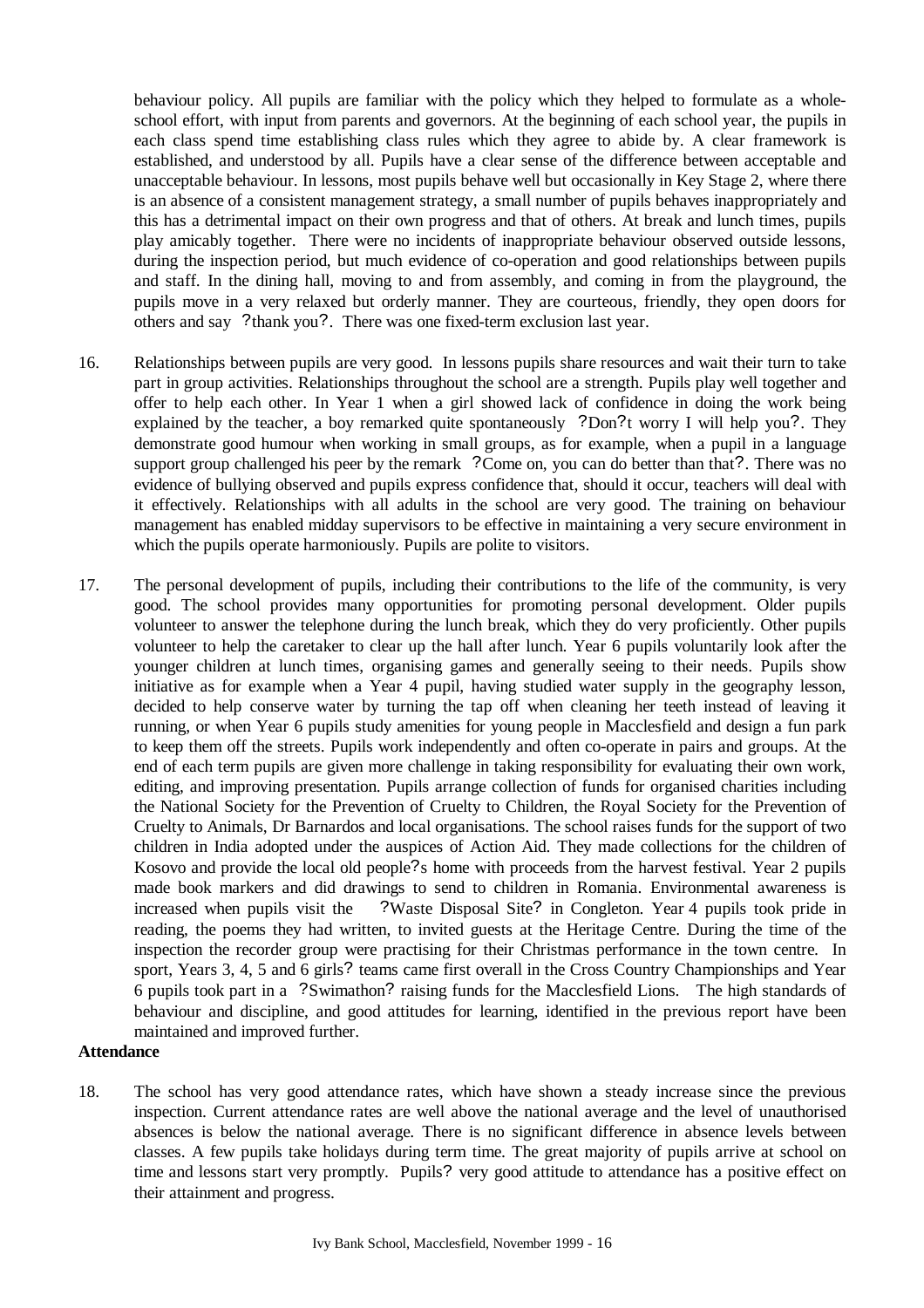# **QUALITY OF EDUCATION PROVIDED**

## **Teaching**

- 19. The quality of teaching is good overall, the school having improved further the good standards noted in the previous inspection. Virtually all teaching is at least satisfactory, 75 per cent good or better and about 35 per cent very good or better. The quality of teaching in one of the Year 2 classes and in the special educational needs unit is especially good.
- 20. The teaching of children under five is usually good and often very good. Within language and literacy the teaching is good, and based on activities designed to involve the whole class, for instance when using the stories and role-play. Good use is made of books which are read with enthusiasm. The teaching of mathematics is good with an interesting range of practical activities. Good teaching about the wider world around children helps them make good progress, especially in aspects of science, geography and history. Expectations of children are realistic and lessons planned well, so that all activities have a clear purpose. Planning is based appropriately on the recommended areas of learning for children under five, although usually under a Key Stage 1 subject heading. Pupils? personal and social development is encouraged, with all staff working together to promote both independence and group activities. Children are managed well when they are working as a small, independent group. Although there are significant strengths in most of the Reception teaching, a common weakness is evident. In language and mathematical activities in particular, children are kept on the carpet for too long, often listening to the teacher. As a result they become restless and, occasionally, inattentive. Very good assessment systems are used by teachers and the results used well to inform planning.
- 21. In Key Stage 1, the quality of teaching is never less than satisfactory. It is very good in English and good in all other subjects, except physical education where it is satisfactory. In Key Stage 2, the quality of teaching is good in all subjects except physical education, where it is satisfactory.
- 22. The strengths and weaknesses exhibited in both key stages are similar, with strengths significantly outweighing weaknesses. Teachers? subject knowledge is usually good, and is often very good in English. Literacy is taught well and pupils? literacy skills are consistently developed in other subjects. The very positive influence of the literacy support teacher, working closely with the classteacher, helps to explain the particularly good teaching and progress in Year 2. A feature of many lessons is the good use of questions by teachers, which helps to explore pupils? understanding. This was a particular feature in lessons using poems as a stimulus during the literacy hour. Teachers also ensure that pupils use their writing skills in a wide range of contexts. As a result, pupils are developing interesting writing in other subjects. In many lessons, staff consolidate pupils? literacy skills with natural references to, for instance, the phoneme of the week. Mathematical skills are also developed well, especially in science and geography. Expectations of pupils are often high and pupils are challenged. Occasionally, for instance in practical science activities, more able pupils are not challenged sufficiently.
- 23. In almost all lessons, a wide range of methods is used well. Pupils are grouped effectively and lower attaining pupils given particularly good support. Many teachers encourage discussion but there are too few opportunities provided to promote independence or co-operative work. In science, the work is often too prescribed and pupils have few opportunities to develop their own ideas. Expectations of good behaviour are made clear to pupils and the quality of pupil management and discipline is usually very good. Occasionally, in Key Stage 2, behaviour management is not so successful and a few pupils become inattentive. This weakness is most evident in the afternoons. Virtually all lessons feature good pace and effective use of resources.
- 24. In subjects such as art, geography and history, good teaching and a focus on the development of skills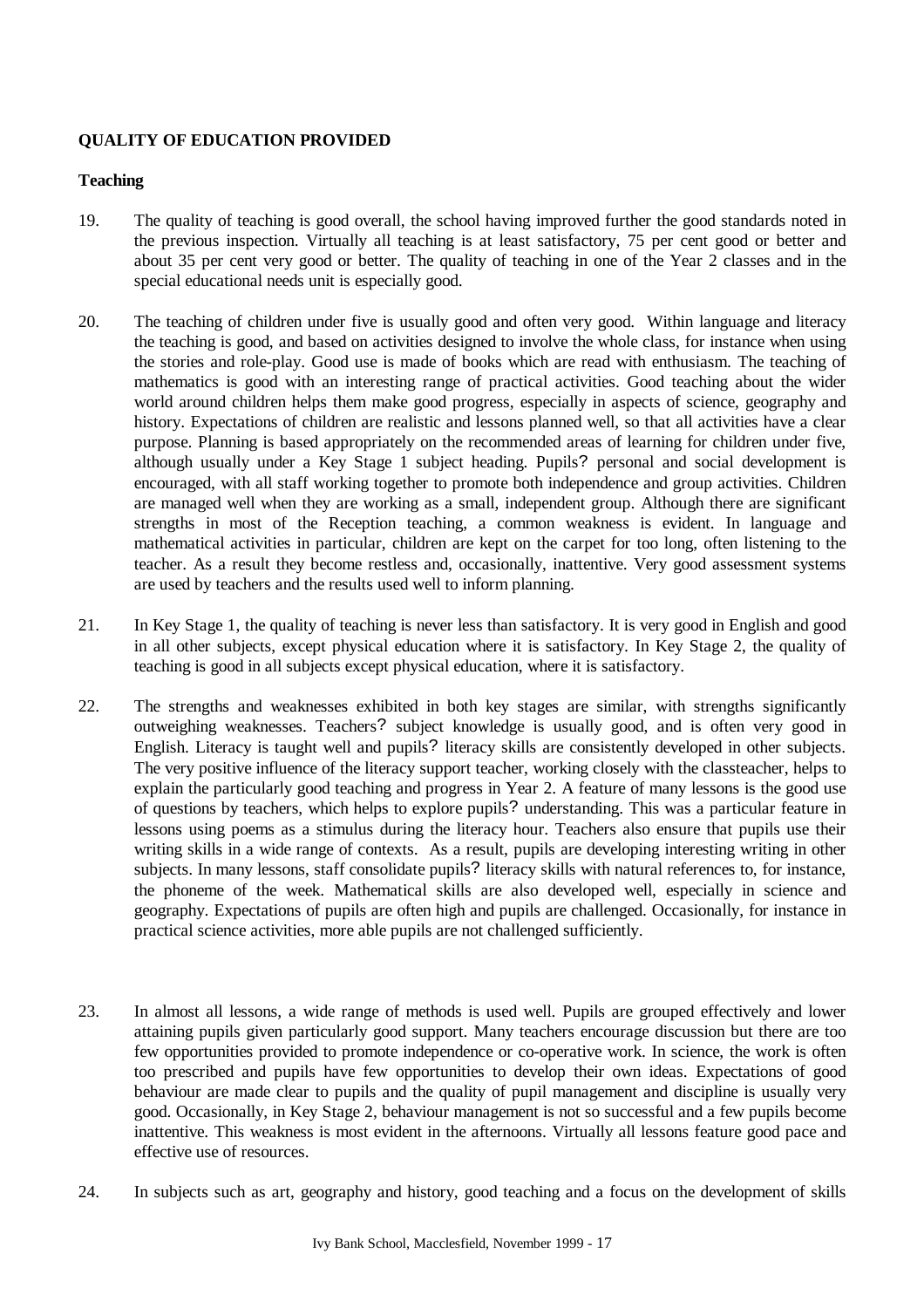help pupils make good progress. In physical education, where teaching is satisfactory, pupils are inactive for too long and not enough attention is given to developing strength and stamina. The vast majority of teachers use very effective day-to-day assessment procedures. Work is marked regularly and planning informed very well by the process. Comments made are often supportive, focus on subject content as well as English and suggest ways to improve. Further, teachers usually recognise and acknowledge when pupils have responded positively, and improved, following earlier comments. Parents thought the homework to be imaginative. A good range of homework supports pupils? learning across a wide range of subjects. In addition to the strengths noted, features of much of the teaching are the very high quality of planning, organisation of activities and relationships between staff and their pupils.

25. The teaching of pupils with special educational needs is very good. The practice of setting work in many subjects, which relates closely to pupils? individual targets, is becoming well established and is much improved since the previous inspection. Teachers create an atmosphere of trust and encouragement and set high expectations. Close teamwork between class teachers and support assistants ensures the effective transfer of instructions and feedback. The support assistants are very well deployed. They work to clear objectives and make a good contribution to pupils? progress. Strategies such as smaller classes, set groups for mathematics and differentiated tasks in most subjects, benefit these pupils particularly. The teaching in the special educational needs unit is very effective. All staff work effectively together and the opportunity to take pupils in small groups assists progress. Teaching in the unit is based on well defined strategies and short sessions. This allows pupils to make a ?fresh start? if things do not go well. The work is challenging, and features excellent planning, organisation and assessment. The teaching is often imaginative, as in a science session introducing light and reflection when the teacher dressed as a dentist peering into a dark mouth and as a miner looking into the darkest corners.

#### **The curriculum and assessment**

- 26. The school provides a broad and balanced curriculum for children under five. It is based on the recommended areas of learning for this age, but timetabled according to National Curriculum subject headings. The curriculum provided for children under five is satisfactory, with a large focus on language and literacy and mathematics. A new scheme is to be developed using the Local Education Authority?s recently produced guidance. The introduction of this will help to improve further the curriculum, especially the opportunities to learn through play.
- 27. Four of the key issues of the last inspection were concerned with curriculum matters. The time given to teaching in Key Stage 2 was below the nationally recommended minimum; teaching time is now satisfactory for all pupils. An audit of curricular time has been carried out, and the curriculum now has good breadth and balance, though more time is needed for physical development of children under five. The breadth and balance of the English curriculum is very good, and in information technology it is excellent. All subjects now have good or very good schemes of work, ensuring continuity in pupils? learning. This is helped by good planning throughout the school in all subjects.
- 28. The previous inspection was critical of the use of pupils? skills in mathematics, science and design and technology. Designing is now well emphasised in design and technology, as is using and applying mathematics, not only in mathematics itself, but also in the rest of the curriculum. However, although some development has taken place in experimental and investigative science, there is still not enough emphasis on this part of the science curriculum in every class. Apart from this one recommendation of the previous inspection, all other curricular concerns have been acted on decisively, and overall there has been very good improvement in curricular provision.
- 29. Equality of access to, and opportunity in, the curriculum is good for under fives and very good in the other two key stages. In all sports, activities are mixed, and access to clubs and teams does not depend on gender. Although girls consistently do better than boys in English, this reflects national trends. In mathematics and science, results show that boys are better in some years, and girls in others. The school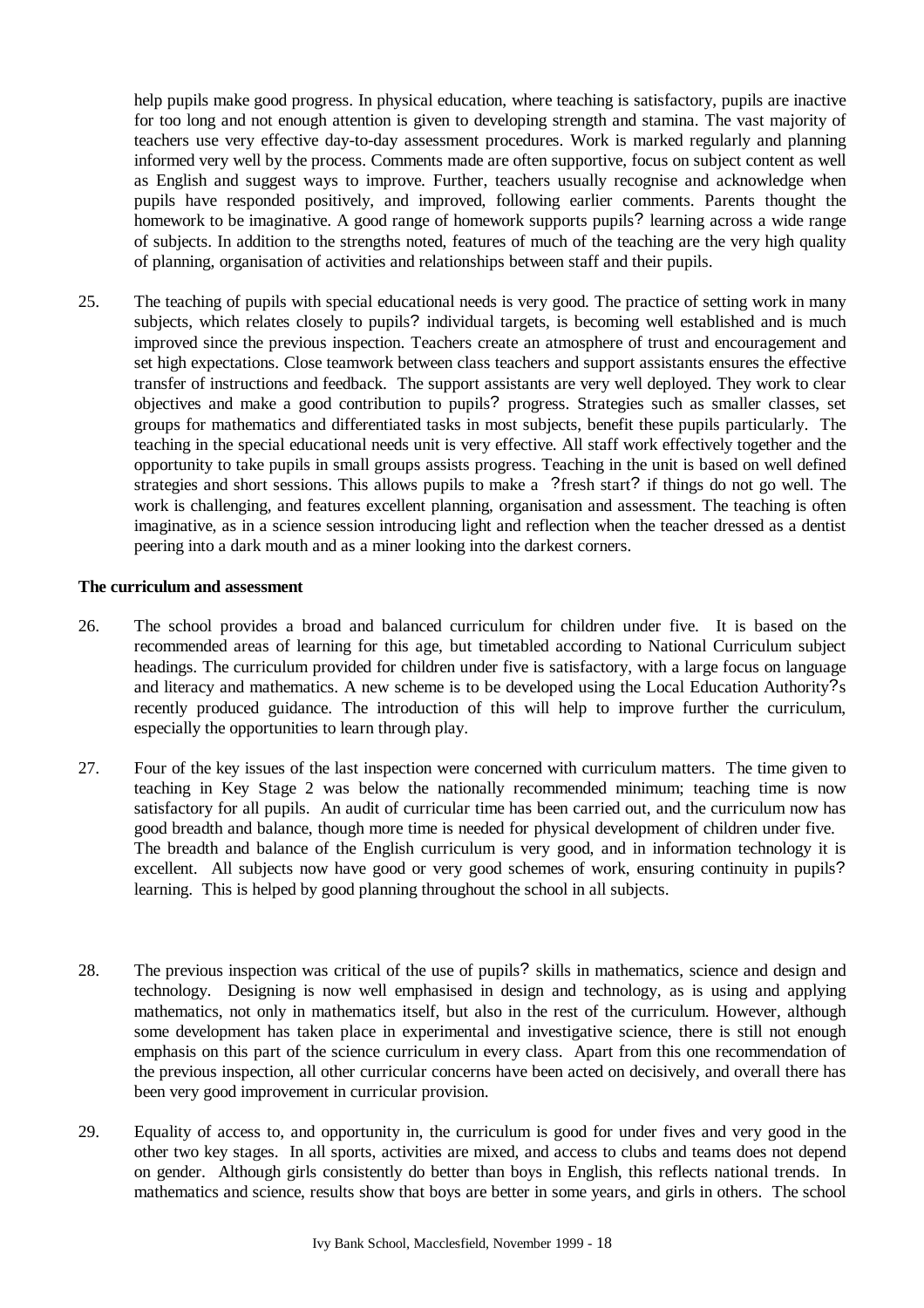analyses results on the basis of gender, and also of prior attainment, in order to measure individual pupil progress. Targets are set on an individual?s prior attainment, so that higher attaining pupils are expected to achieve high attainment levels. Setting in Key Stage 2 mathematics helps this process, and has enabled the school to send nearly half its pupils to secondary school having already attained Level 5 of the National Curriculum, for example, two years ahead of what is expected nationally of 11 year olds. Provision for pupils? personal and social development, including health and sex education, is good and well planned.

- 30. Provision for pupils with special educational needs is very good. Pupils have access to the curriculum by means of individual education plans which set out clearly the particular targets and programmes of work which will help them to acquire necessary basic skills. They specify an appropriate time scale for achieving the targets. The involvement of teachers in the creation of individual plans is much improved since the last inspection. All pupils follow the National Curriculum and the Locally Agreed Syllabus for religious education. Pupils in the unit for those with moderate learning difficulties join the rest of Key Stage 2 for assemblies and singing, for activities with visiting groups and individuals, and sometimes for physical education. Unlike the rest of the school, they also spend some time riding horses, an excellent educational exercise for pupils with significant learning difficulties.
- 31. The curriculum is enhanced and enriched by good provision of extra-curricular activities. As well as the choir and the recorder club, there are ten sports clubs, ranging from tennis to tap-dancing, and the school fields teams in six sports in competitions with other schools.
- 32. Wide-ranging assessment procedures are very effective overall throughout the school, and at least good in every subject other than design and technology, where they are satisfactory. They are particularly well developed in English, mathematics and science, and for children under five. The use of assessment in informing curricular planning is good overall, and very good in Key Stage 1. It is very good in English, mathematics and science, and at least good in all subjects apart from religious education and music, where it is satisfactory. Methods of assessment and tracking forms are devised by the assessment coordinator, and put into practice by senior management through subject co-ordinators. Assessment results are analysed meticulously, and used to inform teaching, the curriculum, target setting for individual pupils, and target setting for the school. Assessment is greatly helped by the use of good home-school contact books, and by good marking of work, the best of which records what pupils can do and sets short-term individual targets. An established programme of testing is identifying more precisely the area and level of need for pupils with special educational needs over a wider range of skills since the previous inspection. Progress on the pupils? individual plans is regularly reviewed, and the discussions involved enable pupils to be aware of the rate at which they are mastering their targets. The school?s formal monitoring documentation is fully operative, and effective, enabling the staff to measure the value added by individual education plans and particular learning programmes. The knowledge gained is immediately fed into further planning, either individual or whole school.

#### **Pupils' spiritual, moral, social and cultural development**

- 33. The school has maintained the high standards identified in the previous report. Overall provision for the pupils? spiritual, moral, social and cultural development is very good. Provision for the pupils? moral, social and cultural development is very good and that for spiritual development is good. Provision is identifiable in all aspects of the school?s work but is not yet consistently included in all planning.
- 34. Provision for pupils? spiritual development is good and is often presented through assemblies and other occasions when pupils are encouraged to reflect on their own and other people?s lives and how they have been able to help one another. Acts of worship provide opportunities for reflection on the theme and to offer a prayer to God but the quality of such occasions is inconsistent. The timetable provides time for a daily act of worship either as a class or a key stage; there is insufficient space in the hall for all the school to come together. Other opportunities for spiritual development are apparent in the way the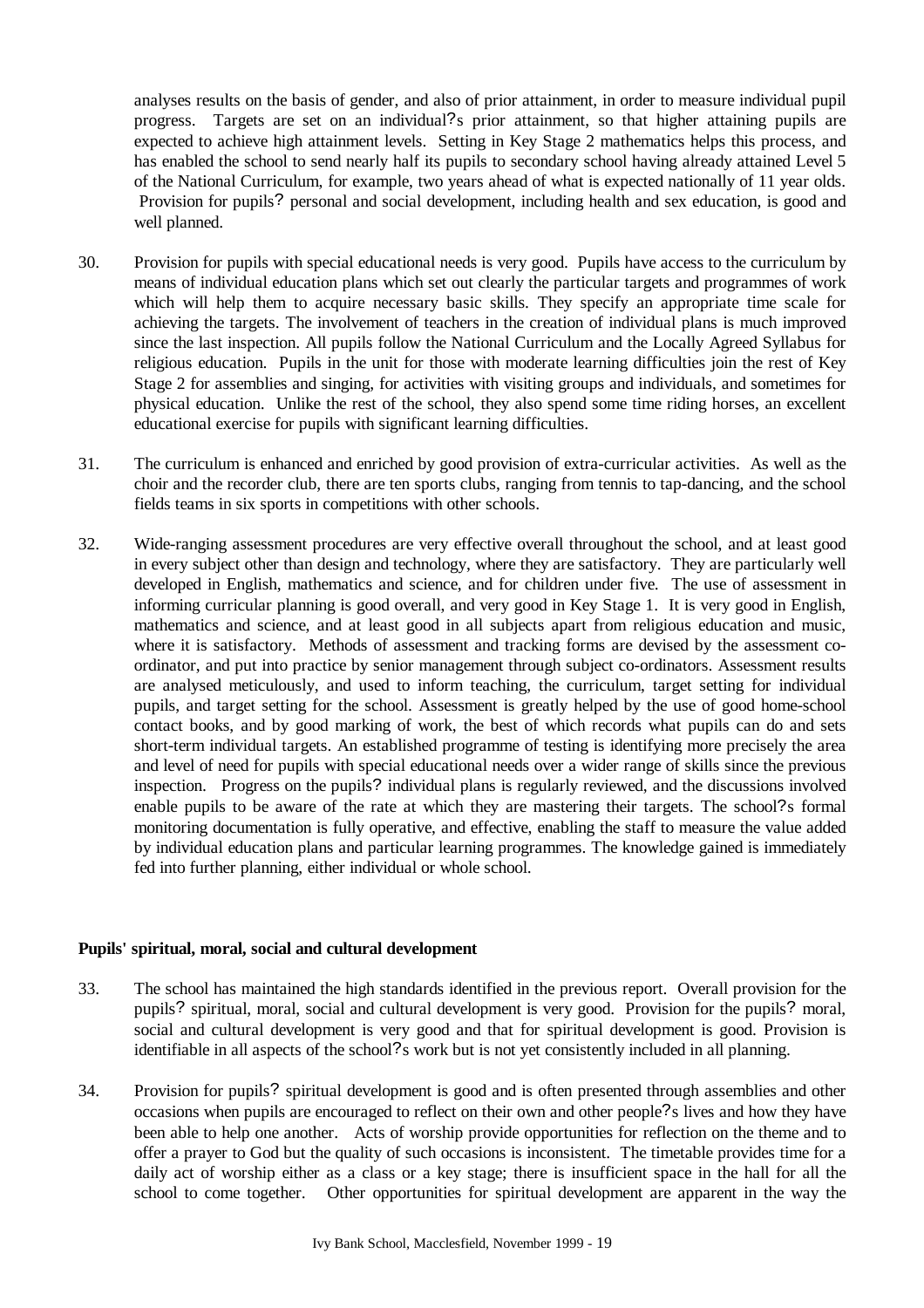school makes good use of the study of other faiths. The pupils are given opportunities to learn about all the world?s major faiths in addition to Christianity and learn about festivals. Pupils in Key Stage 1 learn about the stories of Zaccheus, Samuel, Joseph and Moses with clear links to the theme of families. Pupils in Key Stage 2 learn about Judaism and the festival of Hannukah which is appropriate for the time of year. They also learn about Hinduism and have taken the opportunity to find out more about this religion from the Internet. Pupils in both key stages are given the opportunity to write prayers which are displayed in the classroom. Pupils remember happy occasions and what makes them laugh, they also consider other feelings, such as fear, and are taught some strategies for dealing with them. Their sense of awe is apparent in the way they respond to the presentation of an Advent calendar and to the consideration of the natural phenomenon of a river in geography.

- 35. Very good provision is made for pupils? moral development. The school makes strenuous efforts to maintain a well ordered community with high expectations for behaviour and personal relationships. The new behaviour policy was drawn up in consultation with pupils and staff, it is clearly understood and usually consistently applied throughout the school. Classrooms have a set of agreed rules and pupils have a good understanding of what is right and wrong. They are given opportunities to reflect on inappropriate behaviour. The implementation of the new policy is having a positive effect on behaviour within the school, this is reflected by parents? comments. The policy and programme for sex education, although included in personal, social and health education, are firmly rooted in family life. Pupils are given opportunities to consider moral issues such as keeping animals in zoos and the rights and wrongs of reintroducing a market into the centre of town. Pupils are also encouraged to consider others and those less fortunate than themselves. Good examples are to be found in the support given to two children in India through Action Aid, collections and donations to charity of their earnings from singing outside a local store at Christmas. Parents support the good values and attitudes which the school promotes.
- 36. Provision for pupils? social development is very good and well promoted through strategies within the school. Pupils? efforts are valued and celebrated; merit points and certificates are awarded for effort and behaviour and their work is carefully displayed around the building. They are all expected to take responsibility within their classrooms and, although there is no formal system, pupils do volunteer for other duties. This sense of responsibility is apparent in all classes. The youngest pupils have daily responsibilities within the classroom which they undertake happily. Older pupils gladly give their time to look after the young ones after play, to answer the telephone at lunchtime and to help with clearing the hall after lunch. There is a strong emphasis on behaviour, feelings and the need to establish good personal relationships. Good examples are seen in the way pupils help each other in classrooms share resources well. Pupils play well together and are considerate of the needs of others. The play areas are used well and the pupils are involved in decisions about the activities allowed in them. There are good links with other parts of the community through visits and through sponsorship by a local store. The school choir takes part in local music festivals and has recently been part of a large choir singing in the Nynex Centre in Manchester. Both choir and recorder groups play for the local old people?s home and in the town centre at Christmas. Last year such activity raised monies for a local hospice and for the South American Hurricane appeal and in November the school received a certificate from Dr Barnardos in recognition of the money raised for less fortunate children. A wide range of extra-curricular activity is provided and teams take part in a variety of competitions. The school currently holds the cup awarded for debating. These activities make a strong contribution to pupils? personal development.
- 37. Provision for cultural development is very good and linked to many aspects of the curriculum. In history, pupils learn about Victorians, ancient Egyptians and ancient Greeks and also make good use of information technology to support searches for information. Studies are made of people in history; Key Stage 1 pupils learn about Florence Nightingale and in Key Stage 2 about Henry the Eighth and life in Tudor England. Visitors are used well to support this work, for example, an elderly person talking about nursing and the work of Florence Nightingale. Visits to local museums and places of interest support the curriculum well. A visit to Eyam provided good support for work on the village and the effect of the plague on village life. An appreciation of other cultures is also promoted, for example, through making Rangoli patterns, examining the decorations on pots and through visits by a lady from India who does some cooking with the younger pupils. The work of artists is used well to support this work and pupils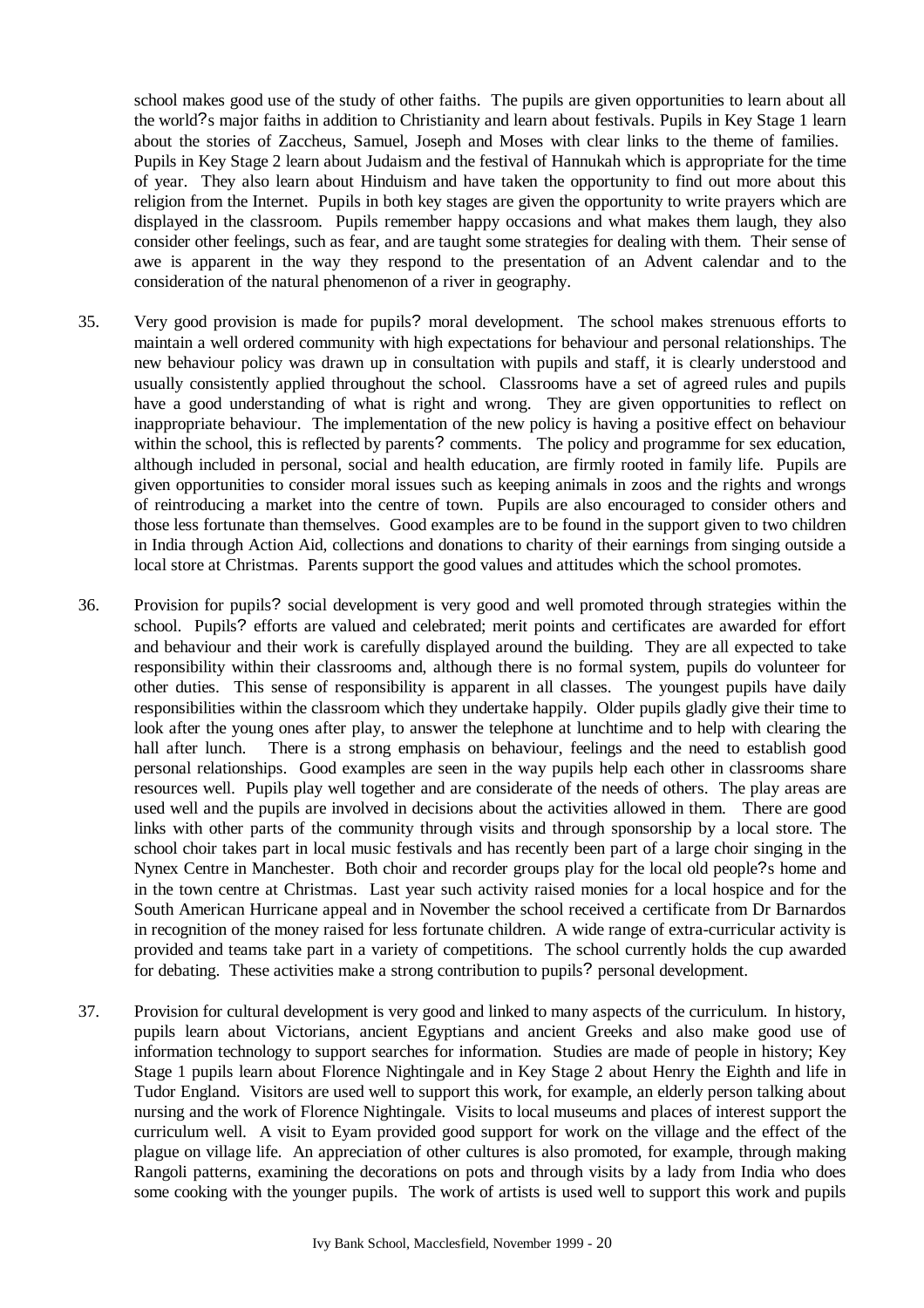study the work of Lowry, Picasso and Monet. Pupils are encouraged to paint in the style of these painters. All these experiences are having a positive effect on the personal development of the pupils in the school.

#### **Support, guidance and pupils' welfare**

- 38. The provision for pupils? support, guidance and welfare is very good, maintaining the high standards detailed in the previous report. All staff know the pupils well and this enables them to provide very good personal care and support. Arrangements to prepare pupils for their entry into school are very good enabling them to settle quickly and make good progress in the Reception classes. Arrangements for supporting pupils? academic progress are very good. Procedures and records for assessing attainment and progress are very good ensuring teachers are well informed about pupils and give them very good advice and support. Very good liaison arrangements and support for pupils ensure Year 6 pupils are confident and well advised about their move to secondary school.
- 39. The good relationships between staff and pupils give pupils confidence to approach members of staff if they have worries or problems. Parents feel the school takes good care of their children. Teachers are particularly careful in ensuring that a responsible adult collects the youngest pupils at the end of the day. The good support given to pupils with special educational needs, including those in the unit for moderate learning difficulties, helps their good progress. Pupils with special educational needs receive good support in their daily learning. They get sensitive guidance on points of behaviour. Strategies such as ?the structured play room? contribute a calming influence on lunch time behaviour. The precise behavioural targets for individual pupils give them awareness of, and opportunity to be responsible for, their progress. Not as much reference to these is made in normal lesson times as might be expected. Pupils have access to a range of specialist services, much increased since the last inspection, with whom the school has established very good relationships. Particularly valued by the school are the links with the education psychology service, which have contributed to raising the quality of pupil welfare and guidance to a high level.
- 40. Procedures for promoting discipline and good behaviour are effective and have a good impact upon pupils? attitudes, relationships and standards of behaviour. A clear policy for discipline and behaviour is consistently applied by the great majority of staff. The strong emphasis on praise and rewards is effective. The very good use of the Home/School contact book to record awards is a key feature and the good relationships between staff and pupils help foster good behaviour during play and lunch times. Arrangements to promote regular and prompt attendance are good. Registers are well maintained, absences followed up promptly and clear statements made to parents on the importance of regular attendance, including effective discouragement of holidays in term time, have resulted in a steady increase in overall attendance rates since the previous inspection.
- 41. The school?s procedures for child protection are very good. The policy has been very well written for the needs of the school, with a very strong and sensitive approach to awareness and identifications of issues. An outstanding feature is the section referring to behavioural signs in relation to suspected abuse. There is close and effective liaison with appropriate local agencies. First Aid arrangements are good. The school is very clean, tidy and secure. Health and safety policies and procedures are effective in identifying and dealing with hazards within its control. The school had identified correctly the parking of cars, by parents, in the road next to the school and the potential danger to children crossing the adjacent road as hazards. Pupils? health and well-being, including drugs awareness and sex education, are promoted very well.

#### **Partnership with parents and the community**

42. The school has good partnerships with parents and the community. It has worked hard to maintain the standards detailed in the previous report. The success it achieves has a positive impact on pupils? attitudes, attainment and progress. Parents and staff have a high level of informal contact especially at the start and end of the school day. The great majority of parents feel that they are welcomed into the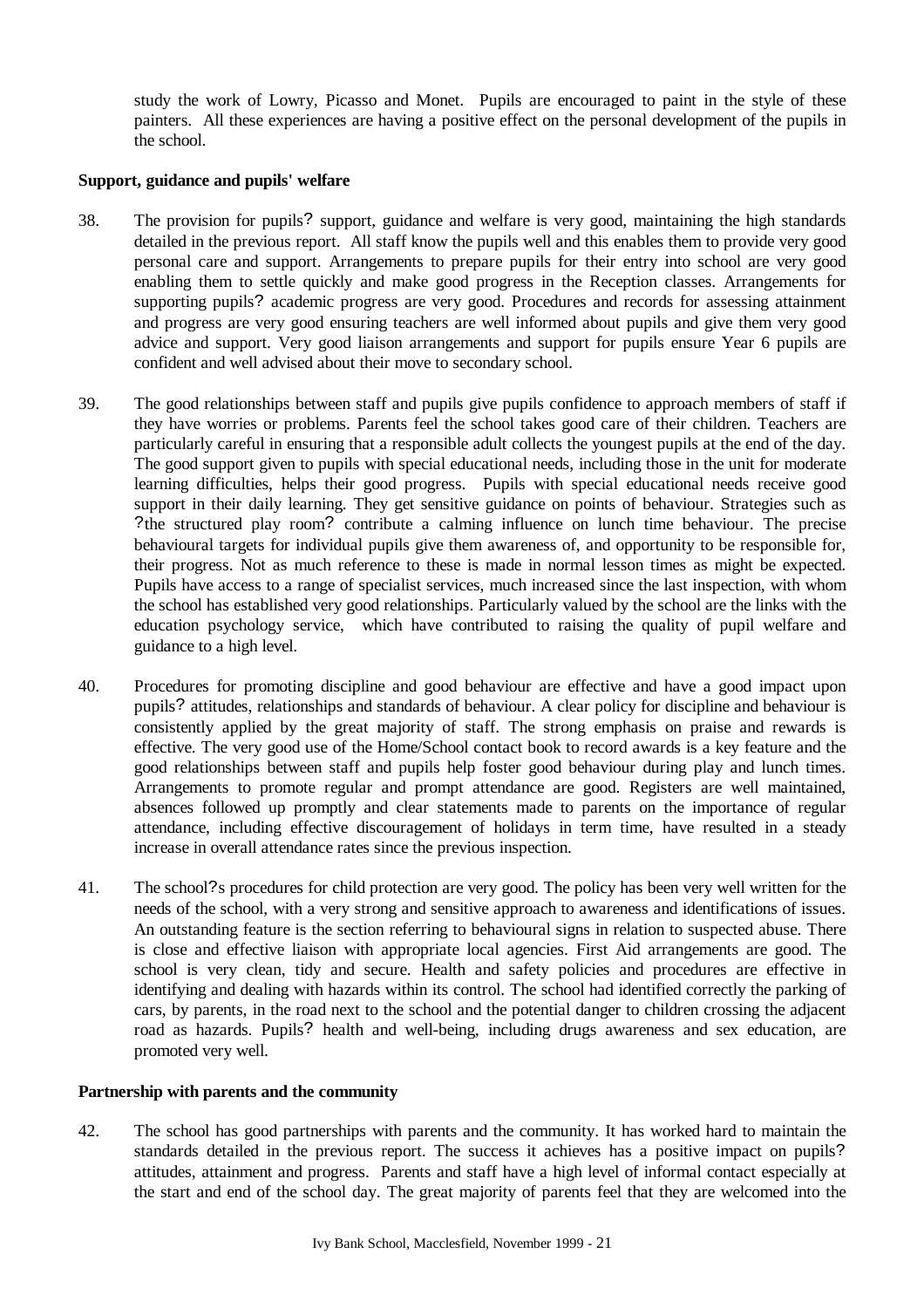school and that staff are helpful and approachable. The school works very hard to foster this helpful and open atmosphere with all staff and many governors contributing well. Parents are informed well about the life of the school in regular newsletters, the school prospectus and the governors? annual report.

- 43. The school makes very good steps to keep parents informed, for example, information on topics of study, behaviour policy and the homework policy are clearly displayed outside classrooms. Annual reports are of a consistently very high quality. They give accurate and detailed information on attainment and progress, set clear targets and areas for development, and include opportunity for parents and pupils to comment. Reports are very well supported by consultation sessions. The Home/School contact is being used very effectively as a method of two-way communication, especially in relation to homework.
- 44. Parents? involvement with their children?s education is good. Many support homework and regularly hear their children read at home. They give good support to performances, social and fundraising events, and consultation sessions. The Friends of the School give very valuable financial support and also provide a good range of social functions for parents and pupils. Parents, grandparents and other local people give very good and well organised help in the classroom. This has a positive effect on pupils? progress especially for the younger pupils and in relation to information technology and history. The parents of children with special educational needs are involved in the process of identification, and are kept fully informed of their children's progress at all stages. Parents are always invited to attend review meetings and an ?open door? policy encourages them to visit the school whenever they feel necessary.
- 45. The school makes good use of the local community to support pupils? learning through a very good range of visits to local places of interest, and the use of local people and businesses. This has a positive impact on pupils? standards of attainment, especially in relation to history and geography, and also on their personal development through their awareness of local environmental and social issues. Governors give good support in actively raising the profile of the school within the local community.

#### **THE MANAGEMENT AND EFFICIENCY OF THE SCHOOL**

#### **Leadership and management**

- 46. The leadership and management of this very good school together constitute one of its many strengths. The Headteacher is a dynamic leader, providing very strong and clear educational direction, not least from her own commitment and example as a part-time classteacher and teacher of music throughout the school. The quality of her leadership is excellent. She is extremely well assisted in achieving the aims and values of the school through all its work by a hard-working senior management team. They make a significant contribution to the ethos of the school. Likewise, the Governing Body fulfils its managerial duties and responsibilities under the guidance of a committed chairman with a strong sense of purpose. The special educational needs co-ordinator works very effectively with the Headteacher and the Governing Body in maintaining the strong stance the school takes in this regard. Very good management and organisation of the provision for pupils with special educational needs have strengthened provision even further since the previous inspection. It has achieved a strong whole-school ethos for progress in special educational needs. Good strategic monitoring to enable the school to make a clear statement of trends in pupils? progress and to evaluate priorities are examples of the many initiatives. An effective process of review and self-evaluation enables the school to identify the necessary focus on highest attaining pupils as an area of special need, and the development of its valuable learning programmes to the benefit of pupils with weaknesses in mathematics. Working closely together, the Headteacher, governors and staff combine to form a formidable and powerful team determinedly pursuing the future successful development of the school.
- 47. The Governing Body has established a number of committees to manage the discharge of their duties. This is good and efficient practice. They share their responsibilities in accordance with their particular interests and strengths. Thus committees have been set up to deal with finance, premises, staffing and the curriculum. There is a separate committee to deal with complaints. A regular system of committee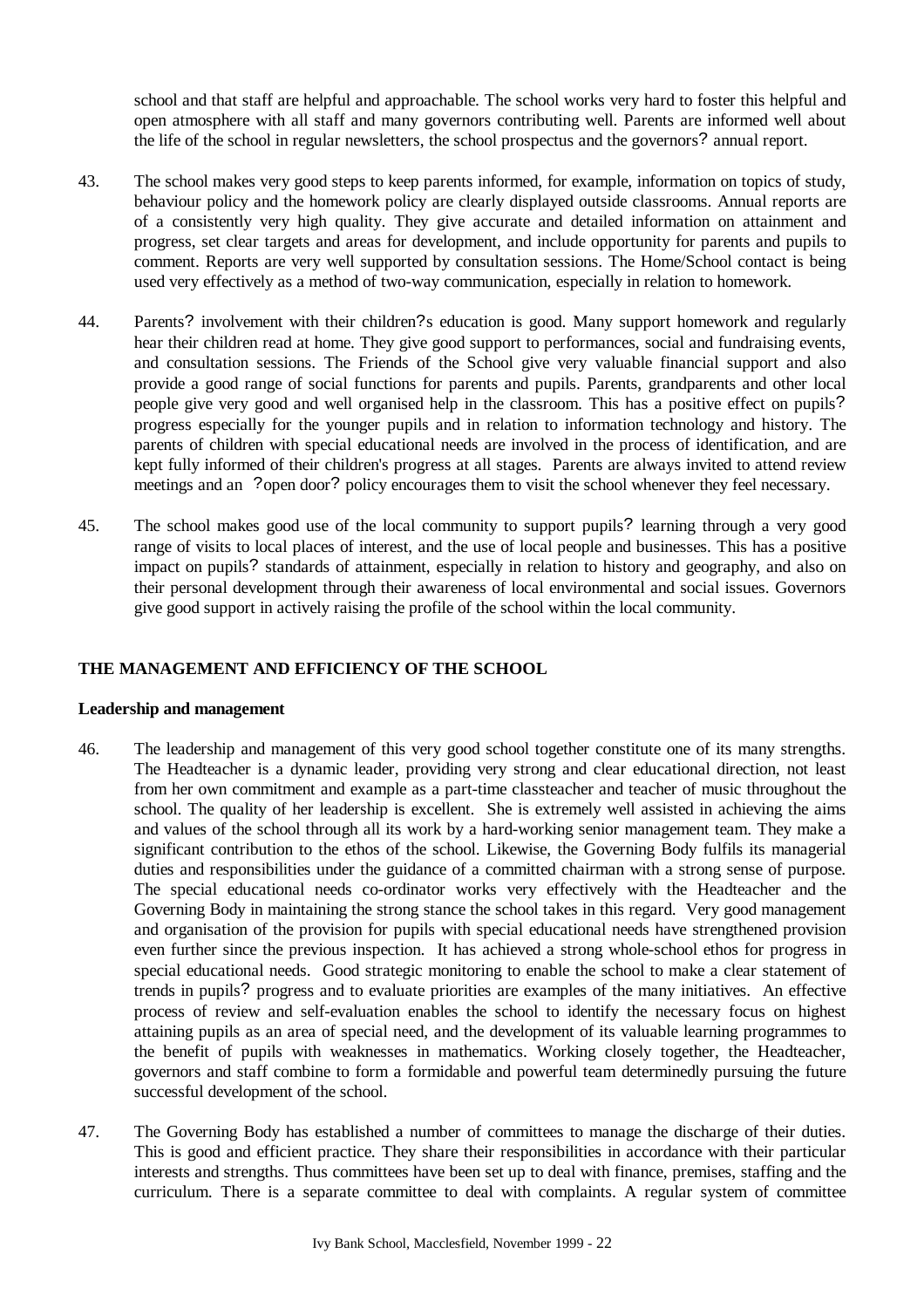meetings is in place, each of which reports to the whole Governing Body. This is an extremely efficient and effective method of working which successfully supports the school as it progresses towards achieving its targets.

- 48. The school?s performance is closely monitored by the Headteacher and the senior management team. Members of the senior management team regularly work with colleagues to evaluate teaching and curricular development in the school, and report accordingly to the Governing Body. In consultation with governors, the school staff together construct a relevant development plan which closely reflects the future needs of the school. Test results are scrutinised and the ensuing curriculum and its teaching adjusted in the light of the analysis. Challenging but manageable targets and priorities are agreed and reasonable timescales are set. Members of the Governing Body take an active interest in this matter and regularly receive reports to ensure the plan is being implemented.
- 49. The governors are fully aware of their responsibilities and duties with regard to monitoring the curriculum through observation of the quality of the teaching in classrooms. However, they wisely delegate this professional duty to the Headteacher and the senior management team who undertake these responsibilities on their behalf conscientiously, reporting back as required. The Headteacher has established a number of systems to monitor the school?s performance. For instance, she collects pupils? exercise books when these are completed to acknowledge each pupil?s achievements. Curriculum coordinators, for example, scrutinise all planning, checking that pupils receive a series of lessons in all subjects which will provide an unbroken sequence of learning. They also check for any unnecessary repetition or overlap in the content of lessons. This is good practice and an important part of monitoring the curriculum. Key members of staff are relieved of their class commitment regularly in order to monitor their subject in other classes. Meanwhile, governors use their time profitably in assisting teachers with group-work in class in a range of lessons, most particularly in literacy, numeracy and information technology. The Key Stage 1 co-ordinator is responsible for the early years and monitors both teaching and children?s work effectively.
- 50. The implementation of the new literacy and numeracy lessons has been fully supported by members of the Governing Body. Two governors have undergone training alongside teachers. All subject areas have been ?adopted? by governors so that every subject that is taught in the school is specially cared for and nothing is without a ?champion?.
- 51. Curriculum co-ordinators are assigned for each subject area. The school takes one subject as a focus each term to ensure that every subject is being continually reviewed and updated as appropriate. This system keeps the curriculum alive, and ensures that no subject is neglected. For instance, next term the co-ordinator for religious education is attending a course on assessment which should benefit the assessment of religious education throughout the school. However, co-ordinators do not systematically report to the Governing Body about their work. This limits the ability of governors to assess the school?s progress, especially in subjects where no test data are available.
- 52. The school?s development planning is very good. The governors regularly review their planning, and consider how far they have moved in achieving their targets. Staff responsibilities are well-defined, and there are opportunities for staff to determine their own targets in professional conversations with the headteacher. These systems ensure improvements in practice are identified and high standards of teaching pursued. The school has made very good progress since the last inspection and it is very well poised to maintain the improvements already achieved and to make further progress. The school?s action plan, drawn up after the last inspection, has been fully implemented. Statutory requirements are fully met by the Governing Body.
- 53. The ethos of the school is very good. It sharply reflects the school?s own clear aims and values as set out in its documentation. The school is a caring community where every pupil, including those with special educational needs, is valued and respected. Teachers work extremely hard to provide a stimulating and well-organised environment for their classes. For example, the quality of displays is high and reflects the work of all children, including those with special educational needs. Notice boards around the school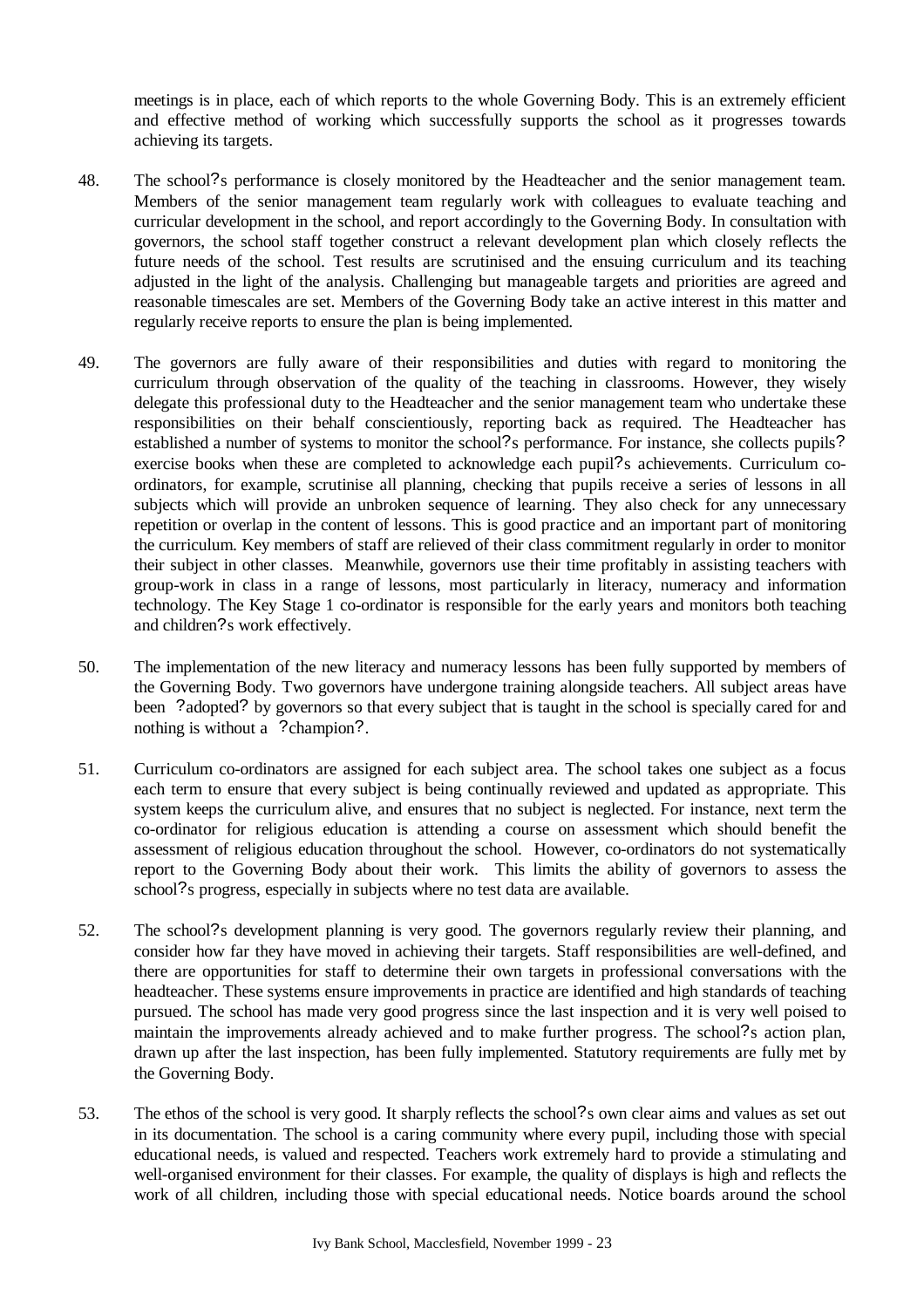provide parents with opportunities to read various policies, such as those dealing with homework and behaviour, and other documents about the curriculum in the present term. Relationships are very good within the school with all adults and pupils working harmoniously together in a happy and secure atmosphere. The ethos of the school has a significant impact upon standards. The entire staff, including learning support assistants, ancillary staff, the cleaners and the site manager, work hard together, following the dedicated and tireless model provided by the Headteacher. She is a tower of strength.

#### **Staffing, accommodation and learning resources**

- 54. The school has good staffing levels and class sizes are below the national average. This is partly due to the Headteacher teaching a Year 3 class for half the week. This also helps to ensure that the school can maintain single age classes. The special educational needs unit is well staffed. There are sufficient expertise and experience amongst the teachers to cover the National Curriculum, except for limitations in the areas of information technology and music. The school also benefits from a very good complement of experienced support staff. Both work together very well and are effective in supporting pupils' learning and progress. A good number of experienced and well qualified support assistants helps the teaching of pupils with special educational needs, and contributes significantly to achieving the very good progress. A very good in-service training programme keeps this team up-to-date and enables them to contribute confidently. In addition, the school is fortunate to have the benefit of numerous parents, grandparents, visitors and governors who assist and help to promote pupils? progress. In particular, their contribution to information technology is valued.
- 55. The arrangements to support teachers new to the school, including recently qualified, are good. There is a teacher who is in her third term of teaching, although new to the school in September. She is very well supported and her mentor is one of the particularly effective teachers in the school. Curriculum coordinator have a clear understanding of their roles in relation to the monitoring of pupils? work and the quality of teaching in their subjects, as well as planning for further development. They do not, however, systematically report to the Governing Body about their work. The arrangements for appraisal are based, initially, on a whole school process. As a result there is a corporate approach to the outcomes of the appraisal procedures. Individual discussions, together with the priorities identified in the school development plan, inform the arrangements for staff development. These are very good and have resulted in significant improvements in the teaching of, and as a result pupils? progress in, areas such as spelling and information technology. Curriculum co-ordinators take an active role in the in-service training for their areas.
- 56. The administrative staff and site manager contribute to the smooth running of the school. All staff, including lunchtime supervisors, who have received appropriate training, are hard working and contribute to the positive ethos and success of the school. The involvement of visiting professionals and specialists is well managed and has a positive effect on pupils? learning.
- 57. Accommodation is satisfactory and being improved. The school is in a good state of repair and buildings are mostly adequate for the number and age of children. Most classrooms, including those in the recently completed mobile accommodation, are spacious and enable the curriculum to be taught effectively. The rooms for Reception children are particularly attractive and well organised. The special educational needs unit consists of two rooms, these enable effective group work to take place. One of the Year 3 classes is currently taught in an area of the hall which cannot be used for physical education. The area is partitioned from the remainder of the hall and the kitchen serving area. The space is adequate, but the noise from the hall and kitchen sometimes disrupts the work, for instance when pupils cannot be heard when reading aloud. Building of a new classroom for this group of pupils is due to start soon. The hall is too small for whole-school assemblies and also for effective physical education lessons, particularly for older pupils. The library area in Key Stage 2 now houses a large number of computers and cannot be used regularly by pupils undertaking independent research. The school is planning to build a dedicated library in the future; some money has been set aside for this and current fund-raising is aimed at supporting the project. A corridor contains a number of new computers and is used for teaching information technology skills. The current layout means that the area is sometimes difficult to manage and not all pupils can see the teacher easily. The number of useful teaching areas for special educational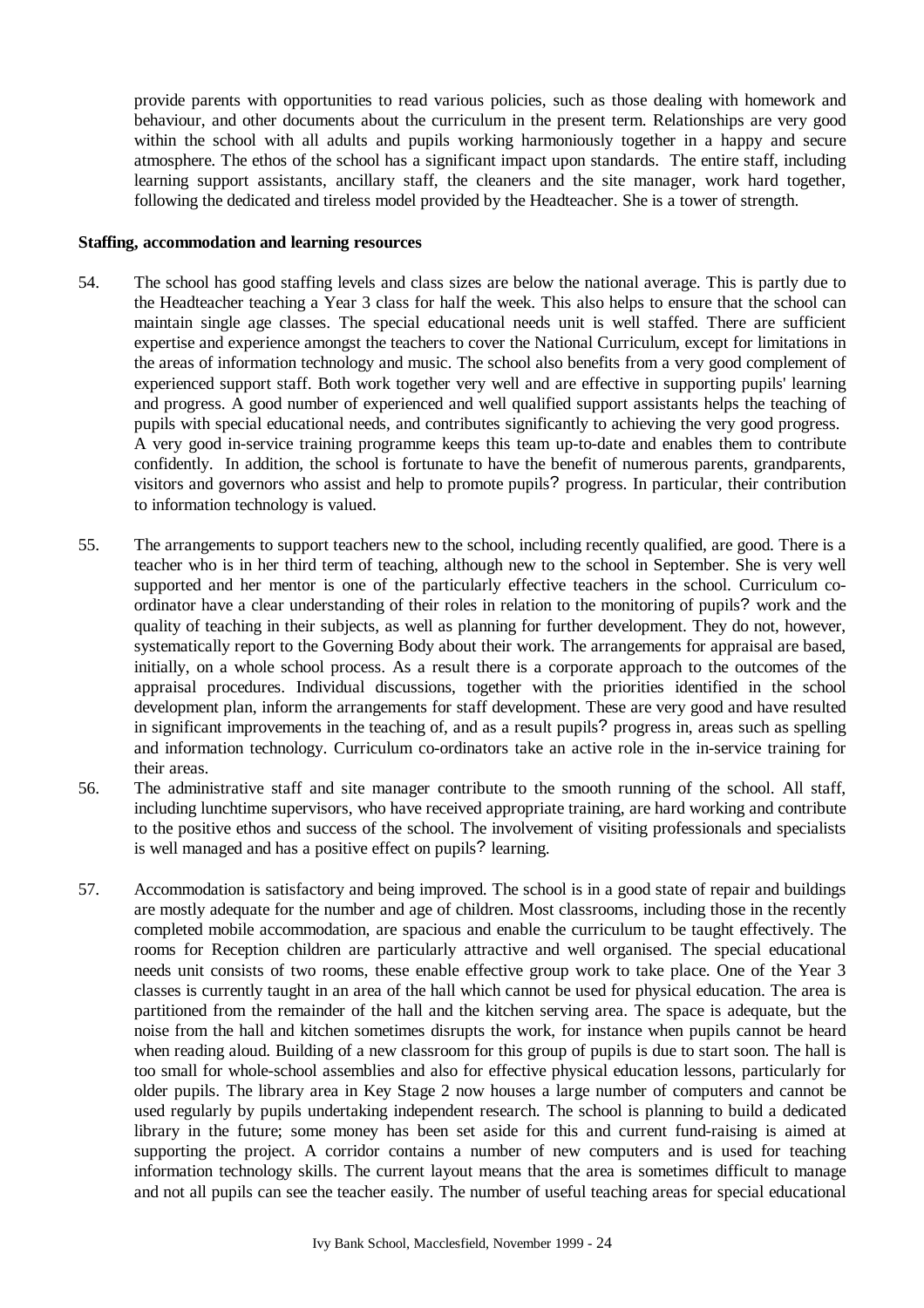needs groups is limited, but a good range of specialist resources available for work with pupils with special educational needs has a positive impact on the progress they make. Outside accommodation for children under five is not adequate and generally unavailable during late autumn, winter and early spring. This inhibits the opportunities for pupils to undertake daily physical activity in a secure area. In other respects the outdoor areas are good, providing opportunities for physical education, sport, science, geography and art. Displays around the school are of good quality, informative and contain a good mix of teachers? and pupils? work.

58. The previous report suggested that there were areas where resources were inadequate, in particular in geography and information technology. Resources in all areas are now at least satisfactory, and in some areas good. In particular, the number and range of computers are good and enable pupils to receive class lessons with sufficient machines and good access. In addition, classroom computers allow teachers to incorporate aspects such as word processing or numeracy into classroom based lessons. In geography, the range of maps and atlases is still limited and there are insufficient artefacts for use in religious education. Literacy work is assisted because there is a good range of both fiction and non-fiction books throughout the school. In general, there is a variety of resources appropriate to the age and interests of the pupils and the curriculum taught. The staffing, accommodation and learning resources allow the curriculum to be taught effectively.

#### **The efficiency of the school**

- 59. The school is run in an efficient and effective manner. Financial planning is good. The educational aims of the school are well supported through the annual budget allocation process which is clearly linked to the details contained within the school development plan. The school has a very effective programme for building maintenance and redecoration. Apart from this area, the budget process does not look beyond the next financial year. The Headteacher and governors are well aware of the financial implications of the fluctuations in numbers on roll year on year and the level of commitments for the future within the budget. However, they have not developed a detailed financial plan to take account of these beyond the immediate financial year. Balances, accrued through stringent financial management, have been spent or are planned to be spent, wisely on non-recurring items. The school has estimated for a prudent level of balances for the end of the current financial year. Financial administration and budgetary control are effective. Funds provided to support the in-service training of teachers and the provision for pupils with special educational needs are used very effectively and have had a positive impact on pupils? progress.
- 60. The Headteacher and governors receive accurate and up-to-date monitoring information. There has been no audit of the school since the last inspection, but procedures and systems are well managed and administered. Administrative support is effective in ensuring the smooth running of the school. The school takes very good steps to ensure value in purchasing of materials, equipment and services. The decision to employ its own cleaners has been cost effective, provides a higher standard of service and has further developed teamwork within all staff. The site manager makes a significant contribution to achieving cost effective maintenance and decoration of the premises.
- 61. The school makes very good use of teaching and support staff, with a significant impact on pupils? progress, especially in relation to special educational needs, including those with moderate learning difficulties, mathematics and information technology. Good use is made overall of learning resources and the accommodation. Resources are used very well in relation to information technology, art, design and technology and for pupils with special educational needs, with a positive impact on pupils? progress.
- 62. The school receives funding at a level about average for similar schools nationally. Taking into account the below average attainment on entry, pupils? overall very good progress, the good quality of education and the very effective leadership, the school provides very good value for money.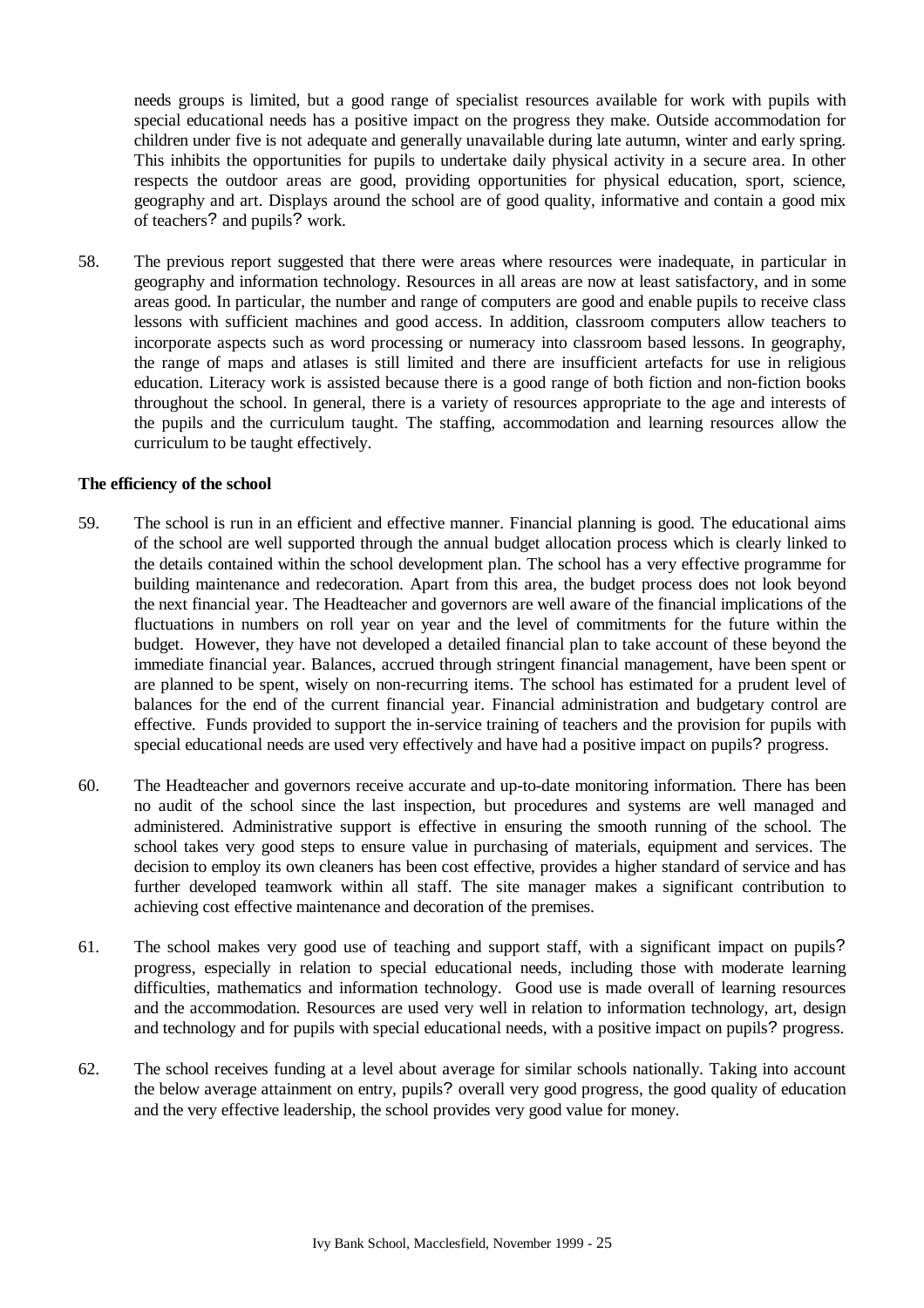## **PART B: CURRICULUM AREAS AND SUBJECTS**

## **AREAS OF LEARNING FOR CHILDREN UNDER FIVE**

63. Provision for children under five is good. The children enter the Reception classes, full time, at the beginning of the academic year in which they are five. At the time of the inspection one of the Reception classes contained children who were all under five. In the other class, a little over half were under five. Attainment on entry into the school is below average overall. Attainment on entry is lowest in language and literacy and mathematics, and highest in creative development. The school provides the children with a secure and caring environment with the daily routines firmly established. The broad and balanced curriculum is based on the recommended areas of learning for this age, but timetabled according to National Curriculum subject headings. Children make good progress and by the time they are five most reach the nationally expected standards, except in the area of language and literacy where standards remain below.

#### **Personal and social development**

64. Children?s personal and social development are given good emphasis. Children usually settle well into the routines of the Reception classes. The majority are happy and confident, even though they are in their first term in school. Most work happily on their own, alongside others, as well as in groups. They play well together, share resources and take turns. Children settle to independent tasks quickly, but tend to become restless if the teacher?s introduction is too long. Achievement in this area is satisfactory, with children making generally good progress. Most of the children are interested in the range of activities, taking part in them with enjoyment. They also respond well to the different adults they meet. Independence is encouraged through a range of responsibilities. These include returning registers to the office and acting as monitors, for instance ?to look after the books?. Children who are nearly five work with concentration and persevere with their learning well. The lack of opportunities for outdoor play, including using ride-on and push and pull toys, restricts aspects of social development associated with these activities. Children show an increasing independence in dressing and personal hygiene.

#### **Language and literacy**

65. Children enter the Reception classes with language development that is consistently below average. From this starting point, they make good progress in the development of language and literacy skills. However, by the time they are five, most children have not attained the expected standards in reading and writing. Teachers provide children with a wide range of activities which support the development of language and literacy. The literacy work is often based on the format for the literacy hour. Staff offer many opportunities for children to talk with an adult, for instance when engaged in practical and building activities or during role play in ?Noah?s Ark?. Children are encouraged to handle books carefully by the teachers and regularly take books home to share with their family. Talking about and sharing books with individuals and groups of children support their understanding that print carries meaning and that pages are turned from right to left. They listen with obvious enjoyment to adults reading in class. Early writing skills are being developed and most children copy or trace different letters, although often this lacks sufficient accuracy. By the age of five, children identify a few initial sounds and the small number of higher attainers read simple text well. Most average attainers retell a story by reference to the pictures. All are aware of the purpose of writing, most write their names and attempt to form their letters correctly. Lower attaining children find this difficult. A small minority of children write simple sentences, for instance, when describing pictures they have drawn. Teachers and classroom assistants emphasise this area of learning throughout the day, especially through discussion and questions. Teaching in this area is generally good, although there are occasions when children have to sit listening for too long and as a result they become restless.

#### **Mathematics**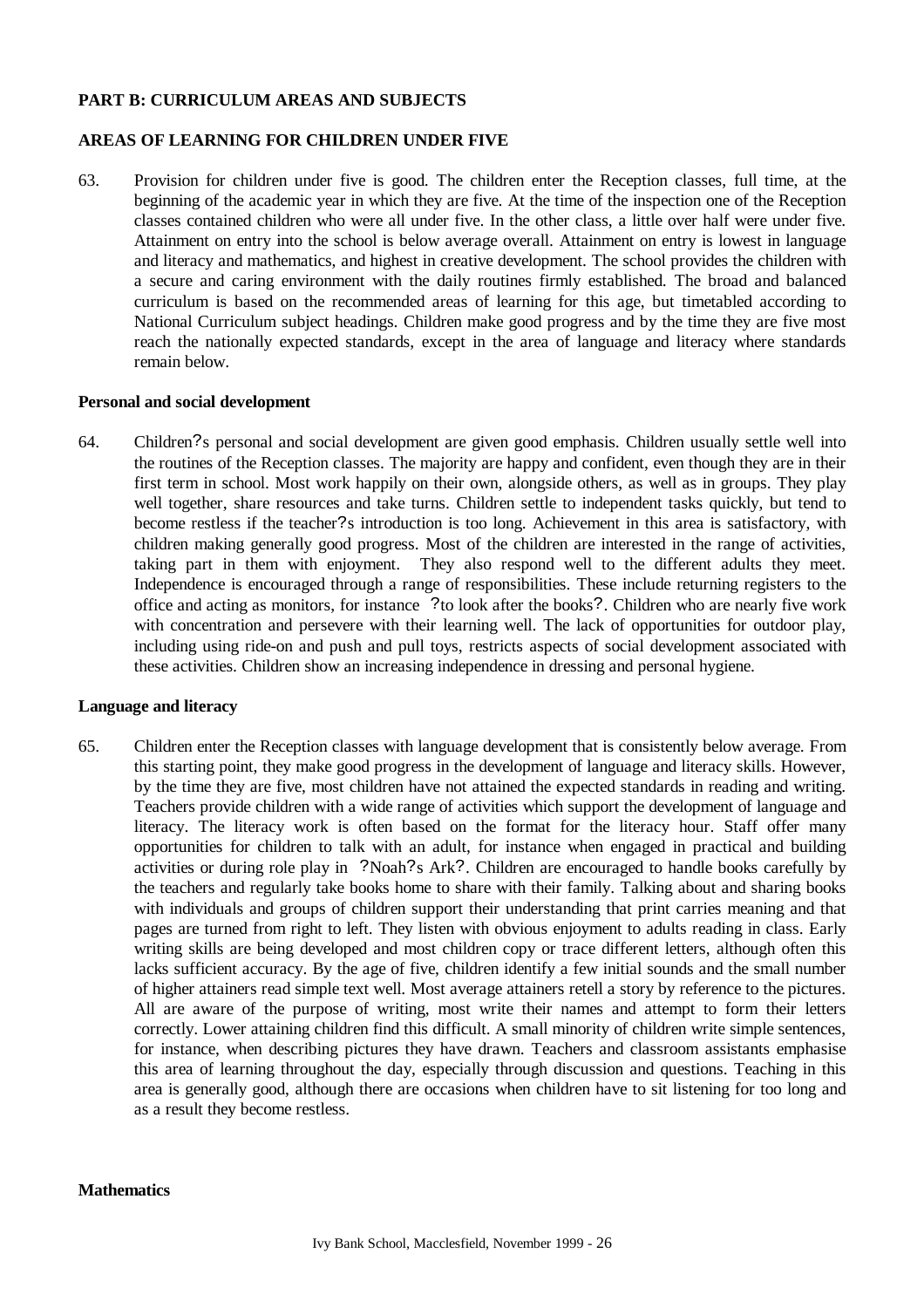66. Children are provided with suitable practical activities for the development of mathematical skills, together with number work using workbooks. They gain a satisfactory understanding of mathematical language through activities and games which involve sorting and matching. Children make good progress and, by the age of five, they attain the expected standard. They are familiar with numbers to ten, they recognise and copy these numerals and count the number of objects in pictures. Most children develop a knowledge of simple addition, adding one on to a single digit number. The current emphasis on teaching is number but, by the age of five, children recognise simple two-dimensional shapes, such as squares, triangles and circles. They use terms such as tall and short correctly, and draw objects longer or shorter than the ones illustrated. Teaching in this area of learning is good and suitable mathematical language is introduced during a wide range of activities.

#### **Knowledge and understanding of the world**

67. Opportunities to develop children?s knowledge of the world around them are good, and is, in part, linked with the identification of specific subjects in class timetables. The children describe the properties of a range of materials using their senses. They know the names of the different senses. They draw simple maps of their journey to school, identifying such features as traffic lights. They know that life in a hot country, such as Kenya, differs from life in this country. In religious education, children know some stories from the Old Testament, such as Noah?s Ark, They are familiar with the events leading up to the birth of Jesus and its link with Christmas. In the development of more technological aspects of learning, they make models from a range of construction apparatus. When using the computer, children use the mouse with reasonable control to write their first names. Children under five make good progress in learning about the world around them and achieve satisfactory standards. Teaching of this area of learning is good; it is aided by teachers? secure subject knowledge and effective links with other areas.

#### **Creative development**

68. Children?s attainment in creative development is satisfactory and they make sound progress in all aspects. The children are effectively prepared to start on the National Curriculum. The class teachers and support staff provide interesting and appropriate activities in each session and a good balance is kept between free activity and teacher directed work. Children produce good self-portraits, which usually included recognisable features such as hair and eye colour; not all however include head, body, arms and legs. They experiment with colour when painting scenes to illustrate the story of Noah?s Ark. Some of the work depicting clouds, rain and the rainbow were particularly good. They know the names of a wide range of colours. Role play is developed well through a range of different activities, such in Noah?s Ark. Children know that musical sounds can be loud or soft, and experiment using different instruments to demonstrate this. Teaching in this area is good, especially in relation to the artistic area of creative development.

## **Physical development**

- 69. The children achieve satisfactorily in their physical development and make satisfactory progress. Through their work using modelling materials, pencils, scissors and brushes, they show a growing control and ability to manage smaller items, and a few show good control when shading or painting pictures. Children show a growing control of balance. At the present time, children do not have sufficient opportunities to develop physical skills in practical sessions. This is associated with the lack of appropriate outdoor space that can be used throughout the whole year. As a result, there are too few opportunities to use ride-on and push and pull toys and this restricts progress in this area. The teaching of physical development is satisfactory overall.
- 70. The quality of teaching for children under five is mostly good, and often very good. Work is planned thoroughly, with an appropriate balance of teacher directed and purposeful child initiated activities. It is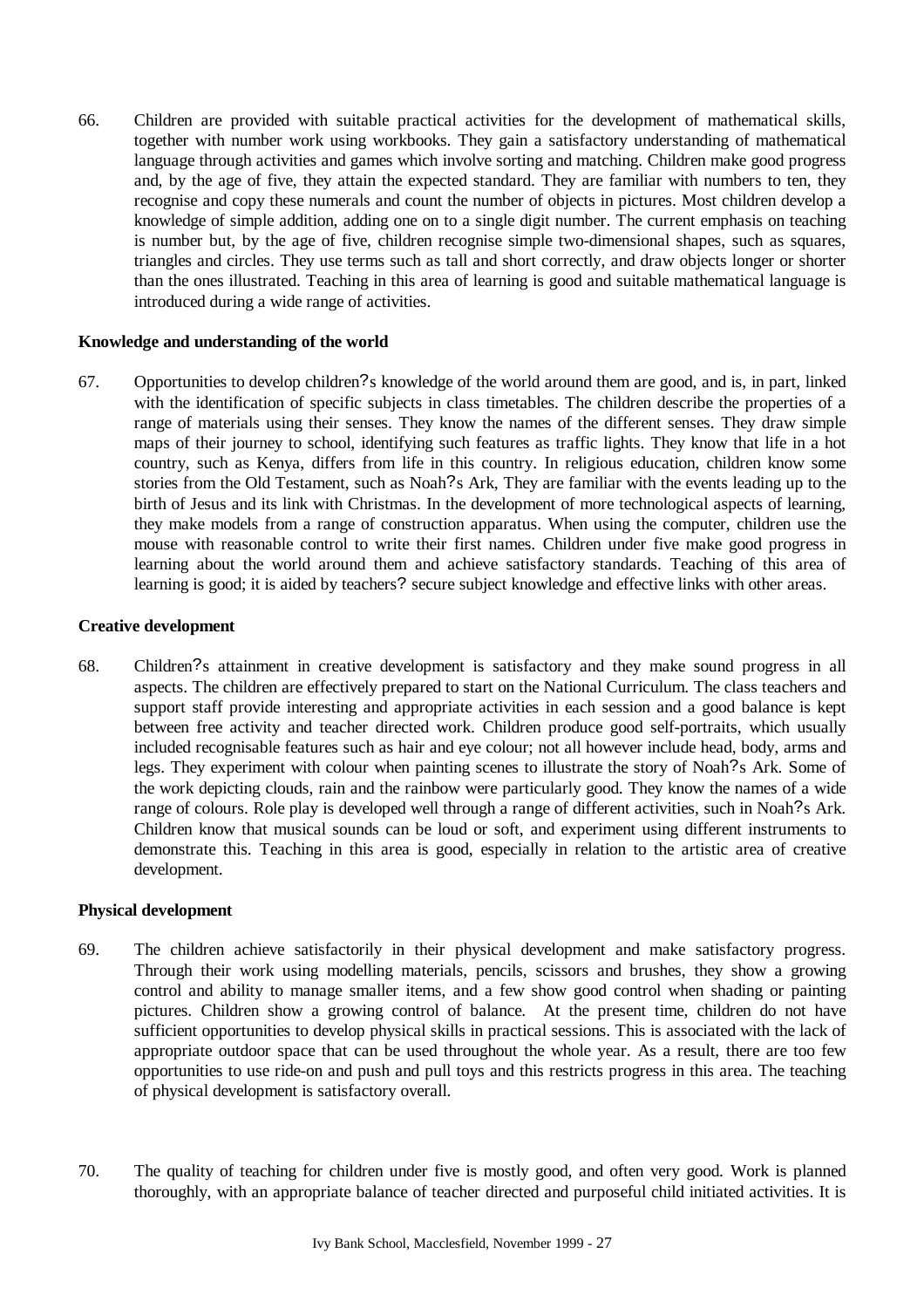based on the recommended areas of learning for children under five, but often identified under National Curriculum headings. Good teaching promotes the rapid development of literacy and mathematical skills. Good use is made of books, such as ?Handa?s Surprise?, which are read enthusiastically. Good discussion is promoted, with children being encouraged to recall the main events of the story and their order. Good teaching about the world around them helps children make good progress, especially in aspects of science, geography and religious education. Personal and social development is encouraged. Children are managed well, although there are occasions when they sit for too long listening to the teacher and, as a result, lose interest and become restless. Class teacher and support staff work well together, planning activities effectively.

- 71. Very effective assessment procedures are carried out. The class teachers assess and record children?s progress in all areas of learning. The results of assessment are used well to plan the next stage of work to meet the needs of different children in the class. The analysis of baseline assessment, which is completed early in the children?s first term in school, is used effectively to inform planning and identify those with specific needs.
- 72. The Key Stage 1 co-ordinator is responsible for the early years and monitors both teaching and children?s work effectively. The curriculum provided for children under five is satisfactory, with a large focus on language and literacy and mathematics. A new scheme is to be developed using the Local Education Authority?s recently produced guidance. The introduction of this will help to improve further the curriculum, especially the opportunities to learn through play. The classroom accommodation for Reception is good. The rooms are well set out to help meet the needs of young children. Resources for indoor activities are good. Little is currently available for promoting a wide range of outdoor work, including directed play, owing to the lack of suitable outdoor accommodation during late autumn, winter and early spring.

# **ENGLISH, MATHEMATICS AND SCIENCE**

#### **English**

- 73. In 1999, when pupils left the school at the end of Key Stage 2, attainment in English was well above the national average and that of similar schools. In the National Curriculum tests in 1999, 89 per cent of pupils achieved the expected Level 4 or above, and 47 per cent the higher Level 5. Both these figures were well above the average and the results of similar schools. The proportions of boys and girls gaining Level 5 were similar, but almost 30 per cent of boys failed to achieve Level 4, compared with only three per cent of girls. The results were an improvement over those of the previous year, when they were above the national average. The attainment of current Year 6 pupils is not as good as last year, although still above average. The drop is, in part at least, associated with the very high proportion of young pupils in the class. Almost 40 per cent will not be 11 until July or August.
- 74. In 1999, at the end of Key Stage 1, attainment in writing was above the national average and the results of similar schools. The results in reading were similar to the national average and the results of similar schools. In reading, 88 per cent of pupils achieved at least the expected Level 2, a figure above the national average and the results of similar schools. However, 26 per cent achieved the higher Level 3, similar to the national average, but below the results of similar schools. In writing, 94 per cent of pupils achieved Level 2 or above, well above the national average and the average for similar schools. The proportion achieving Level 3, at 12 per cent, was above the average figure and that for similar schools. Results were much better than the previous year. The performance of boys tended to be below that of girls in both reading and writing. The attainment of current Year 2 pupils is close to the average and similar to last year.
- 75. The rate of progress is good in both key stages and, taken with that in Reception, it is very good overall, with attainment rising from below average on entry into the school to well above average when they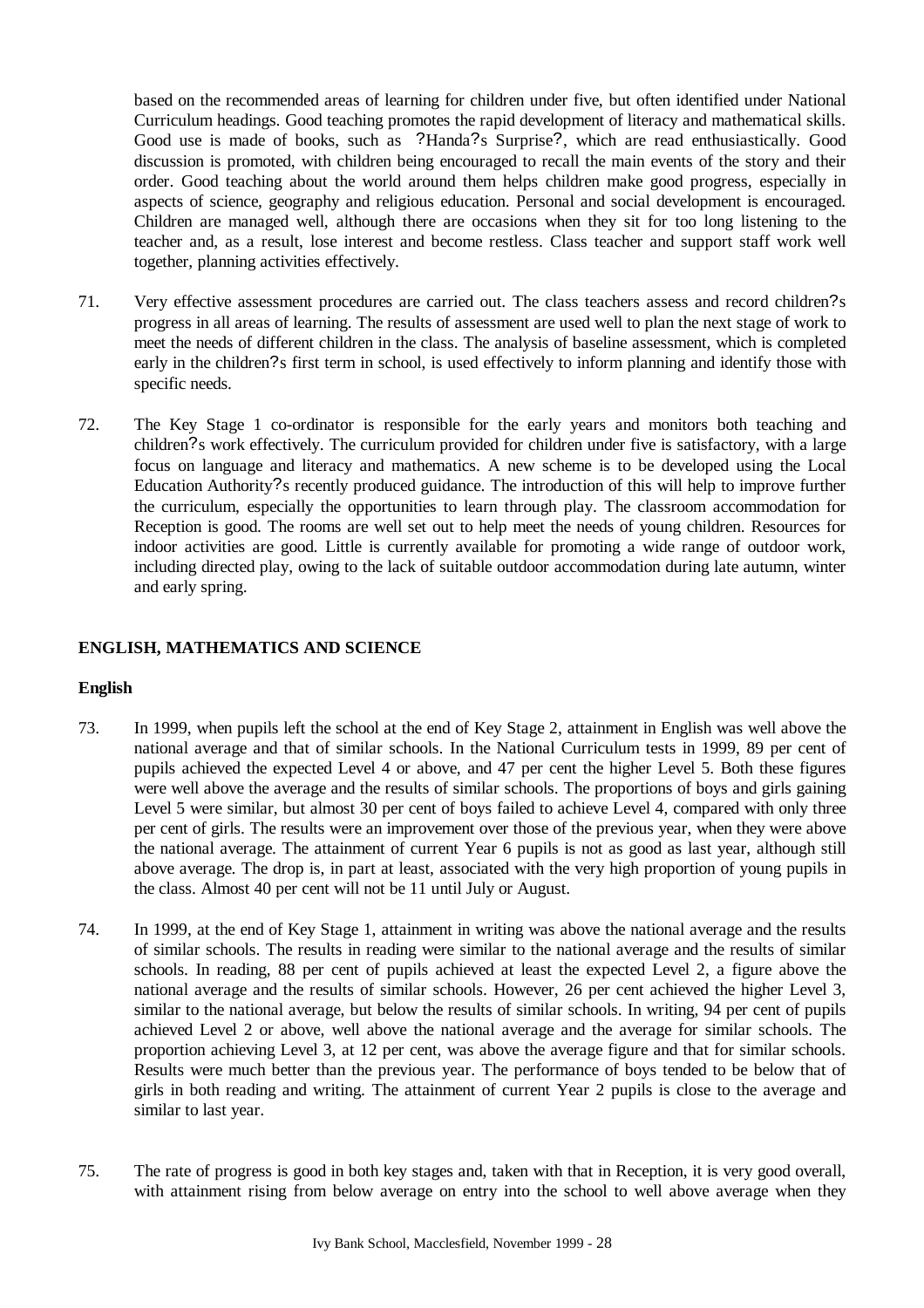leave. Few pupils in the mainstream school are on the special educational needs register. Those that are on the register usually have individual education plans that have targets related to English. In relation to these targets the pupils make good progress in both key stages and very good progress overall, which is reflected in the fact that, in 1999, only one Year 6 pupil failed to achieve at least Level 3.

- 76. Speaking and listening skills are similar to, or on occasions above, the national expectations throughout the school. In Key Stage 1, both listening and speaking skills are satisfactorily developed. There is more variation in Key Stage 2. Here listening skills are often good, but in some classes there are occasions when a minority of pupils does not listen carefully enough. This is most evident in some lessons in the upper key stage and during the afternoon. Speaking, when replying to questions or in other class activities is good, but there is a tendency to speak too fast when reading out loud. This occurs, for instance, when reading poetry or from a book. Progress in each key stage is good. Activities across the curriculum are used successfully to develop the pupils? speaking skills and extend their vocabulary. By the end of Key Stage 1, many pupils explain their ideas sensibly when talking in small groups, but are less confident when talking to the whole class. They listen attentively to their teacher and to other adults and pupils. Pupils in Year 6 talk very confidently about a range of subjects and offer opinions willingly, for instance, about the poems by Robert Louis Stephenson and Ted Hughes which they have read. Pupils take an active part in discussions and communicate their ideas effectively within the classroom. In most cases, pupils listen well so that their comments relate to those made by other pupils. They wait their turn to respond. The success in developing speaking and listening skills is associated often with skilled teaching; pupils know that they will have opportunities to make a contribution and that this will, in turn, be valued.
- 77. Attainment in reading at the end of Key Stage 1 is similar to the average. At the end of Key Stage 2 it is above the national average. In both key stages, equal numbers of boys and girls are higher attainers. However, lower attaining pupils are almost always boys. Pupils read regularly in school and at home. They make good progress. At the end of Key Stage 1, about three quarters of pupils read increasingly complex texts fluently and half talk about the content with understanding. Many retell a story they have read previously with good detail. Almost all pupils use a variety of reading skills and strategies, including letter sounds, to tackle unfamiliar words. The school?s recent focus on spelling strategies linked to the sound of a letter or groups of letters is aiding this aspect of reading. Lower attaining pupils have not yet developed good phonic skills to enable them to tackle unknown words confidently, but this is improving. They are introduced to a good range of books and read for enjoyment and information. Pupils in Key Stage 2 continue to make good progress in reading and, by the time they are in Year 6, three quarters read independently and accurately from a range of texts. They are confident to tackle fiction, poetry and non-fiction. All pupils recall a story in detail and talk about the events, characters and plot of books they have read. They make their preferences clear about their favourite books and authors. In lessons, pupils express a preference for different styles of poetry, comparing the work of one poet with that of another. Pupils from Year 2 onwards know about, and use, the contents and index of non-fiction books. By the end of Key Stage 2, about three-quarters know about the classification system used in most libraries, but not all are sure how it works. The lack of easy access to a school library limits progress in this area.
- 78. The pupils? attainment in writing is generally in line with the national average, and some is above, at the end of Key Stage 1. Progress is good, and by Year 2, three quarters of pupils write for a range of purposes and in a variety of styles, including poetry, instructions and observations. They show an awareness of the reader when writing, for instance, instructions for making bread. Virtually all pupils write independently, convey meaning clearly and have a good understanding of sentence structure, including the use of capital letters and full stops. Higher attainers also use question marks correctly. They use suitable vocabulary and their words are usually spelt correctly or are recognisable. In handwriting, they form their letters correctly, but only about a third use a cursive script regularly by the end of Year 2. Progress in writing is good in Key Stage 2 and pupils in Year 6 attain standards that are above average. They use exciting and interesting language when writing poems, stories or reports. Pupils identify similes and metaphors in poems they read and use these to enhance their own writing. Pupils? work shows a good understanding of grammar, with the effective use of increasingly complex sentences, as well as short ones for emphasis. There is a good range of writing appropriate to different subjects,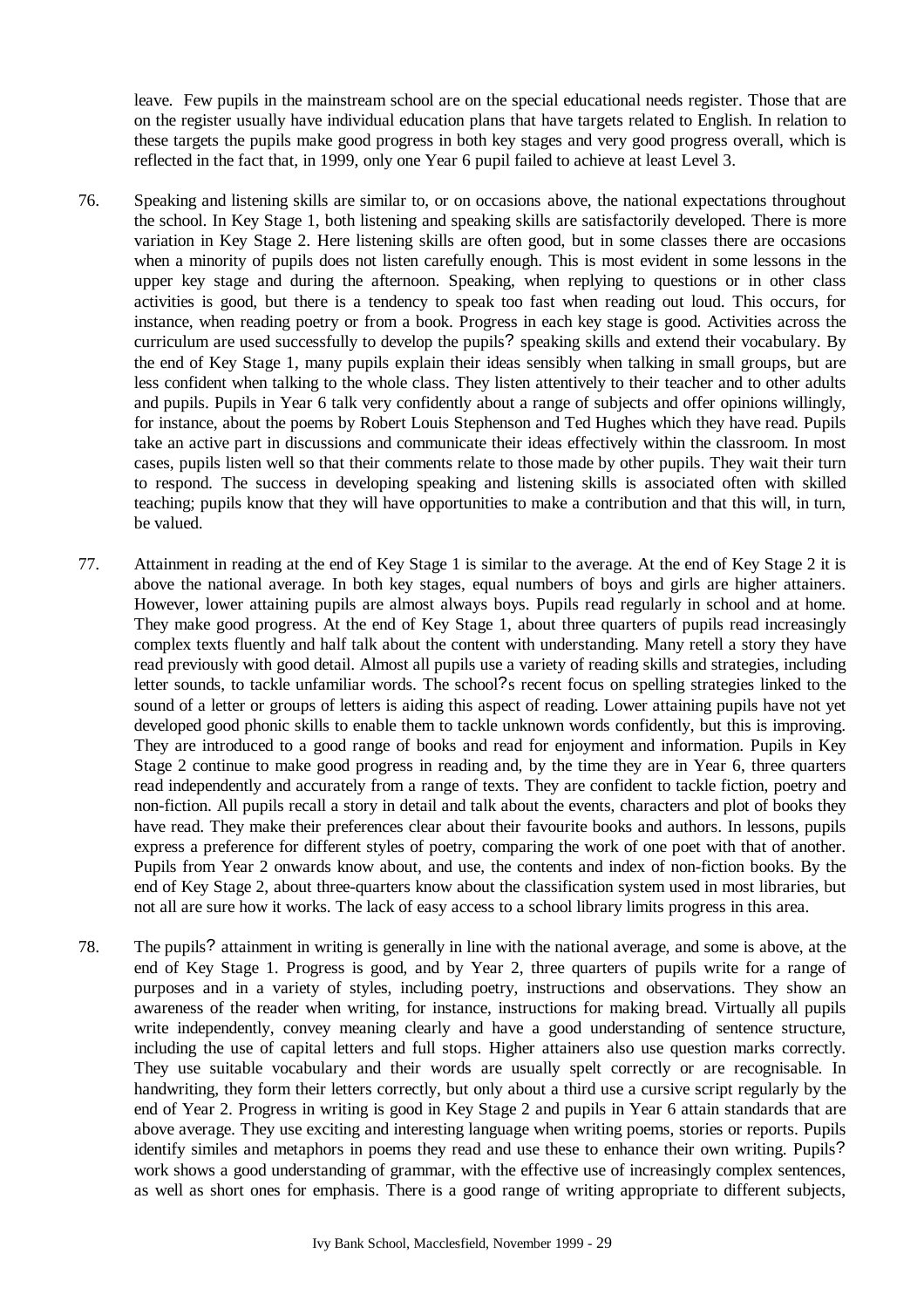including stories, reports, poems, letters and play scripts. They understand the structure of stories and their creative writing includes suitable ?beginning, middle and end?. Most pupils use paragraphs correctly and include a wide range of suitable adjectives and adverbs. Punctuation is usually of a high standard. Pupils work hard to develop their handwriting; almost all use a cursive style and for most pupils it is reasonably neat. Spelling is an area of relative weakness, which is being tackled by the school. The introduction of a new method of teaching spelling throughout the school is having a positive effect on standards of spelling, especially in Key Stage 1 and early in Key Stage 2.

- 79. Throughout the school, pupils? literacy skills improve and are good by Year 6. They are used effectively across the whole curriculum. Particularly good examples are evident in pupils? work in religious education, with pupils rewriting the story of the Annunciation as a play script and in geography with poems about rain forests.
- 80. Pupils with special educational needs in the mainstream classes make good progress in lessons and when withdrawn for group work during the literacy hour. This progress is usually the result of carefully planned work, which is matched well to their attainment. As a result, they have success when working independently. Another reason is the high quality, sensitive teaching provided by literacy support staff. Pupils in the special educational needs unit make very good progress towards their targets. This is due to exciting teaching and effectively planned, short, well-focussed activities.
- 81. The pupils? attitudes to learning in English are good. They are generally attentive and responsive listeners, interested in the content of lessons and eager to contribute their ideas. These features are occasionally less evident for older pupils, especially in a Year 5 class. They settle quickly to group or individual work within the literacy hour and maintain their concentration while writing on their set tasks. Pupils in both key stages work well independently or in groups on the work set for them. The ability to make good use of independent sessions during literacy is already well developed in Year 1. Occasionally when the independent task has not been understood by the whole group, pupils sensibly explain to each other what needs to be done. Pupils complete their work and respond positively to teachers? comments about how to improve work further. They concentrate when using books in the classroom. All pupils enjoy reading and talk enthusiastically about books and stories or poems they have read.
- 82. The teaching of English is good throughout the school, and very good in Key Stage 1 and Year 6. All staff have worked hard to implement the National Literacy Strategy effectively. The purposes of the week?s lessons are clearly and helpfully explained to pupils and reviewed during the week. High quality day-to-day assessment procedures, including marking, are used effectively to aid planning and guide pupils towards further improvement. Whole-class sessions are well led and skilful questioning helps pupils appreciate, for instance, how the poems they have read differ. Work is well matched to pupils? needs and independent tasks are managed very effectively. Teachers are secure in their knowledge and understanding of aspects of English being taught. This is illustrated by the confident use of technical English vocabulary during literacy lessons and, where relevant, in other subjects. As a result, pupils use the terms correctly when describing their work. Teachers manage pupils well, and use praise and encouragement to good effect. In the best lessons, expectations are high, the tasks motivate and interest pupils and the views of pupils are valued. Some of the most effective lessons involved class teacher and literacy support teacher working as a team. Pupils benefited from the relaxed way these staff worked together, consistently co-operating and developing each other?s ideas further. Homework is good and supports learning of work in the classroom. All teachers effectively develop language skills across all subjects of the curriculum.
- 83. The subject meets statutory requirements and the curriculum provided is very broad and balanced. Good planning of the curriculum enables all aspects of English, including extended writing, to be developed well. It very effectively promotes the development of pupils? literacy skills. This is a significant improvement over the previous inspection when there was no long-term plan or scheme of work. The school has implemented the National Literacy Strategy very well throughout the school. Work is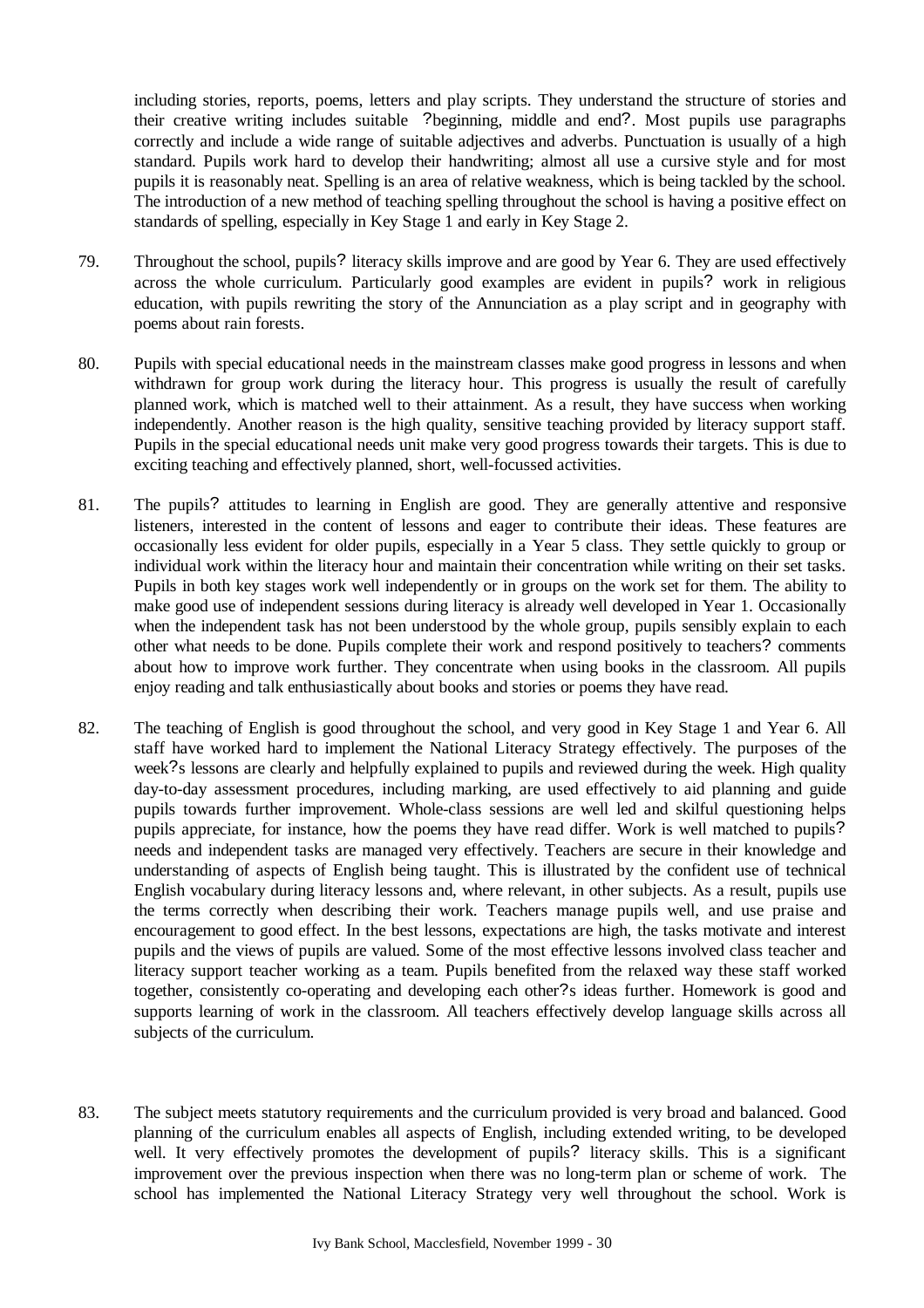supported by a good policy and clear guidance to ensure the gradual development and extension of pupils? knowledge and skills. Assessment procedures are very good. They range from the use of systematic marking, regular assessment for each pupil in all areas of English to the use of a wide range of standardised and National Curriculum tests. The results of assessment are used effectively to aid planning and to inform curricular development, such as the changes in the teaching of spelling. Results of assessment data are also used to set specific targets for each child as they move through the school. These targets are regularly reviewed. Analysis of assessment data has also revealed the relative under performance of some boys. Provision is being monitored to see how this weakness can be addressed.

84. The two co-ordinators have worked hard to develop literacy throughout the school. All staff have a clear understanding about the development of the subject and are very well supported by the co-ordinators. Good in-service training has been provided which has helped in the effective introduction of the National Literacy Strategy. Teachers? planning and pupils? work are monitored regularly, and teaching monitored through direct observation in the classroom. The school has a large quantity of books, including sufficient quantities of group reading books. The selection of both non-fiction and fiction books is good. Accommodation is generally satisfactory. There are however two weaknesses which the school plans to address. One Year 3 class is taught in part of the hall. Noise from physical education lessons and the kitchen sometimes makes it difficult for pupils to be heard when they read aloud or answer questions. Library facilities are limited and access affected because of the area?s use for information technology teaching. The strength of English throughout the school, identified in the previous report, has been maintained and improved further.

#### **Mathematics**

- 85. Results in National Curriculum tests in 1999 showed that overall attainment was in line with the national average at the end of Key Stage 1 and well above average at the end of Key Stage 2. Scrutiny of last year?s work confirms these results, but this year?s work shows that attainment in Year 6 is not as high as last year. Overall attainment in mathematics is in line with the national average at the end of Key Stage 1 and above average at the end of Key Stage 2. Attainment of pupils of average ability is broadly in line with the national average throughout the school. However, the number of pupils attaining high levels is above average at the end of Key Stage 1 and well above average at the end of Key Stage 2. There is no measurable difference in the attainment of boys and girls. When looked at over several years, sometimes boys do better, and sometimes girls do better. Similarly, there is no difference in attainment in the different areas of the mathematics National Curriculum, though due emphasis is given to number. The school has at least maintained the good standards highlighted in the previous report.
- 86. At the end of Key Stage 1, all pupils measure accurately to the nearest centimetre, count to 30, and add numbers to twenty. Average attaining pupils understand tens and units and ?less than?, and find the fewest coins needed to make an amount up to ?1. High attaining pupils are writing good subtraction stories, work with money to ?5, and know common two- and three-dimensional shapes. At the end of Key Stage 2 all pupils are working confidently with numbers up to 100,000, simple fractions, decimals and percentages. Average attaining pupils are very accurate with their number work, multiplying and dividing decimals by powers of ten. They are rounding accurately to the nearest tenth and hundredth. High attaining pupils order fractions using ?greater than? and ?less than?, and succeed in quite complicated investigations in number.
- 87. Pupils? attainment in mathematics is below average on entry to the school. By the time they enter Key Stage 1 attainment is average. Progress in Key Stage 1 is satisfactory, and good for high attaining pupils. In Key Stage 2, progress is good overall, being satisfactory or good for lower and average attainers, and very good for high attainers, in that a large percentage, almost half, are reaching Level 5 of the National Curriculum. Progress for pupils with special educational needs is good, and almost all pupils from the main part of the school reach at least Level 3. The good progress in many areas of the school results in very good progress overall.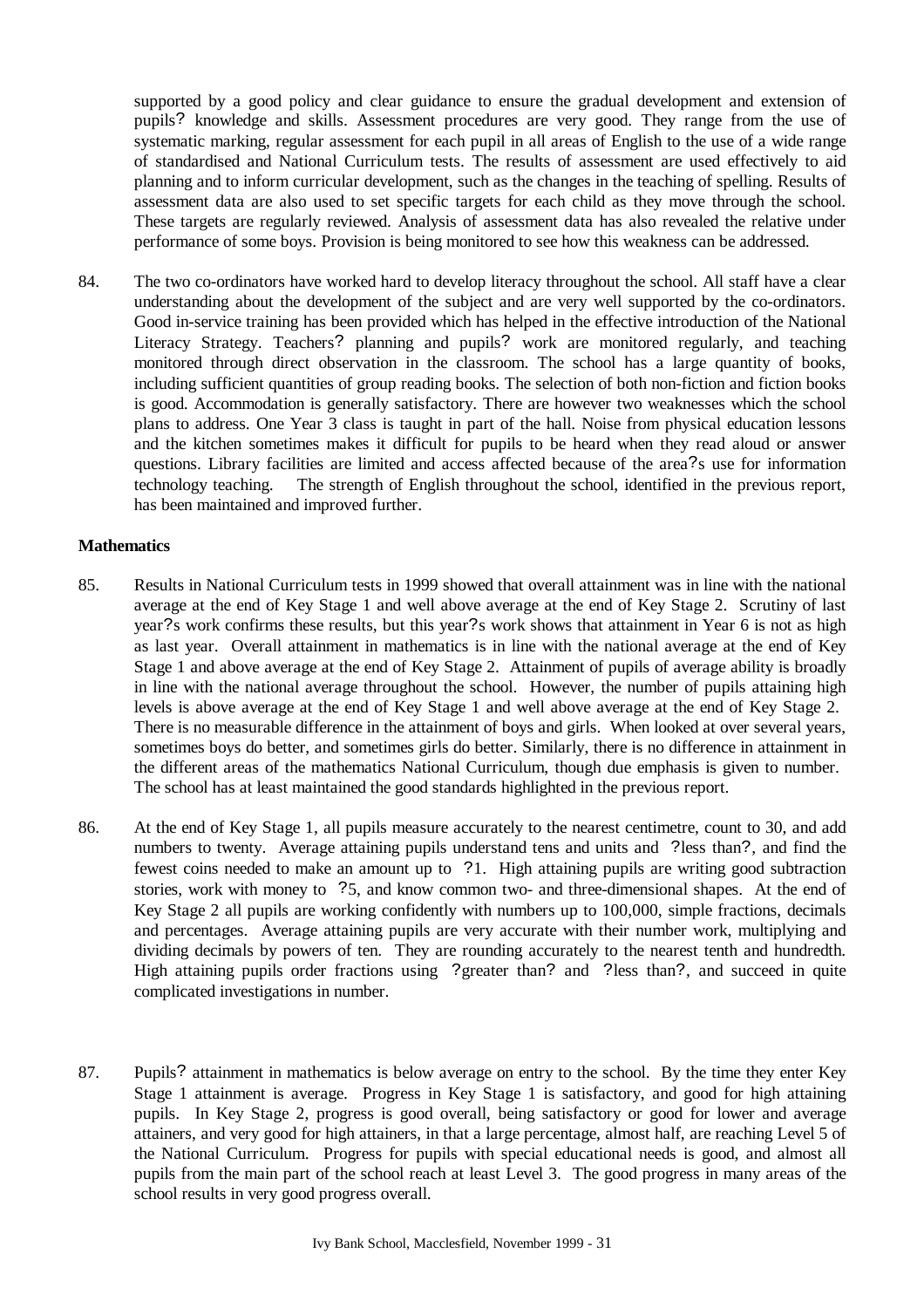- 88. Numeracy skills are satisfactory in Key Stage 1 and good in Key Stage 2. Good use is made of these skills in other subjects, including measurement in design and technology and the use of graphs in science and geography.
- 89. Pupils enjoy mathematics, are well behaved, and concentrate well in lessons. They are enthusiastic about mental mathematics in particular, and upper junior pupils are very enthusiastic. Year 6 pupils actively enjoy the challenging mathematical exercises provided. The last inspection report called for the school to give more emphasis to using and applying mathematics, and this has been done well. Pupils in Year 2 are confident in coming to the front of the class to fold large sheets of sugar paper along mirror lines and explain what they are doing and why. Year 6 pupils take pleasure in explaining how they have arrived at a certain answer in finding factors and prime factors of numbers, or how and why they have decided that a number is prime. All pupils are encouraged to have mathematical facts at their fingertips, and to investigate and solve problems. This encouragement has a highly positive effect on confidence and personal development, and on attainment and progress.
- 90. Teaching is good throughout the school, especially so in the special educational needs unit and in Year 6, where half the teaching is very good. No teaching is less than satisfactory, and over two thirds is good or very good. Particularly good features of teaching are teachers? expectations of pupils? rates of progress, the use of resources to make understanding easier, and the use of assessment to make sure that work is well matched to pupils? potential. All these ensure good progress. Class management is good in Key Stage 1 and very good in Key Stage 2. Marking is good, and often very good, with helpful comments which record what pupils can and cannot do, and short-term targets given for individuals in exercise books. Another good feature of teaching is the enthusiastic adoption of methods of increasing pupils? mental mathematical agility from the National Numeracy Strategy. All these things are helping to raise standards.
- 91. The curriculum is broad and well balanced, with several commercial schemes used alongside the National Numeracy Strategy to guarantee delivery of the National Curriculum, something which could not be demonstrated at the time of the last inspection, so the school has made good progress here. Arrangements for the introduction of the National Numeracy Strategy have been, and are, very effective. About a quarter of teaching time is given to mathematics. A good, comprehensive policy and scheme of work ensure good progression. Assessment is thorough, with half-termly targets for individuals and groups set according to whether pupils meet or do not meet numeracy objectives. In Key Stage 2 each year is divided into two sets, making it easier to target pupils at different levels of attainment. These two features of the school; setting and very good use of assessment, along with the good teaching, are major causes of the very good achievement of higher attainers. Management of the subject is very good. The Headteacher was co-ordinator until September 1999, when a competent and enthusiastic co-ordinator, who had already worked with the National Numeracy Strategy, was appointed to the school. Monitoring of planning, teaching and pupils? progress are very good. Resources are satisfactory, though there are no abacuses. Resources are well deployed and used effectively and, as such, aid continuity in pupils? learning.

# **Science**

92. The 1999 teacher assessments and National Curriculum tests showed attainment in science to be above the national average for both key stages. At the end of Key Stage 1 96 per cent of pupils achieved the expected Level 2 or above and at Key Stage 2, 91 per cent of pupils achieved the expected Level 4 or above with 34 per cent achieving the higher Level 5. This compares very favourably with the results in 1998 when at Key Stage 1, only 86 per cent achieved the expected standard and at Key Stage 2, where 69 per cent reached Level 4 or above and 25 per cent Level 5. In previous years, statistics for Key Stage 2 have included those for pupils in the moderate learning difficulties unit and this has led to an unfavourable comparison with other schools. The statistics for 1999 for Key Stage 2 exclude these pupils and give a more accurate indication of the school?s achievements. A comparison of results, excluding those for the moderate learning difficulties unit, from 1998 and 1999 show that standards have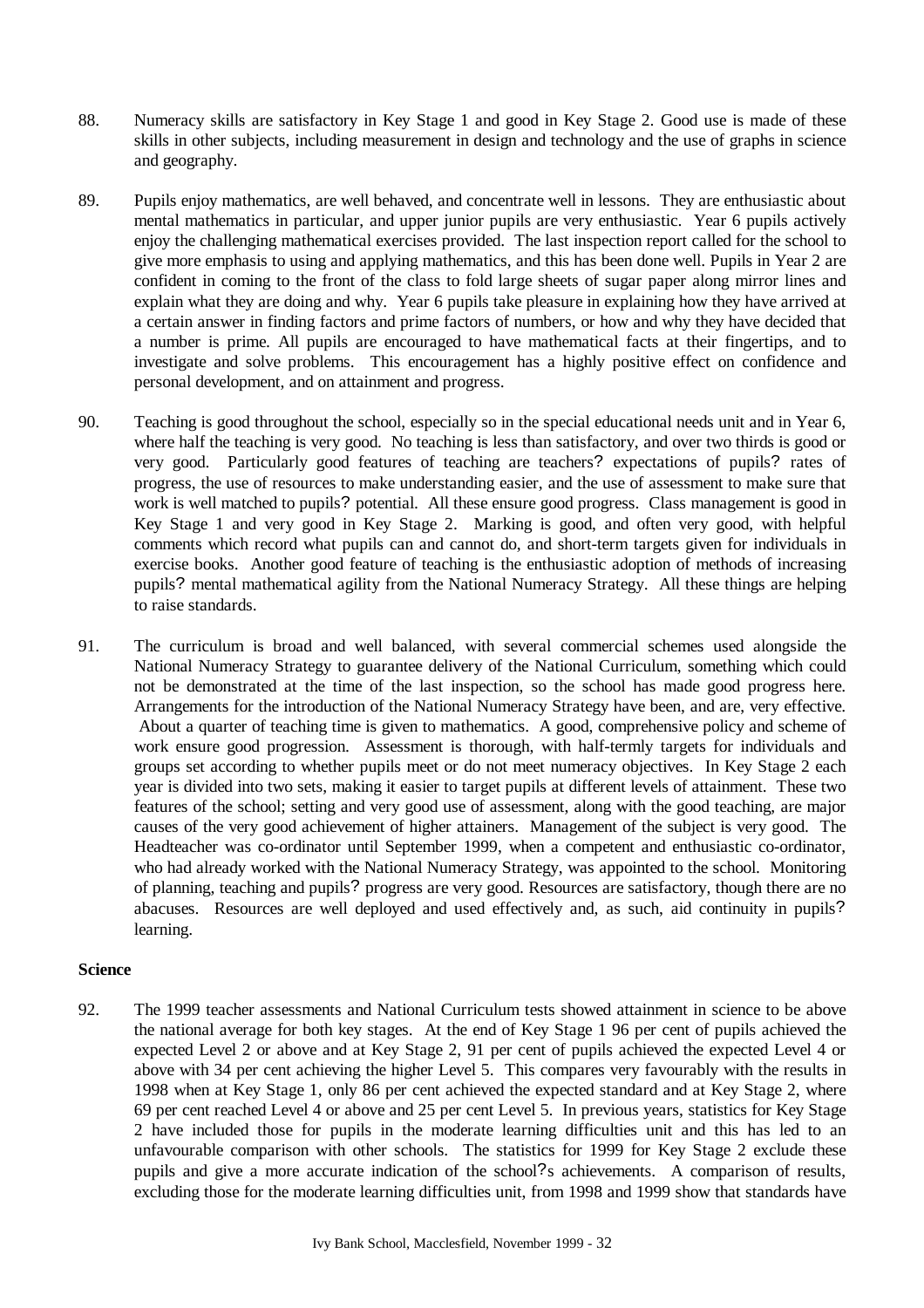risen considerably. Girls have consistently outperformed the boys over the past three years but the latest test scores indicate that the gap has closed considerably. At the time of the previous inspection, pupils had a secure knowledge of science. There has been an improvement in pupils? scientific investigational skills. These were described at the time of the last inspection as ?less secure at Level 4?, they are now average.

- 93. The attainment of pupils currently in both key stages is average. It reflects test data in that knowledge is good but pupils? skills are less well developed. The attainment of pupils in the moderate learning difficulties unit is well below average, but their progress is very good.
- 94. In 1999 when pupils in Year 6 left the school, they could plan and carry out a fair test investigating solubility and devised instructions for separating mixtures of materials. They had a good knowledge of safety and its importance in everyday life and in investigations. They used their knowledge of food chains in investigations of life in the school pond. Their knowledge of gravity and their use of Newtons as a unit of measure were secure. Much of their work was supported by material prepared by their teachers. The attainment of pupils currently in Year 6 is average. They know about food and what constitutes a healthy diet. They know about the working of muscles and the relationship with the skeleton in the human body. They carry out investigations into the effect of exercise on heart rate and breathing. They are aware of the use of drugs and know about the positive and negative use of them. There is still much reliance on teacher prepared material and whole class investigations which do little to develop independence in scientific enquiry.
- 95. Pupils in Year 2 carry out simple experiments and investigations, for example into how the strength of paper is affected by water. They use equipment well to support their work. They know about different materials and describe their properties accurately. They know which materials occur naturally and those which are manufactured. They collect data and record these accurately using a variety of methods, for example favourite fruits and recording using graphs and lists. They use information technology well for writing and producing graphs.
- 96. Progress in science at Key Stage 1 is satisfactory for all pupils including those with special educational needs. Pupils? curiosity and interest in the everyday world is stimulated through a wide variety of materials and experiences. They know and name a range of materials and have learned that the state of these can change, for example, through freezing water and making jelly. These include the good use of the school grounds and the world outside to develop their skills of observation. They learn about plants, how they grow and how they are used for foods. They collect data about favourite foods and display these accurately. Younger children learn about their senses and use them effectively in investigations into sight, hearing, touch and taste. Their knowledge of the importance of safety is enhanced by these experiences. They name some external body parts and know about how they have changed since they were babies. Attainment in investigational science is satisfactory. They make simple observations and describe the results of experiments although they do not yet provide explanations for these. They make simple predictions prior to carrying out an investigation and are aware that these predictions may not be borne out by the results.
- 97. Satisfactory progress is being made by pupils in Key Stage 2. Progress is good in the acquisition of knowledge but only satisfactory in the development of investigational skills. They know about circuits and give reasons for failures of bulbs to light. They know about insulators and conductors, carrying out simple investigations to identify which materials are best to carry out these functions. Their knowledge of safety is enhanced by this activity and they identify areas in their own houses where insulators are used. They know about habitats and use simple keys for classification of animals using identifiable external features for example legs, shell and wings. Older pupils know about gases and the constitution of the air around us. They make links to smells and perfumes using their knowledge of molecules well. They know about the states of matter and identify use of materials through a consideration of their state, for example the use of solids in rigid structures. Their investigations include consideration of absorbency of sponges and rates of evaporation of water. They make predictions and include some elements of fair testing but the over use of class work and worksheets is hindering the development of independence of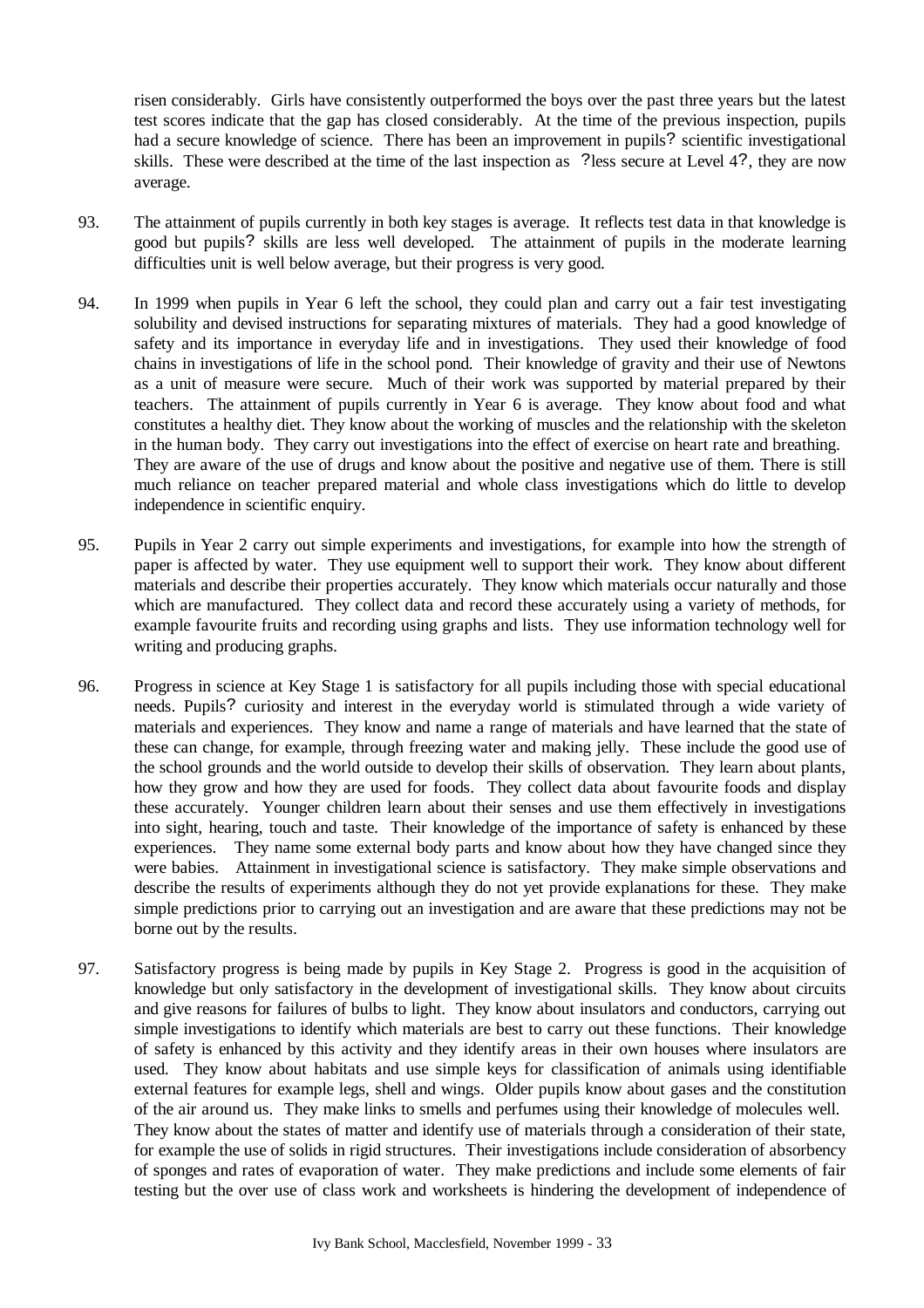pupils to determine their own way of working and presenting data.

- 98. Pupils in the moderate learning difficulties unit are making very good progress in their science. They know about light and how it causes shadows. They carry out investigations into shadows and explore the effects of colour on the appearance of the shadow.
- 99. All pupils are interested in and excited by their work in science. They listen carefully, respond positively and are keen to work together and share ideas in investigations. They are well behaved and treat equipment with care. Their work is usually completed neatly and tidily with results of observations and investigations recorded accurately. Only rarely is the response of the pupils unsatisfactory. When this happens they are not sufficiently engaged in the task, are noisy and wander about the room. This attitude leads to limited progress in science. In the moderate learning difficulties unit the response of the pupils is very good, and sometimes excellent. The pupils cling to every word from their teacher, they are keen and eager to learn and totally engaged in the tasks.
- 100. The quality of teaching is good overall, and never less than satisfactory. Over 60 per cent of lessons are good or better, with about 20 per cent very good or better. Two excellent lessons were observed, one in Key Stage 1 and one in the special educational needs unit. All lessons are well planned and prepared and clearly based on the newly formulated scheme of work. Teaching is most successful when questions are used well to challenge and guide the pupils? learning. The intended learning is clearly identified and outcomes shared with the pupils, the work clearly builds on previous learning and is related to everyday experiences. Good use is made of pupils? responses, for example, in the loss of a tooth and the identification of insulators in the home. Teachers? subject knowledge and their management of pupils are good, they use group work effectively and encourage pupils to help one another. The pace of lessons is good with pupils actively involved. Good use is made of resources, accommodation and additional help provided by other adults.
- 101. Teaching is less successful when challenge is limited and opportunities are not fully explored. Pupils are insufficiently involved through too much time being spent on instructions, not all being involved in the investigation and too much support given. Expectations in terms of time and completion of task are not clear and negative attitudes of pupils are allowed to hinder their progress. The marking of books is positive, up to date, provides comment and encouragement. The best examples provide targets and pose questions to stimulate future work. The display of pupils? work around the school is good and celebrates their work and success.
- 102. There is a very good policy for the teaching of science. The scheme of work is based on national guidelines, is well matched to the school?s overall curricular plans and provides the basis for a broad and balanced curriculum. The establishment of a scheme satisfies the recommendation made in the previous inspection and is having a positive effect in raising standards. The scheme gives good support to the teaching of science knowledge and includes some development of skills but further planning is needed in order to ensure their systematic development. The cross-referencing of the new scheme to the National Curriculum is not always clear. Sufficient time is allocated for the teaching of the subject. Teachers carry out effective assessments during the lessons and at specific points in the term. The information gained from these assessments is used well to check progress and to plan future work. Reports to parents provide information on levels of attainment and comment on attitudes to work. Science makes a good contribution to the pupils? social development through working together and supporting one another and to their moral development through consideration of drugs. The co-ordinator provides very good leadership, she is well qualified and very experienced in the teaching of the subject. Good support is given and the subject is carefully monitored through teaching and regular checks of the pupils? progress. Plans for the subject are clearly matched to the school?s aims and overall commitment to achieving high standards. Resources available for the subject are satisfactory and used well. Good use is made of the school grounds and visits to the local area. The subject makes a good contribution to literacy through speaking and listening and report writing, and a satisfactory contribution to mathematics through the application of data display skills in graphs and charts. The main target for development is the clear identification and development of investigational skills throughout the school.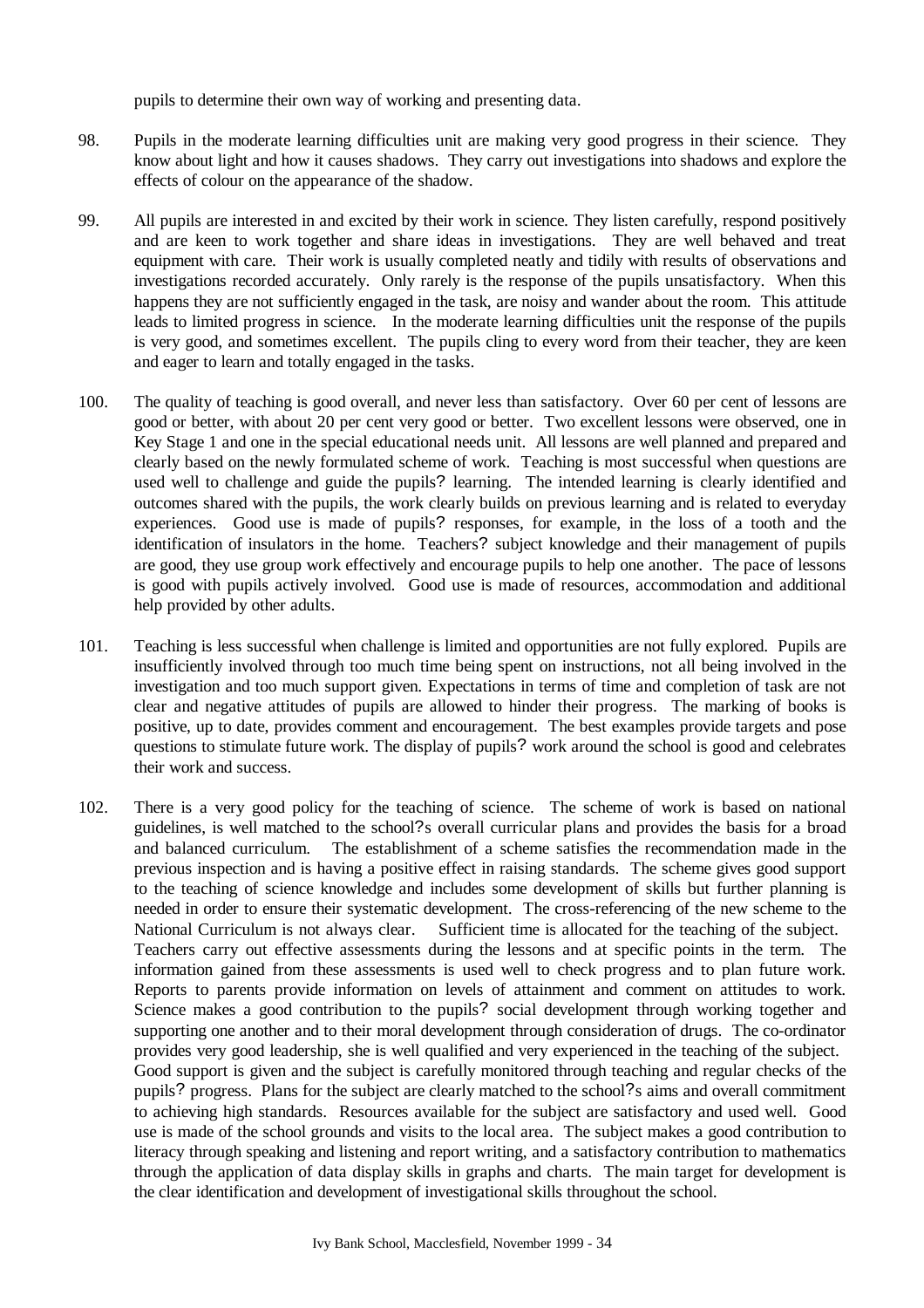## **OTHER SUBJECTS**

#### **Information technology**

- 103. In the last report, pupils? levels of attainment in information technology were reported as being never better than satisfactory and frequently unsatisfactory. The school has made a considerable investment in software and hardware to support the subject. This provision, combined with a new curriculum and a commitment to raise standards, has resulted in all pupils achieving good levels of attainment which are above those expected nationally at the end of each key stage. Skills are now systematically developed and used effectively in other areas of the school curriculum.
- 104. Pupils who left the school in 1999 could use information technology effectively in a variety of contexts. They used word processing skills in their work in English downloading information and incorporating it into their work in geography and history. They used the Internet effectively to communicate through electronic mail with pupils in other schools in this country and overseas. They designed their own school web site, and used others and CD-ROMs well to gain information on a variety of topics. They could use technology to monitor and measure conditions in the environment, for example temperatures.
- 105. Currently pupils in Year 2 use computers confidently and use their word processing skills in their work on stories and labels in the classroom. They save and retrieve their work successfully. They use a variety of programs to support their work in other subjects, for example, to draw and paint to create portraits. They are also beginning to combine instructions for a programmable toy into a series to make it travel a pre-determined path. Other pupils in Key Stage 1, including those with special educational needs, are making good progress. They are developing their keyboard skills well, using the mouse, saving and retrieving their work successfully. They use other graphics programs to produce maps and graphs to support their work in mathematics. They use simple instructions to control a programmable toy in movements in single directions. The tape players and headphones are used well by the pupils when they are listening to stories.
- 106. Pupils in Year 6 are building on a firm foundation and attaining at least good, with some very good levels of attainment. They are using the Internet well to communicate with pupils in other schools and for information, for example, for their work on Hinduism. All pupils in Key Stage 2, including those with special educational needs, are making good progress. They are using their keyboard skills and mouse control well to save and retrieve work and to amend and present their ideas. They find, load and incorporate information and pictures into their work, for example for work on life in the trenches. Pupils in Years 4 and 5 create symmetrical patterns in mathematics and design rooms for work in design and technology. Year 5 pupils use the Internet successfully and interrogate sites for information about local facilities, for example leisure facilities for young people in Macclesfield. Pupils in the moderate learning difficulties unit are making very good progress. Their curriculum is clearly structured and is having a positive effect on their progress.
- 107. All pupils are enthusiastic about the subject and frequently continue their work at home. They are eager to use computers and treat the equipment with care. They respond well, listen carefully to instructions and carry out their tasks with confidence. They share ideas, help each other and take turns sensibly. They support each other well and provide help and encouragement when needed. Only one lesson was seen during the inspection when this positive attitude was not apparent. Pupils were noisy and off task. They did not complete the task expected and made little progress in their work.
- 108. Teaching is good. It was good or better in over 87 per cent of the lessons observed, with half lessons being very good. The previous inspection reported that teaching was generally unsatisfactory.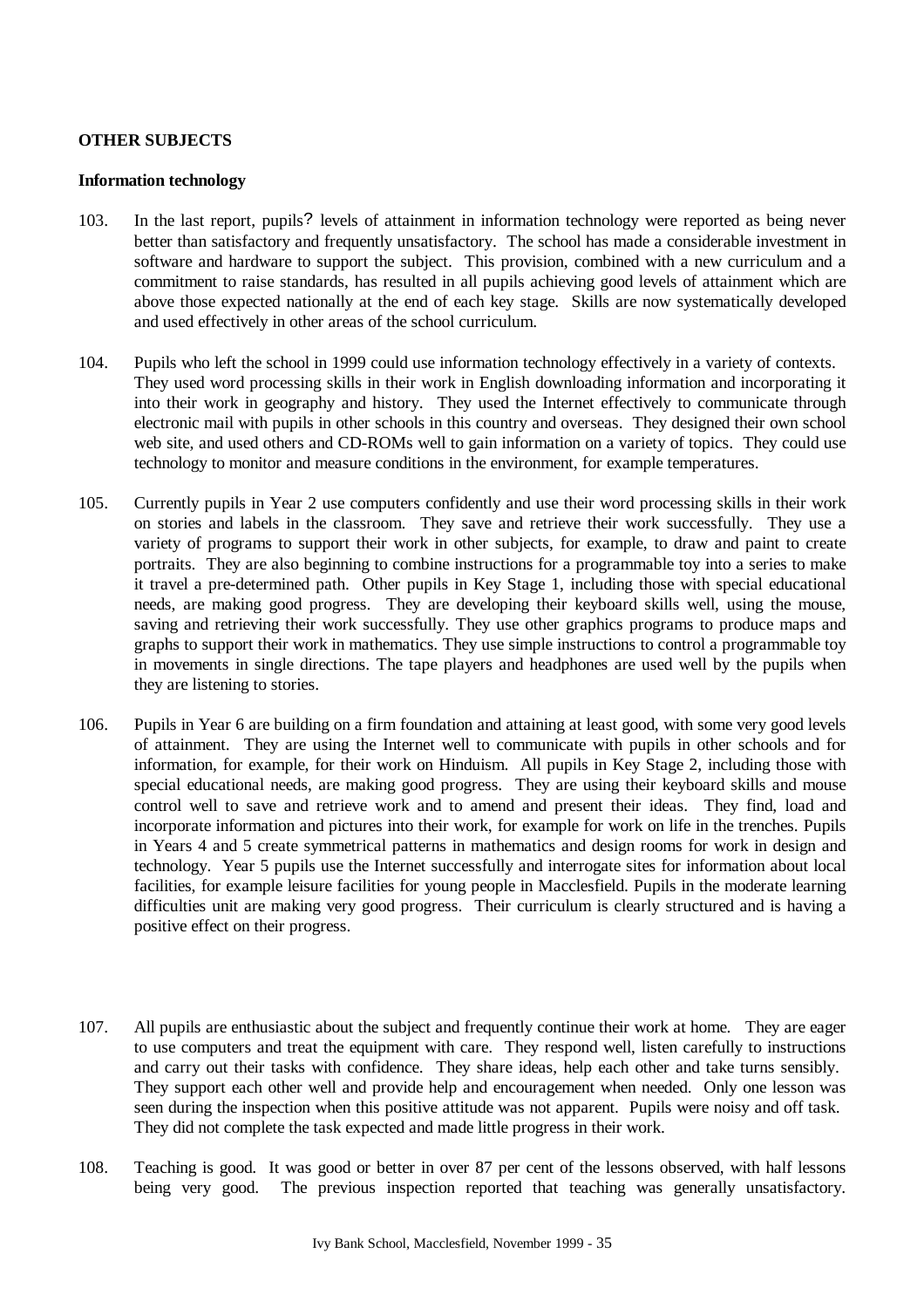Considerable improvement has been made because of the commitment of staff to improve standards. The high level of resourcing for, and very good support given to, the subject have also contributed to this improvement. Teaching is now rarely unsatisfactory. In the best lessons, planning is good and clearly builds on previous learning. There is a high level of challenge and expectation. Pupils? ideas are used constructively and their activity purposeful. Teachers? subject knowledge is secure and they show genuine enthusiasm for their work. They make good use of the computers and of the other adults in the classroom. Where teaching is less successful, particularly in Key Stage 2, there is a lack of clear learning goals. Pupils are not given clear targets and there is no expectation to complete their work. The pace is slow and the pupils are not kept on task.

109. Time allocation for the subject is appropriate. Specific times are identified for teaching skills and there are many opportunities for applying them in other areas of the curriculum. The information technology programme is well structured and identifies clear progression in the development of skills. Assessment is clearly included in the planning for information technology. It is used well in most lessons and enables teachers to track pupils? progress and make provision for future work. The use of assessment is not yet consistent in all classes. Information technology makes a good contribution to pupils? social development through sharing equipment and helping others. The two co-ordinators provide good support and monitor the curriculum although there is no time specifically identified for this. They are fully involved in the planning and the development of the subject. The support provided, teaching and high level of resourcing are having a very positive effect on raising standards. The school has an impressive range of resources to support the teaching of information technology. The two computer suites and the computers in the classrooms are well used. The location of one computer suite in a corridor does occasionally cause difficulties in monitoring pupils as they work, although staff make every effort to overcome this through the use of additional adult help. The resources are deployed and managed very well. Provision is making a very positive contribution to raising standards throughout the school.

#### **Religious education**

- 110. Attainment at the end of both key stages is above the level expected in the Locally Agreed Syllabus, and at least as good as that described in the previous inspection report. By the end of Key Stage 1, most pupils recognise that churches are places of worship. They know that Muslims worship in mosques which are a different shape from churches. They name Jesus as a Christian leader, but recognise that other world faiths have different leaders and founders, such as Allah. They know that the church is important for Christians and is a place where people get married, or are christened whereas mosques are important to Muslims. They have learnt the story of Moses in Egypt and correctly identify all the plagues, and put them in order. They enjoy drawing illustrations of the plagues and make good use of the literacy skills in writing captions and sentences about their pictures. The youngest pupils are beginning to recall the story of the nativity; they know the names of the presents brought by the three kings, whose names they also remember.
- 111. By the end of Key Stage 2, most pupils? knowledge of Christianity is secure. They recount stories from the Old and New Testaments. They recall the main features of their local church, such as steeple, font or pulpit. They re-tell the story of the Annunciation, showing an understanding of those times. Their understanding of other world faiths is good. For instance, in studying Hinduism most pupils recognise the difference between mehndi and rangoli patterns. They are beginning to identify similarities and differences of world faiths and Christianity. For instance, they discuss the differences and similarities between a Jewish sabbath and a Christian one. They use appropriate vocabulary properly and with respect, for example, menorah and hanukkah. In discussion, most pupils recognise that Britain is a multifaith society and that it is necessary to develop positive qualities of respect and tolerance through an understanding of others? beliefs and traditions.
- 112. Good progress in Key Stage 1 is promoted by good teaching. By the end of Key Stage 1, pupils are developing their knowledge and understanding of other world faiths, such as Islam. For example, they have opportunities to acquire knowledge about how Muslims are called to prayer by the muezzin from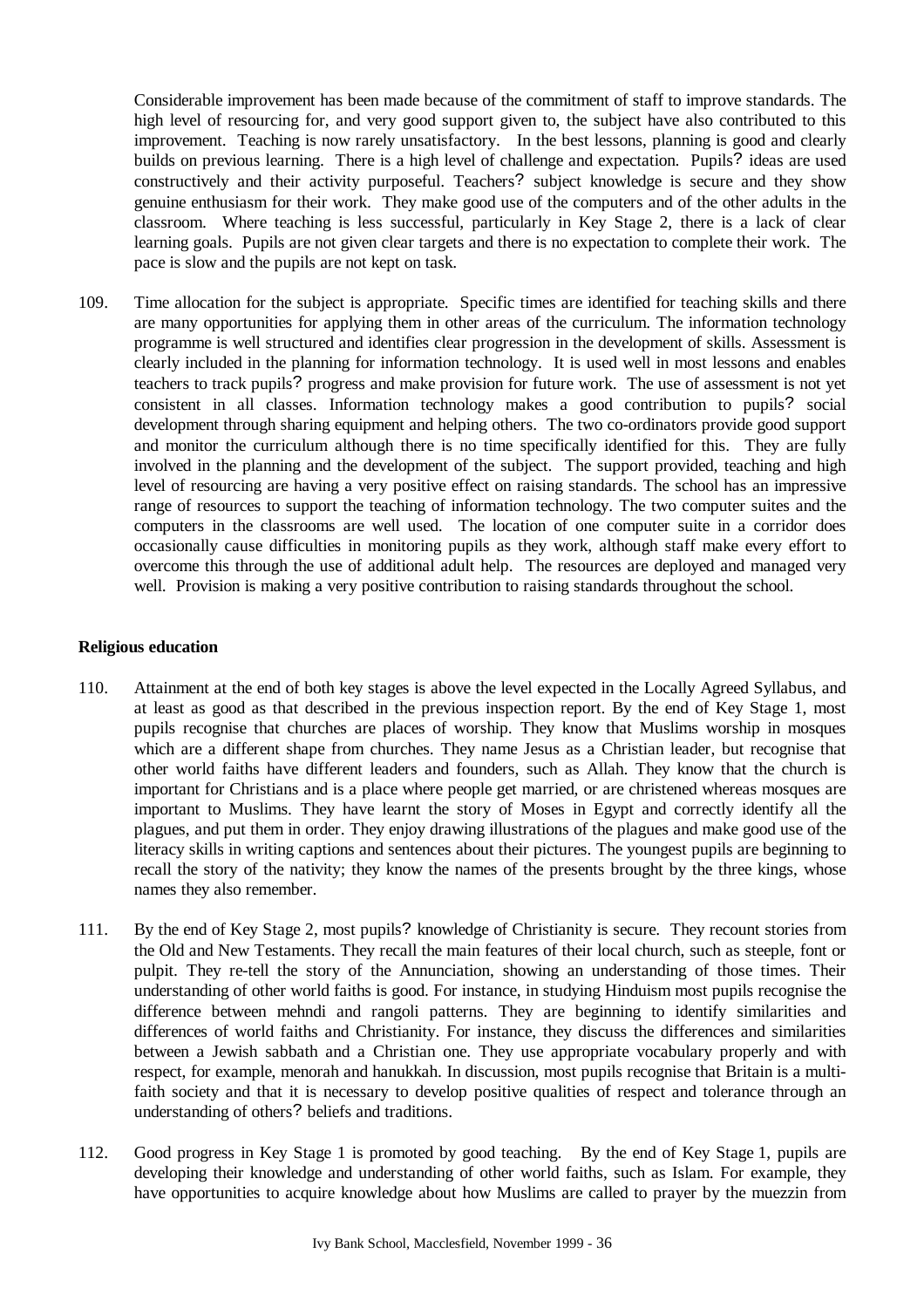the minaret. They look closely at real Eid cards, and design their own with care, drawing a mosque with accuracy. They know that the cards should open differently from our greeting cards and make their Eid cards accordingly. In their past work, pupils show that they have studied characters from the Bible, such as David or Zacchaeus and have written brief character descriptions, for example ?I think Zacchaeus was a mean man?. They describe accurately what the plagues were like and why God sent them. They know that Moses was a leader who wanted to leave Egypt. Most pupils are gaining an awareness of the importance of religion in people?s lives. All pupils, including those with special educational needs, participate in discussions with interest. They ask pertinent questions such as ?Why are there so many names for God??

- 113. In Key Stage 2, good progress is promoted by good teaching. After listening attentively to the story of the Annunciation pupils take part in a lively discussion, gaining an understanding of everyday life in the times of Jesus. In a lesson about Judaism, all pupils, including those with special educational needs, make good progress in their knowledge and understanding of the Jewish festival of Hanukkah. They use their knowledge to design suitable greeting cards. From looking at their past work, and from discussion, it is clear that pupils have made good progress in gaining an understanding of how other people worship. They have visited the Jewish museum and seen for themselves the inside of a synagogue, together with the special artefacts revered by Jews. Pupils enjoy discussions, and willingly offer their opinions, for example having watched a video-recording of a Jewish shabbat, they discuss some of the events they saw and begin to distinguish between the shabbat and the Christian sabbath. By the end of the key stage, pupils are eager to discuss differences in world faiths and to draw up a list of questions they will pose to a Hindu visitor, such as ?Have you got a special book like our Bible?? They enjoy looking at Hindu artefacts such as prayer beads, oil lamps and deities such as Shiva. They discuss which items they would put in a Christian ?time capsule? to send out into space: a Bible, for example, or a crucifix.
- 114. Attitudes to learning about religious education are very positive. At Key Stage 1 response is very good. Pupils generally behave very well, take a keen interest, and take a full and active part in lessons. The youngest pupils discuss what the three wise men will wear and what the shepherds were doing out so late at night. In Year 1, having enjoyed the story of Moses in Egypt, they quickly settle to their tasks of drawing and writing about the plagues. Year 2 pupils enjoy designing and making cards to celebrate the end of Ramadan. They concentrate well, and take pride in their cards. They draw upon the skills they have acquired in literacy and in design and technology: lettering and measuring.
- 115. In Key Stage 2, pupils? attitudes are good overall. Sometimes their response is very good. For example, they enjoy the challenge of writing the Annunciation as a playscript, bringing to bear their writing skills acquired in literacy. Their attitudes to this challenging task are very good. They are eager to explore ways of portraying character effectively, and decide that God cannot be an actor in their play since noone knows what God looks like. They are determined to sort out problems like this and take turns in suggesting solutions. Eventually they decide that God will be represented by a booming voice coming from inside a cupboard. They use specific terms such as ?setting?, ?character? and ?scene?. Pupils are eager to learn about the Jewish customs attached to shabbat and the festival of Hanukkah. They take pride in their cards and set up a good display to show their work. In the times set aside for quiet reflection, pupils have suitably respectful attitudes. For instance, in a class assembly they join in singing ?Shalom? and sit quietly during a prayer, showing appropriate respect. These opportunities are important aspects of personal and cultural development in both key stages. Generally, they respond well to questioning, and listen attentively. Behaviour in both key stages is generally good.
- 116. Teaching in religious education is good in both key stages, and occasionally very good. Teaching is very good where the pace of the lesson is crisp and pupils? interest is captured, for example in involving drama or in using artefacts. Planning is very effective, matching the requirements of the school?s scheme which in turn is written in accordance with the Locally Agreed Syllabus. Teachers have high expectations, and present their lessons imaginatively, for example, in using the story of the Annunciation as the basis for a playscript, in using actual greeting cards or in devising a ?time capsule? to capture and engage pupils? attention fully. Good use of religious artefacts, visits and visitors serve to stimulate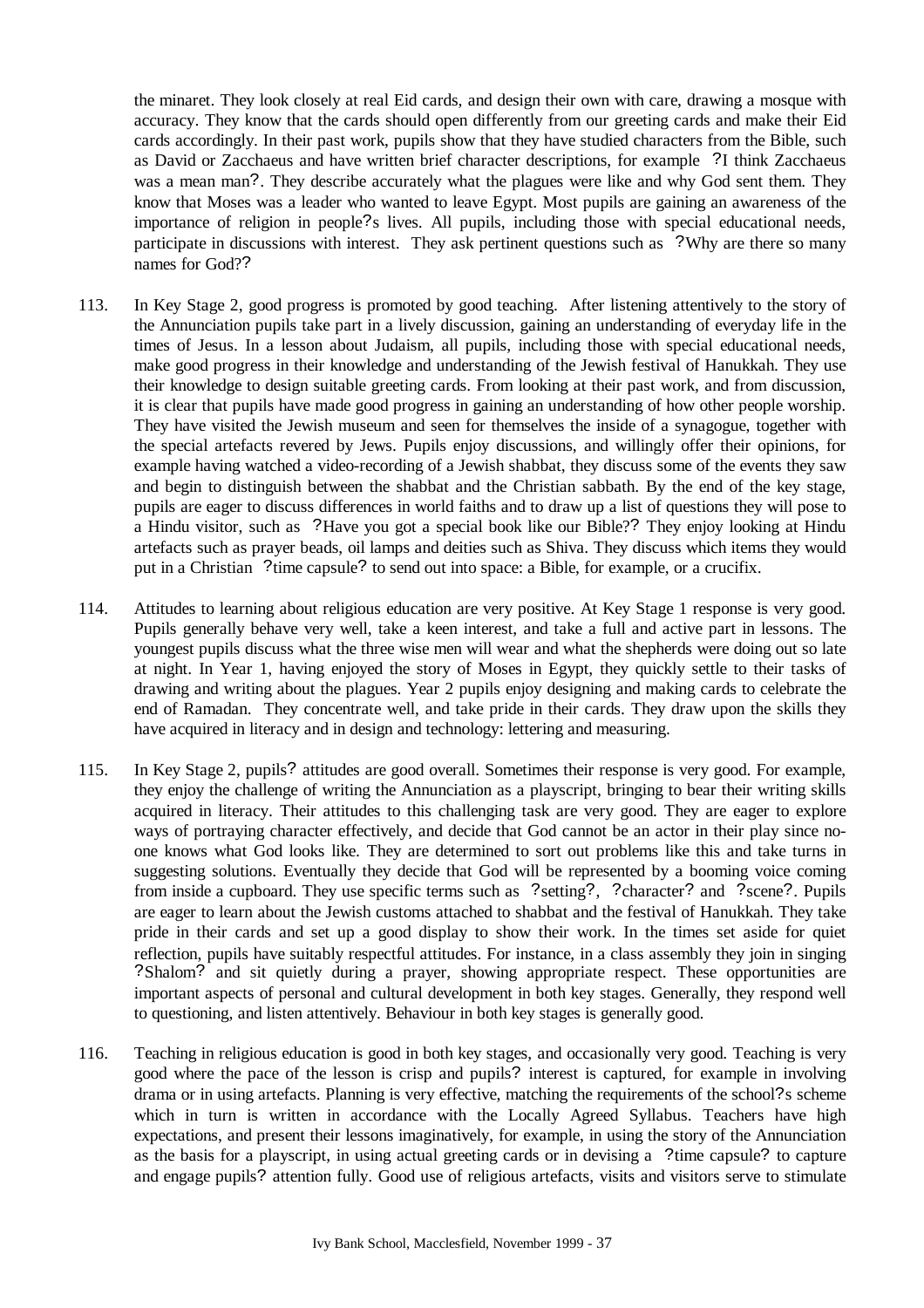interest and promote understanding. Subject knowledge is very good, and teachers take care to link their lessons with past work. Teachers manage behaviour well, as they take the opportunity to promote social and personal development in religious education lessons. For example, in discussions they insist on the social convention of one pupil speaking at a time, of showing respect towards each other, and of being respectful of religious artefacts such as the Qur?an. Provision for cultural development is interwoven in religious education lessons as pupils are being encouraged to understand the views, practices and opinions of others in the wider world beyond school. From time to time, the school invites speakers to assist in lessons and assemblies; this practice has a positive effect on progress.

117. Since the last inspection, the curriculum for religious education has been considerably improved and artefacts have been obtained to support teachers? lessons. However, these are still too few to support the work of a school this size, and some of the artefacts are too small for large groups to see in sufficient detail. The co-ordinator has devised very good assessment systems which are newly in place. She will attend an assessment course next term and intends to implement a new system which will be of more assistance to teachers? planning.

#### **Art**

- 118. Progress of all pupils throughout the school is good. Pupils develop valuable basic skills in colour mixing, line drawing and various forms of collage and textural work at an early stage. Pupils study an increasingly wide range of well-known artists, and apply the skills to their own work. Since the previous inspection the school has moved from topic based teaching to teaching art as a discrete subject. Teaching is good in both key stages, and promotes good progress.
- 119. Teachers plan their lessons well and ensure that the materials they and the pupils need are to hand. They focus well on particular techniques. The depth of the teacher?s subject knowledge enabled Year 2 pupils to complete their project on thumb pots, observing all the stages from preparing the clay, firing, and glazing. They expanded their knowledge of the glazing process and practised the skill of reproducing Muslim decorative patterns. Pupils are good at observational drawing because they are taught how to observe closely, and how to use pencil effects from the earliest years. Strong encouragement and praise gives pupils in Year 3 confidence to tackle the fine detail like that of the local artist Bill Geldart. Good teaching is characterised by a particularly clear set of objectives, where teachers have in mind what pupils will know, understand and be able to do at the end of the lesson or topic. Well planned and resourced longer projects enable Year 6 pupils to extend and widen their skills, using their good quality field sketches of buildings in Eyam to expand in scale and as a basis for experiment with different media, to culminate in the creation of glazed tiles.
- 120. Art skills are used to good effect in science where technical drawings, for example, of botanical specimens, aid both the process of recording and understanding. In literacy, art skills are used to accompany text appropriately as illustrations for pupils? writing. There are very few examples, on worksheets or in books, of drawing or colouring in which does not have a particular relevance to some subject. For example, Year 5 pupils used particularly close observation of Lowry?s style and characters and, by practice, learned to transfer the detail to their sketch books by careful pencil drawing and colour wash. In the process they enhanced their experience and understanding of urban culture in pre-war Britain.
- 121. The scheme of work makes a sound base for literacy with word lists for each year. The level of vocabulary in these lists is not always sufficiently challenging. Pupils write well about the life and times of artists, but less frequently express their opinions and feelings about works of art. Numeracy is often planned specifically into lessons, to develop pupils? awareness of shape, space and scale. Pupils? response is very positive. The quality of learning is good, characterised by careful listening to instructions and often intense concentration, with independence in following individual lines of experiment. Pupils with special educational needs work as well as, and often to as good a standard as, mainstream pupils. The profile of information technology within art has been raised significantly since the previous inspection.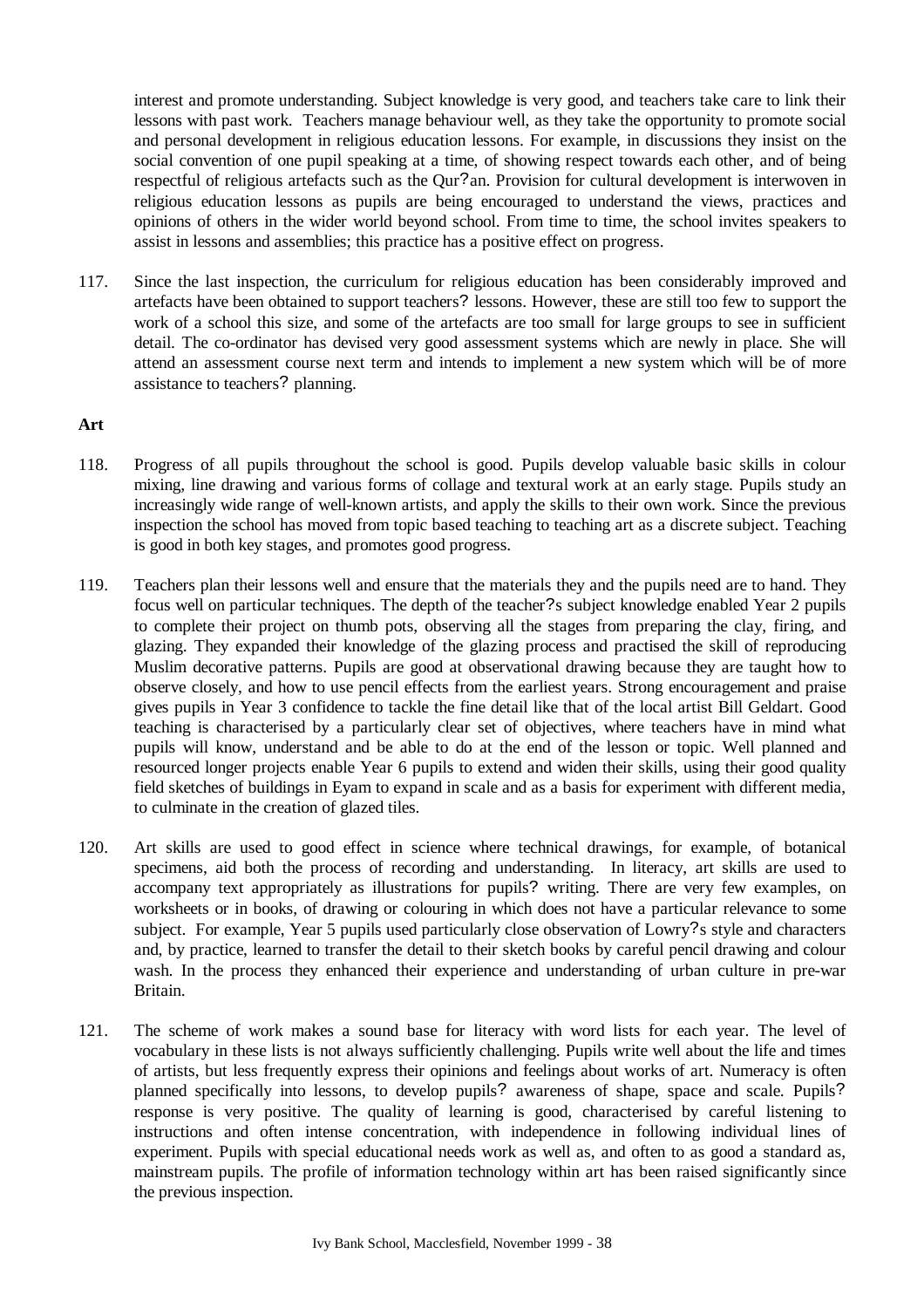122. Strong, enthusiastic management has created a clear vision for art education. The guidance provided helps teachers in the planning of art skills as a sequence of steps to be learned, and also where to apply the skills within the planning of other subjects. Provision for this subject includes a good focus on threedimensional art. There is good equality of access for boys and girls. The new, formal assessment procedures will record pupils? attainment at different stages, to inform reports to parents and pass on information to the following year. It is the first step in a series of measures to track progress leading to pupils? self-evaluation of their work. The high quality of display throughout the school has been maintained from the last inspection.

#### **Design and technology**

- 123. The school has resolved the weaknesses identified in the previous inspection by determined action planning, improving teachers? subject expertise and significantly upgrading the necessary resources. Progress of all pupils is good in both key stages. Through Key Stage 1, pupils develop sound basic skills in planning the design, in making the article and in testing and evaluating. During Key Stage 2, the range of skills extends as pupils move through the school. Pupils use increasingly demanding materials and tools. The labelled diagrams and simple descriptions of their projects in Year 2, become detailed working drawings and quite sophisticated evaluations by the end of Year 6, and in each year reflects the strong links with literacy. Numeracy opportunities occur in the recognition of shape and proportion, and later in precise measurement and the need for accurate angles.
- 124. The revised, comprehensive scheme of work, based on national guidelines, sets out a balanced and structured programme of study, to enable teachers to plan the sequence of steps by which pupils are to progress. A valuable feature is the inclusion of training in the safe handling of a good range of increasingly more challenging tools. Most projects are open-ended allowing the higher attaining pupils a good level of challenge. Pupils with special educational needs benefit from tasks which are very well matched to their abilities. They work as well as, and at times to a better standard than, their peers. The strong focus on structures and mechanics for older pupils promotes good cross-curricular links with numeracy and science, while still maintaining an appropriate development of work with food and textiles. Year 6 pupils, for instance, extended their scientific knowledge by observing at first hand the effect of friction influencing the performance of the buggies they had made. Topics usually begin with an effective, detailed investigation of the commercial versions of the items which the pupils will make.
- 125. Response in both key stages is good. A particular feature is the good attention to detail and quality of finish which reflects the pupils? pride in their work. Pupils work eagerly in technology lessons, which give them independence in selecting materials and procedures.
- 126. The quality of teaching in both key stages is good overall. A common feature of all lessons is very good planning and preparation of materials. This enables lessons to proceed smoothly and encourages pupils to concentrate well on their work. A good programme of in-service training has raised expertise, teachers are more confident with the subject, and are able to tackle a wider range of activities. The thorough planning for lessons includes lists of tools and materials which are needed and teachers ensure that these are ready, ensuring a quick start to activities and an efficient use of time. Technical vocabulary is introduced but not sufficiently extended. About 25 per cent of lessons are satisfactory, but do not promote the same good level of progress. These lessons display a confusion of objectives, so that pupils do not know exactly what they have to do, or why. Teachers do not have the same expectation of high quality finish or behaviour and lack a consistent strategy for management of pupils. The lesson structure is unbalanced with insufficient time for a reinforcing concluding session. A similar proportion of very good lessons achieves very good progress, by setting challenging activities, putting pupils in situations where they have to think hard to solve problems encountered in construction. By being kept closely to their design brief Year 2 pupils consolidated the ideas of a material?s fitness for the purpose of a strong glove puppet, yet decorative enough to attract the users. Year 4 pupils, encouraged to be independent and trust their own judgements, extended a wide range of ideas of how to set out a pop-up book from cover to cover. In the process they used many literacy skills to good effect. These included the effect of lay-out of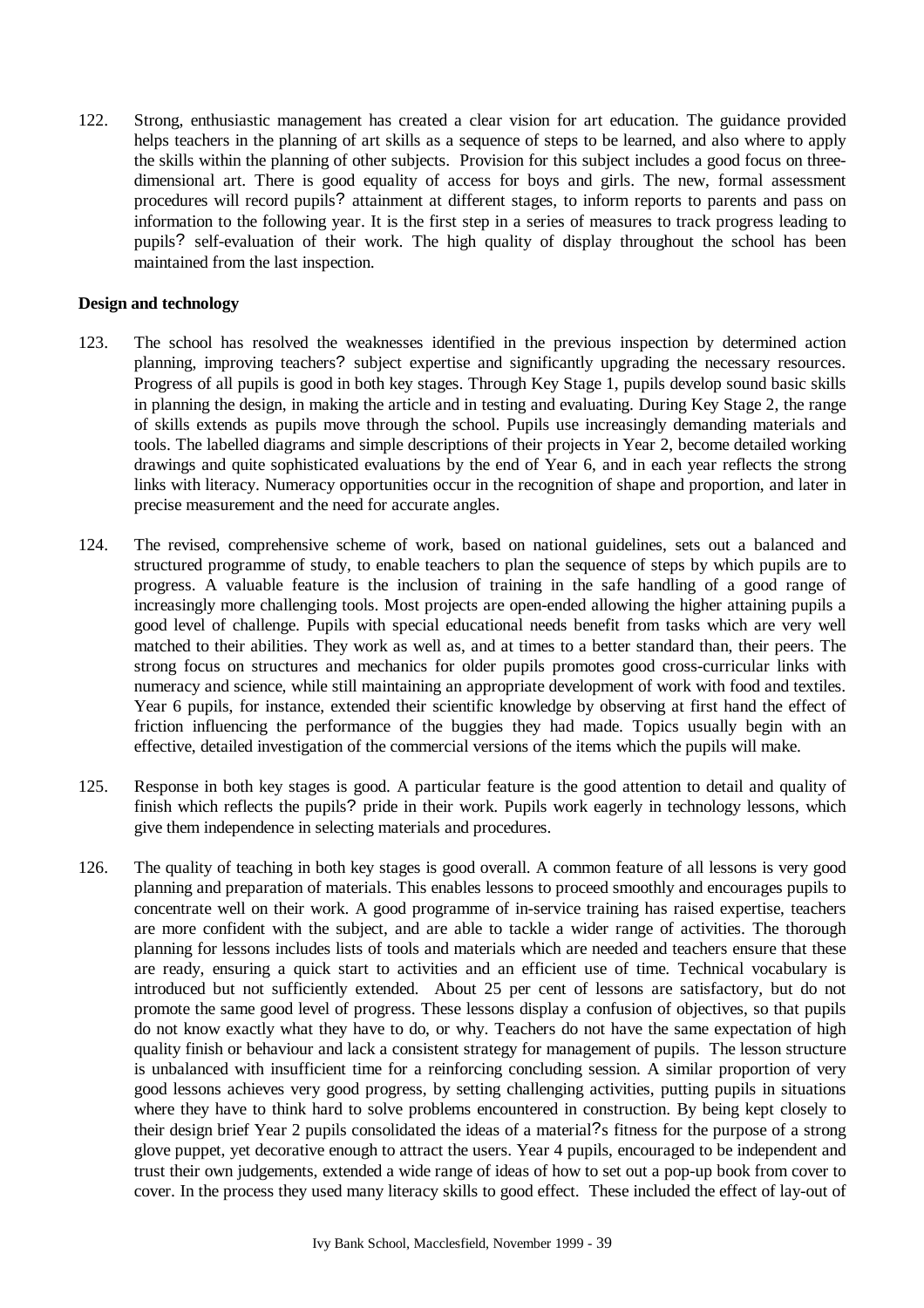text, imaginative illustration, as well as techniques for moving parts, and the inclusion of computer generated features. Information technology is being used well for many design projects.

127. Good management has achieved as secure place for design and technology within the curriculum. A useful portfolio of photographs and samples of work testifies to the good quality of provision in the subject. This would be a stronger record if combined with the matching planning. Topics are carried out fully. An effective assessment formula, incorporating both teachers? and pupils? evaluations, is ready to replace the present mixed arrangement. There is good equality of access for boys and girls, and they work together co-operatively when in mixed groups.

#### **Geography**

- 128. Although geography is taught in blocks alternating with history, lessons were seen in all year groups except Year 1 during the inspection. Additional evidence was gathered from teachers? planning, scrutiny of pupils? work, including work on display, from photographs and in discussions.
- 129. In Key Stage 1, pupils describe their journey to school, decide and follow routes around a plan of the school, draw maps to represent their route and identify where specific features are located. They know the main features of their local environment and apply their knowledge to the study of distant places. They use a map of the island of Struay in Scotland to plan excursions to different parts of the island. They identify geographical features, such as the coastline, beach, cliff, hills, valleys and mountains, and make very good drawings to indicate their good level of understanding. They make comparisons between the physical and human geography of their own environment and the island of Struay before using the computer to design and print their ideal village. In Key Stage 2, pupils study their local town of Macclesfield and suggest ways in which its environment might be improved. They become involved in the issue of the day, deciding whether the market should be returned to its original place in the town centre. In this connection, Year 3 pupils discuss the advantages and disadvantages before writing individual letters to the council. Year 4 pupils? educational visit to the River Bollin provides opportunities for investigative geography as pupils measure the level of pollution using different criteria and extend their learning when they visit the North West Water Centre and conduct experiments filtering water. They learn, understand and apply vocabulary related to rivers including source, tributary, confluence, mouth, basin, and watershed and demonstrate their understanding through the detailed display mounted in the school corridor. By the end of the key stage, pupils in Year 6 conduct an integrated study of Eyam village using skills developed in previous years to give a clear picture of the village indicating the influence of historical events on the present landscape. They make reference to physical and human geography, the importance of limestone features on drainage, the woodland and the changing nature of land use and human activity through time.
- 130. In both key stages, pupils make good progress in the study of geography gaining increased knowledge and understanding of the subject. In upper Key Stage 2, pupils apply the skills gained in previous years on local studies to the study of environmental protection, particularly from pollution. They develop awareness of environmental problems affecting countries when dealing with how and why people seek to manage the environment with reference to road construction, airports, energy production and supply and the conflicts arising from conservation. They apply their knowledge of weather conditions at home to other areas of the world. The foundation laid in map work skills from Reception onwards is developed with a level of sophistication to enable pupils at the end of Key Stage 2 to use maps effectively to illustrate the main features of a locality. Pupils with special educational needs make very good progress as indicated by the high quality of displays on buildings in Macclesfield.
- 131. Pupils have a good attitude to the subject and enjoy their lessons especially when they use maps and atlases or engage in other practical activities. In Key Stage 1, pupils show enthusiasm for participating in the travels of Barnaby Bear. They send postcards from their holiday destinations and produce scrapbooks of high quality for display in the school corridor. Older pupils ask searching questions about how best to meet the needs of the whole community in their survey of amenities for young people in Macclesfield. Year 1 and 2 pupils take pride in drawing maps of their journey to school and to demonstrate knowledge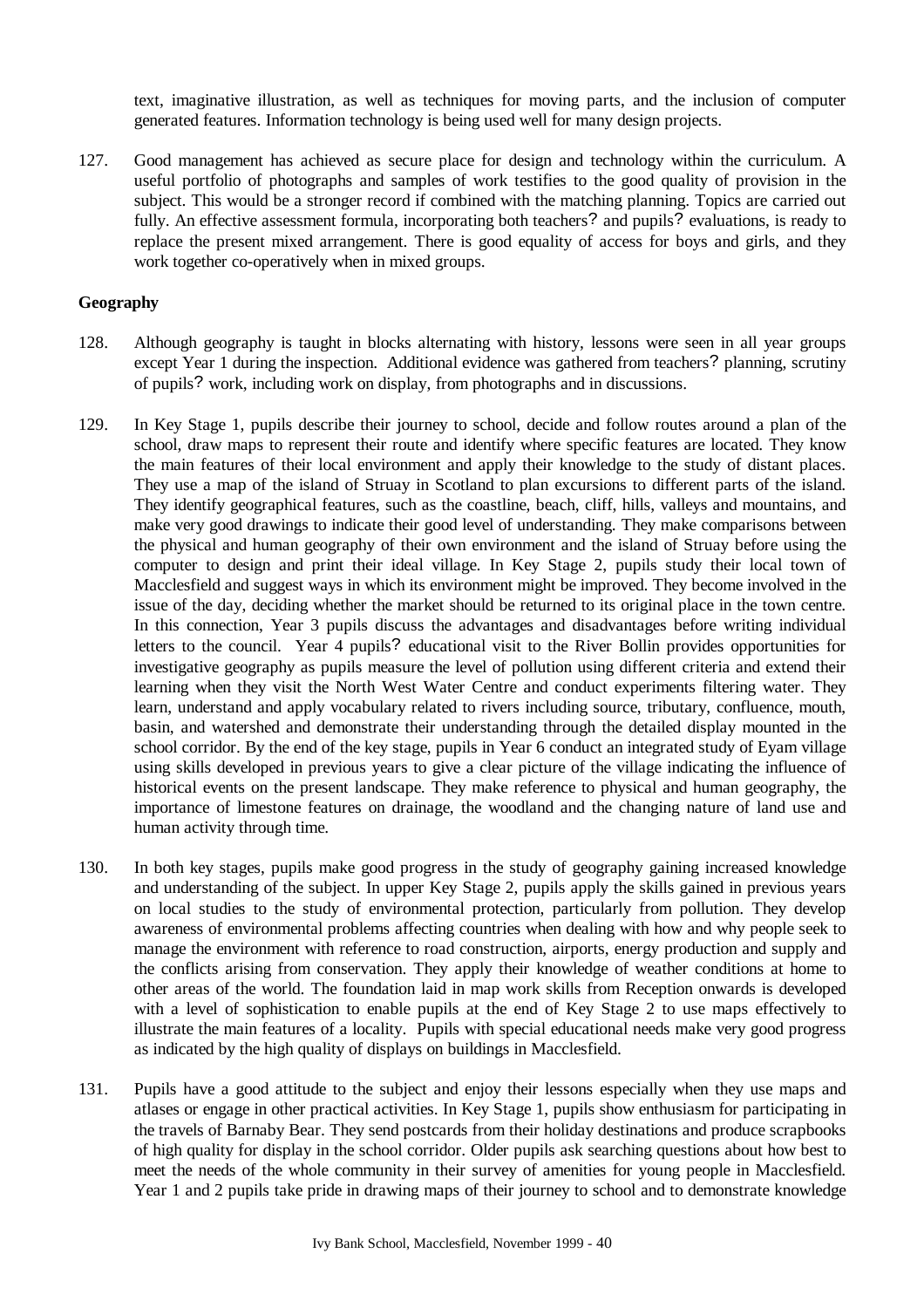of their home address. Pupils are keen to share their experiences of travel abroad when appropriate to the lesson content. They are highly motivated remaining on task throughout as was seen in a Year 2 lesson, planning routes round the island of Struay. They work independently and apply their learning in a practical way, for example deciding to take steps to conserve water at home, and to consider the benefits of recycling materials. Pupils with special educational needs show increased interest when working on practical activities.

- 132. The quality of teaching is good overall and sometimes very good. None is less than satisfactory. This is an improvement on the last inspection when it was reported that unsatisfactory teaching occurred on rare occasions. In the best lessons teachers have a very good grasp of the subject. They have high expectations of the pupils and ask very challenging questions and above all they show enthusiasm for the subject, to which the pupils respond appropriately. Good relationships between teacher and pupils help to achieve a good working atmosphere in the classroom. Where teaching is less than good, most often in Key Stage 2, there is a lack of confidence and sparkle to tap the enthusiasm of the pupils.
- 133. The work in geography is enhanced by a number of educational visits including trips to Styal village and a day to the coast at Llandudno where pupils examined the contrasts between inland and coastal locations. Older Key Stage 2 pupils benefit from visits to Eyam village where they examine the link between geographical and historical information. A visit to Chester Zoo increased their understanding of how animals adapt to a different climatic environment. These help to maintain a keen interest in the subject. The subject clearly has an important place in the school?s curriculum and is ably managed by a co-ordinator for each of the two key stages. Planning for continuity and progress is well developed, helped by a carefully planned scheme of work and effective monitoring. This is an improvement since the last inspection when it was reported that the absence of an up-to-date policy and scheme of work meant that some aspects of the National Curriculum received insufficient attention. Pupils? work is assessed effectively and records kept. Although resources are satisfactory for the delivery of the curriculum there is now scope for expanding software provision for use with the computer and to extend the use of literacy, numeracy and science in geography.

#### **History**

- 134. History is taught in blocks alternating with geography so that during the inspection no lessons were observed in Years 3, 4 and 6. Judgements are therefore based additionally on scrutiny of pupils? work, displays, discussions with staff and pupils and the scrutiny of documentation.
- 135. In Key Stage 1, pupils demonstrate a very clear understanding of past and present when comparing old and new. They analyse how members of the family have changed with the passing of time, design questionnaires for parents and grandparents about what their school was like, and discuss how the toys they use change as they get older. They develop their awareness of chronology using artefacts, pictures of the past and stories about life in other times. They make detailed studies of the life and times of Florence Nightingale, prepare questions for their invited guest, a qualified nurse, and show great enthusiasm in answering questions on the return visit. Pupils acquire skills of enquiry by finding out about the local hospital and making comparisons with the hospital at Scutari. They learn about the Crimean War and understand the problems which Florence Nightingale encountered on her mission, because of different attitudes in the past. They note how things are different now.
- 136. In Key Stage 2, pupils learn about the Roman Empire and its impact on life in England and especially the evidence remaining in the landscape to remind us of the past. They understand the importance of archaeology in the reconstruction of the past and learn about Roman mosaics, the life of a Roman soldier and the differing roles of men and women in those times. They know that there are many myths and legends derived from Ancient Greece and they understand that some aspects of our culture derive from Greek civilisation, including the origin of the Olympic games, contributions to science, mathematics, language and architecture. Cross-curricular links are forged when they make a combined study of the geography and history of Eyam village in Derbyshire focussing on the impact of the plague on the village in 1665, and the evidence which remains today. They make use of the computer to obtain additional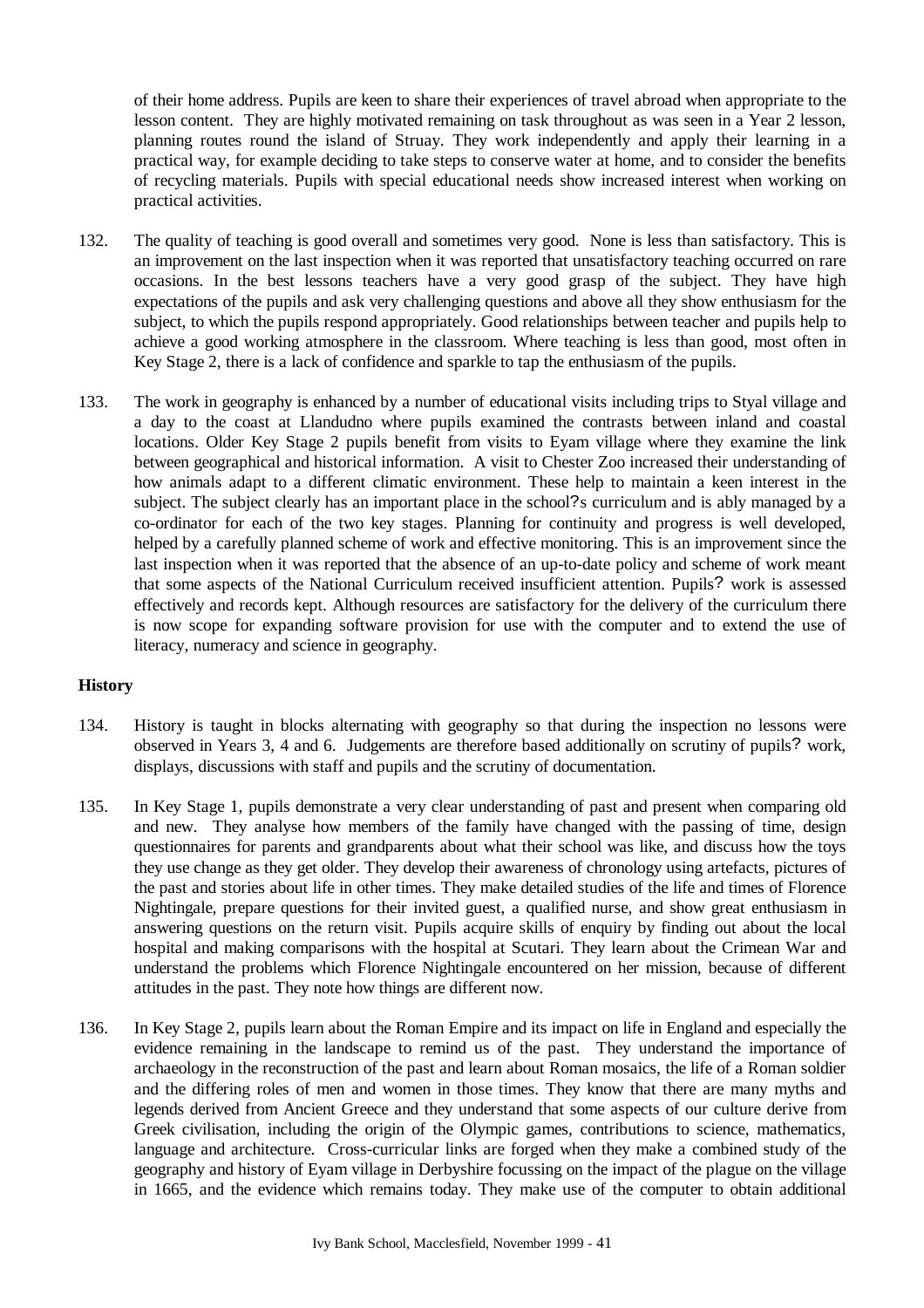information and to present their work and thus enhance their learning. By the end of the key stage, pupils understand how homes and buildings have changed through the ages and compare Tudor buildings, such as Little Moreton Hall, with homes of today. They make detailed studies of the life and works of William Shakespeare and know that the role and power of the monarchy differ considerably from today. Year 6 pupils know the main changes in Britain since 1930 and extend their understanding of conditions during the war by their visit to an air raid shelter. They begin to develop their own research skills to find out about topics in history, from books, videos, artefacts and by asking questions. These results represent an improvement on the last inspection when the majority of pupils were achieving appropriate levels for their ability and a small number of pupils at Key Stage 2 had a less secure grasp of some historical concepts. History is accorded an important place in the school curriculum and much is achieved by the school in spite of the reduced curriculum.

- 137. In both key stages, pupils make good progress, because of interesting topics and good teaching. From the study of toys in the early years pupils progress to analysing the reasons for differences between the past and the present and to empathise with those who endured difficult circumstances. They ask questions and show a high level of motivation when a visitor describes her experiences working in a hospital, explaining reasons why some things are different but others remain the same. They develop confidence in making contributions as they build up their vocabulary of historical terms. In Year 3, pupils use descriptive information whereas in Year 6 pupils acknowledge the work of Eratosthenes, Hippocrates and Archimedes. They make reasoned comments about moral issues, such as the return of the Elgin marbles. Pupils with special educational needs make good progress in learning, especially when visiting museums and places of historical interest. As they grow older they become more confident in contributing to discussions.
- 138. Pupils enjoy history especially when lessons are supported by educational visits. They show curiosity about the past and are fascinated by accounts of other people?s experiences. They show respect for property and handle artefacts with care. They listen attentively during lessons and are well behaved on educational visits. They develop independent study skills when researching topics in history. Relationships with their class teacher and with one another during lessons are good.
- 139. Teaching at both key stages is good. Teachers have very good knowledge and understanding of the subject and in Key Stage 1 teachers show enthusiasm for teaching history through hands on experience. Work is well planned across year groups and good use is made of visits to museums and places of historical interest. This is a strength in the teaching of the subject. Key Stage 1 pupils visit Quarry Bank Mill at Styal where they experience life as a child worker in Victorian times, doing carding, spinning and weaving of wool. Year 4 pupils visit Manchester Museum to further their studies of Ancient Egypt, and Year 3 pupils examine Roman artefacts in the Chester Museum combined with their examination of Roman remains in the city. These educational visits help pupils to make progress in their learning and contribute positively to the standards attained.
- 140. The management of the subject is effective. The co-ordinator has a clear vision for the subject and is dedicated to the task. There is a clear policy and a scheme of work which help to ensure progression. Monitoring is done through involvement with planning across year groups but there is, as yet, a lack of opportunities to monitor teaching to ensure consistency across the subject and the spread of good practice. There are good procedures for assessing pupils? progress and pupils do self-evaluation of the work they cover. Results are used to guide planning. There is substantial evidence of work of a high standard done by pupils in history. There are adequate resources for the delivery of the curriculum. These include artefacts, photographs, posters, videos and teaching packs on particular topics. There is scope for the acquisition of computer software to support the teaching of history. The subject makes an important contribution to the social, moral and cultural development of the pupils in the school.

#### **Music**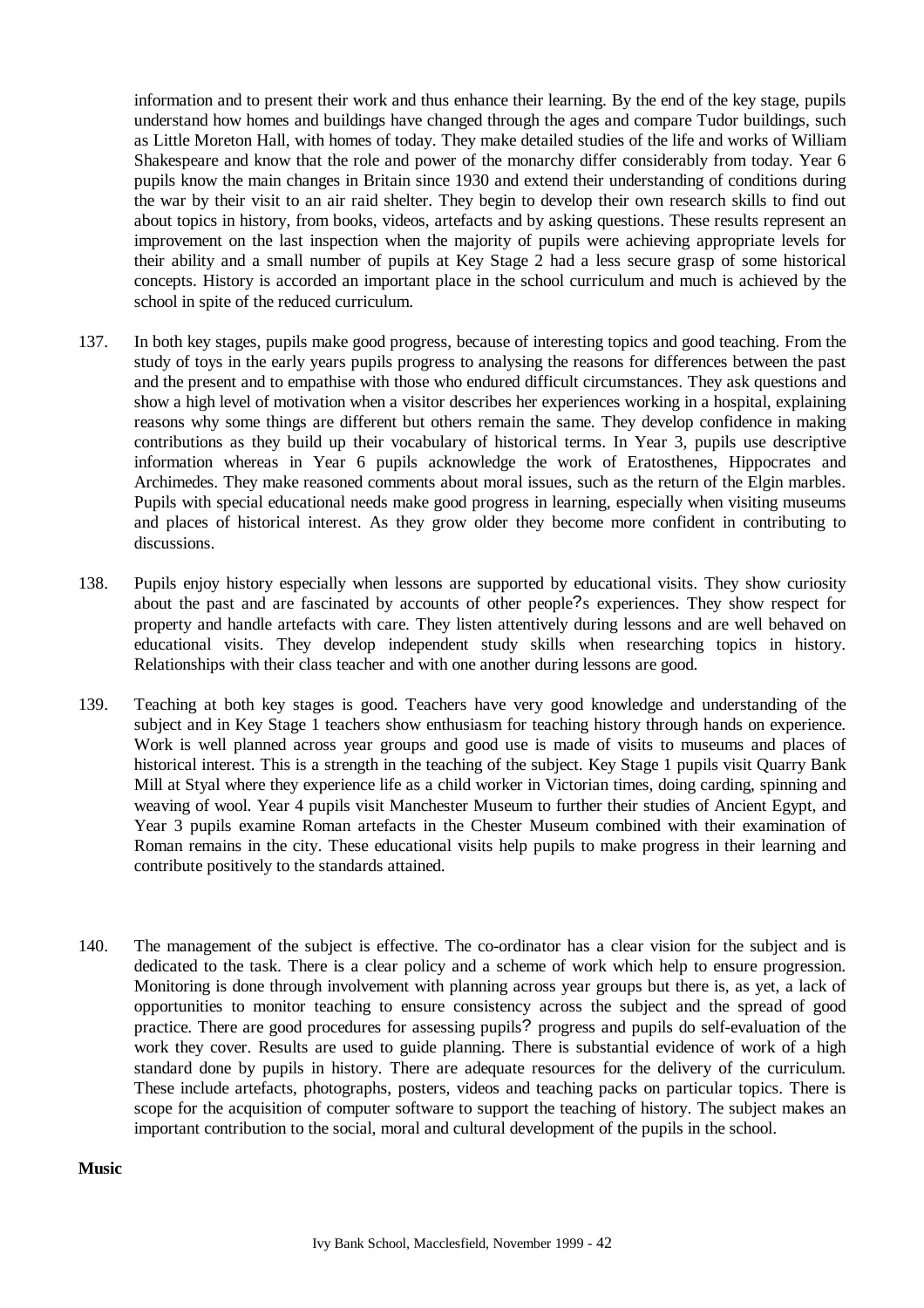- 141. Pupils are making satisfactory progress in Key Stages 1 and 2. Pupils with special educational needs who are taught in the special educational needs unit are making very good progress. There has been an improvement since the previous inspection when teaching was ?generally sound? and there was ?some under-achievement in approximately one third of lessons?.
- 142. During Key Stage 1, most pupils are beginning to sing in tune, memorising the words of songs. At this stage in the school year they are studying the elements of music. For instance, they study how high or how low a sound is. They try to differentiate high and low by listening carefully to two sounds before sorting sounds into two sets: high sounds or low sounds. Discussing and studying a seascape, pupils decide where a wave is high and where it is low; they fix illustrations of a bird and a fish in the correct place on the seascape. Singing a song about a bird and a fish helps them further in their understanding of high and low sound. Using a glockenspiel they begin to understand the connection between the length of a bar and its sound: the longer bars make the lower sounds, and vice versa. Good links with science are made as pupils recall how animals move and where they live. By the end of the key stage, they are beginning to link symbols with high and low sounds as they hum high, low and medium sounds following a ?conductor?. Good links are made with physical education as they recall moving close to the floor, or stretching up into the air. They are beginning to organise a series of sounds using coloured symbols on a whiteboard in readiness for reading graphic scores. They recognise that music sometimes involves silences, and control their sounds accurately, stopping promptly at a signal. In assemblies, they are given opportunities to develop their listening skills when recorded music is played whilst they come into or leave the hall. In Year 2, pupils have the chance to practise their listening skills still further. Their experience of music from long ago is enriched as they listened to a Beethoven symphony whilst drawing Eid greetings cards.
- 143. In Key Stage 2, all pupils in Year 3 have the opportunity to learn to play the recorder. They are beginning to understand the conventions of reading standard music notation, and to appreciate that some sounds are longer than others. Although they sing regularly in assemblies, and in singing lessons, their vocal techniques are not yet fully developed and there is some lack of confidence. However, sometimes they sing long notes and generally they sing in tune. In assemblies, they are being provided with opportunities to listen to recorded music and are beginning to gain an understanding of music of different times and cultures. By the end of the key stage pupils read the words as they sing a medley of Beatles? songs.
- 144. Pupils with special educational needs make very good progress in identifying and distinguishing high and low sounds. They enjoy practising their sounds, take turns and show appreciation of others? efforts. They concentrate well and are willing to persevere and improve their accuracy. At the end of their lesson they are eager to perform a song from ?The Wizard of Oz?. Their singing is strong, confident and enthusiastic.
- 145. Pupils? attitudes to music throughout the school are generally good. They are more confident when they are sure of the words of their songs, and then they become more enthusiastic and animated. On the whole they listen attentively to instructions and explanations. As the school was preparing for Christmas, no group work was observed during the inspection, nor were any pupils working on composing using a range of instruments.
- 146. Teaching is nearly always good. Occasionally it is of a satisfactory standard. The quality is good when teachers have more musical expertise and knowledge, and they possess the skills to support their pupils more confidently. For example, teachers use their singing voices well. The teaching of pupils with special educational needs is very good: there is a strong sense of purpose, good pace and a sense of fun is generated. Teachers are following the school?s scheme of work closely in organising classwork. Individual lessons are well-planned. The scheme ensures consistency between parallel classes, and continuity between year groups. A system for assessing pupils? achievements is in place but is not yet in full use. However, opportunities for enriching pupils? knowledge and understanding of music of good quality are not always being seized; pupils are not getting enough opportunities to develop their listening skills in music. The Headteacher makes a significant and valuable contribution to music in the school as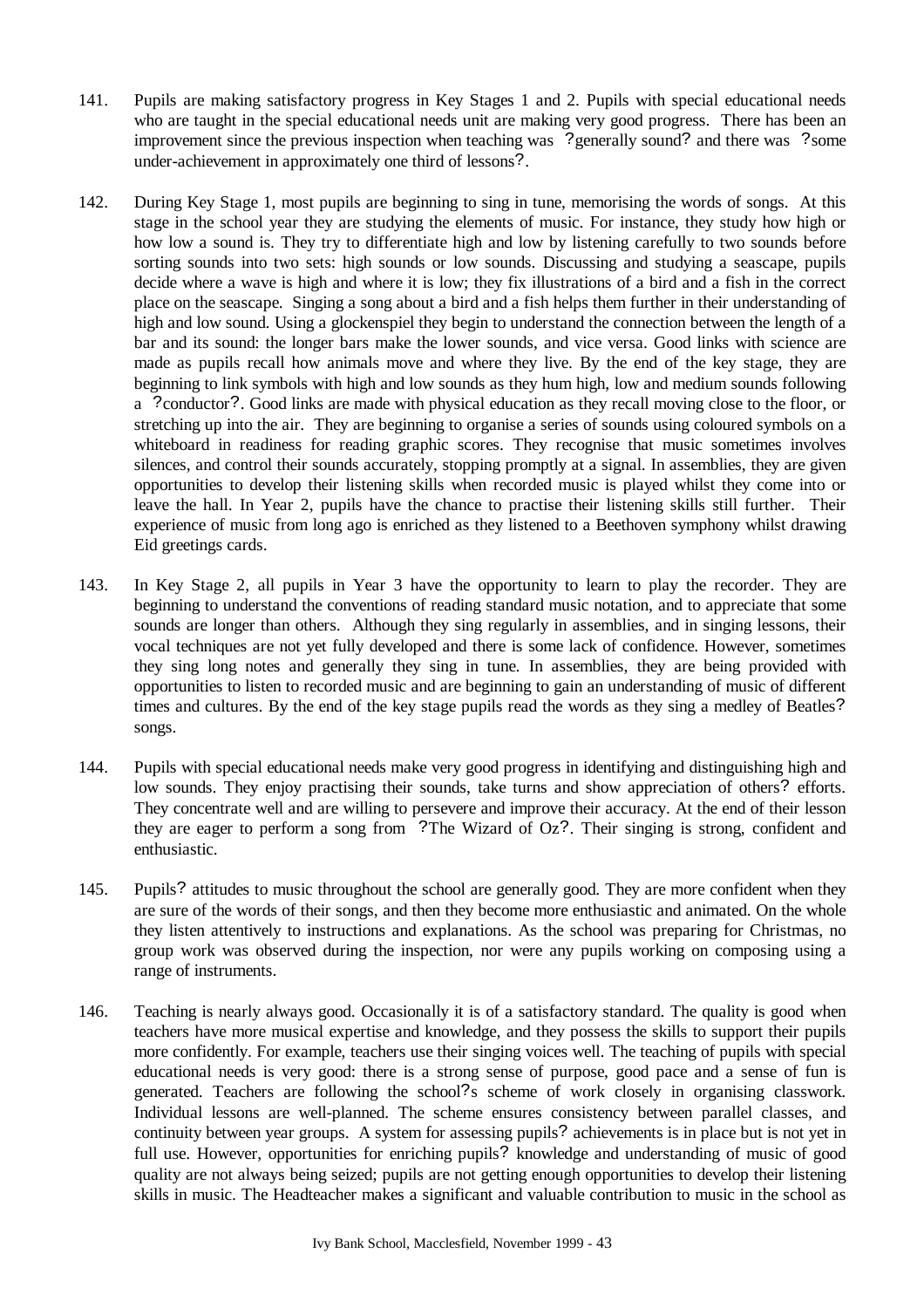she teaches many lessons and leads rehearsals for forthcoming Christmas productions. Her expertise is supported by visiting accompanists.

147. Pupils paying for their own lessons have the chance to play a range of orchestral instruments. A very good feature of music in the school is the contribution to assembly made by an ensemble of instruments comprising a violin and descant, treble and tenor recorders. Their music is specially arranged to account for the combination of instruments available, and the abilities of the players. The players read conventional musical notation in four parts. They hold their own line well, whilst listening to others playing theirs. The standard of playing is high; the instruments are well-balanced and the ensemble produces a delicate, almost ethereal, quality of sound.

#### **Physical education**

- 148. Pupils? work in physical education is similar to that reported in the previous inspection, although strength and stamina are not emphasised enough in lessons. Progress is satisfactory throughout the school, and good in dance. Progress is very good for pupils in the special educational needs unit, given the difficulties faced by these pupils. Most pupils in the school can swim 25 metres unaided by the end of Year 4, and all pupils by the end of Key Stage 2.
- 149. Attitudes and behaviour are generally good. Pupils get changed quickly and walk to and from the hall sensibly in silence. A large majority listen to instructions carefully and follow them as well as they can. When they are given good examples of what to do, for example in a Key Stage 1 dance class given by a talented teacher, they respond appropriately and with some skill. Pupils in the special educational needs unit experience a very good programme of physical development, including swimming and riding, and enthusiastic and dedicated teaching. They respond well, and enjoy their successes.
- 150. Teaching is satisfactory overall, with some good teaching in dance and gymnastics, although some gymnastics lessons are rather uninspiring in their content. Examples of good teaching occur in both key stages and is often linked to enthusiastic demonstration by the teacher, and high expectations of skill, effort, challenge, pace and behaviour. Pupils respond appropriately and make good progress. If any of these elements is missing, lessons are satisfactory, but do not extend pupils sufficiently.
- 151. The demands of the National Curriculum in relation to swimming are met. A good policy and helpful scheme support the subject satisfactorily. The curriculum is well supported by ten extra-curricular sports clubs, from which the school fields competitive teams in football, netball, hockey, cricket, rounders and swimming. Resources are good, but access is restricted as there is no outside door on the storage area. The hall is too small for gymnastics in the upper juniors. Although this does not interfere with delivery of the National Curriculum, teachers and pupils have to be very careful in order to remain safe.

#### **The Unit for pupils with moderate learning difficulties**

- 152. The unit accommodates 15 pupils with moderate learning difficulties from schools throughout the Local Education Authority area. Liaison with those schools to assess and identify those pupils who will benefit most from this provision is very good, as are links with the parents and carers. The number has been significantly reduced since the previous inspection, largely because of the national initiative to promote greater inclusion of such pupils in mainstream schools.
- 153. The unit is a centre of excellence. Teaching is very good, at times excellent. The organisation and structure of the sessions are excellent, creating conditions where pupils are secure and know precisely what they have to do to improve their basic skills. The very comprehensive planning links very closely the pupils? individual targets to the National Literacy and Numeracy Strategies and to subject programmes of study objectives. Continuous and precise assessment of pupils? progress in skills is effectively used to adjust the work planned from day-to-day. The programmes of work set are personal, relevant, varied and attractive, matching the resources which are well used within them. Relationships are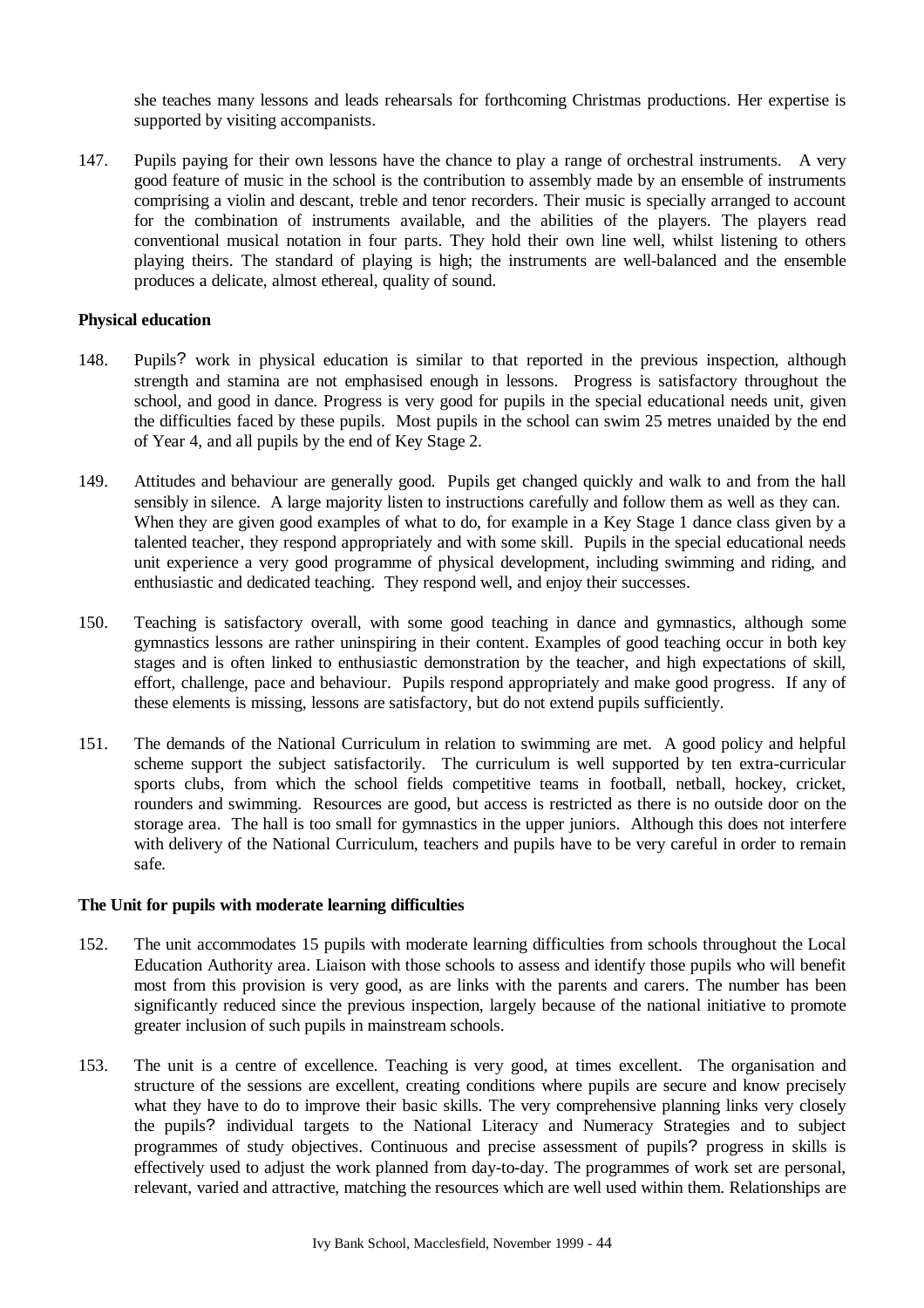excellent, maintaining pupils? positive self-image at all times, creating conditions where pupils can work with good concentration and determination. The complex timetable, which this involves, runs smoothly because of the particularly close teamwork of the two teachers and their assistants.

- 154. Teaching strategies are based on short lesson slots where pupils maximise their concentration spans and experience many ?fresh starts? during the day. The ethos of the Unit is to enable the pupils to experience success, but this does not mean that they are spoon-fed. They are often put into challenging situations, be it mastering new spellings, constructing Wizard of Oz figures or imagining delving into deep mines, where their problem solving capacities are stretched to the limit. The curriculum, while appropriately modified in some aspects, is wider than that of the mainstream. It includes horse-riding and a good range of visits to places of stimulating educational value, including at least one residential visit. Overall it promotes very good progress in relation to the pupils? abilities. A sensitive pattern of integration allows pupils to join the mainstream activities at appropriate points.
- 155. Excellent management of the unit includes a strong programme of review and self-evaluation, identifying the need to introduce elements of greater independence for pupils? working, appropriate to their capacities. Very good administration of the comprehensive procedures and records, and audit and provision of resources has a strong positive impact of the quality of education provided.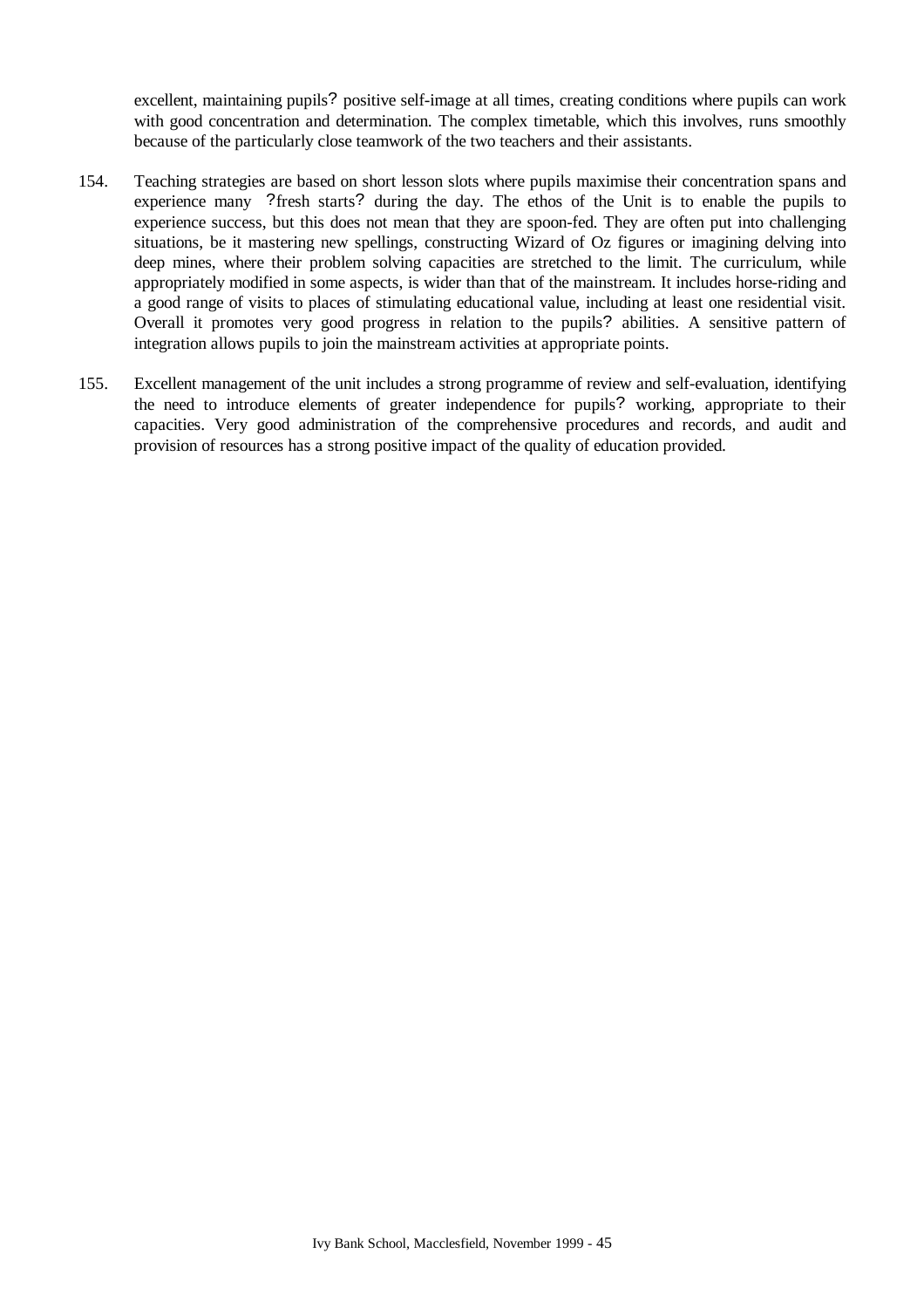## **PART C: INSPECTION DATA**

## **SUMMARY OF INSPECTION EVIDENCE**

- 156. The inspection of Ivy Bank Primary School was undertaken by seven inspectors who spent a total of 26 inspector days in the school. The evidence in the report is based upon a total of 86.75 hours observation from 138 lessons or part lessons distributed across the 15 classes, together with 34.2 hours of other direct observation activities.
- 157. The evidence also includes:
	- C. inspection of a range of other school activities, including assemblies and registration;
	- C. listening to the reading of pupils from each year group, selected by teachers to represent the full range of ability and attainment;
	- C. inspection of books and other work of three pupils in each age group, in each class, selected by teachers to represent the full range of attainment;
	- C. inspection of samples of work from the previous academic year;
	- C. inspection of samples of written reports to parents;
	- C. discussions with children in each age group;
	- C. discussions with governors, parents, members of teaching, learning support and non-teaching staff;
	- C. discussions held at a meeting, prior to the inspection, attended by 13 parents;
	- C. scrutiny of policy documents, attendance registers, records kept of pupils, teachers? planning documents, the previous inspection report and action plan;
	- C. analysis of the school development plan and budget figures;
	- C. analysis of 63 parents? questionnaires.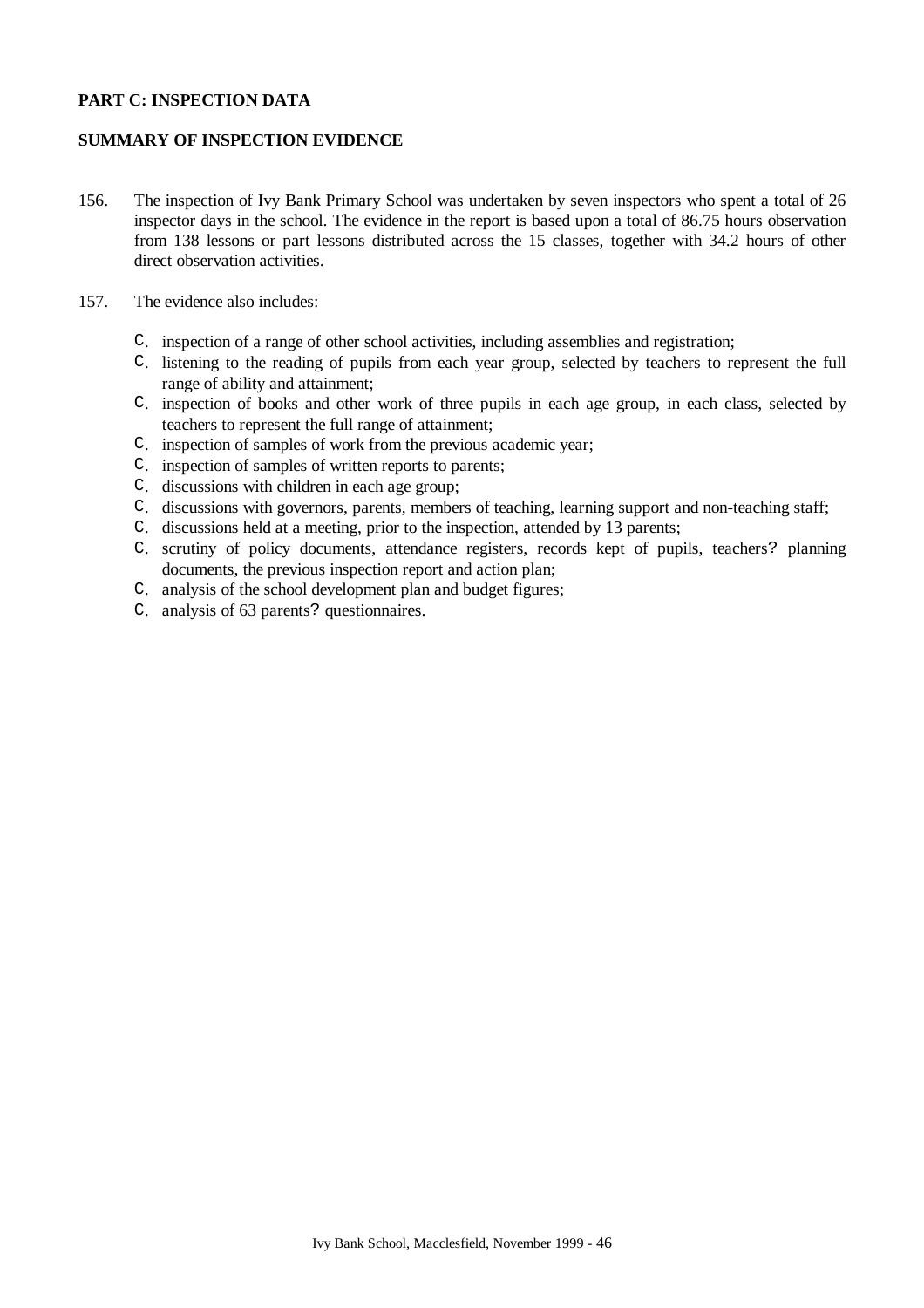## **DATA AND INDICATORS**

## **Pupil data**

|         |                    |     |                                                                 | Number of pupils   Number of pupils   Number of pupils   Number of full-time |
|---------|--------------------|-----|-----------------------------------------------------------------|------------------------------------------------------------------------------|
|         | on roll (full-time |     | with statements of   on school's register   pupils eligible for |                                                                              |
|         | equivalent)        | SEN | of SEN                                                          | free school meals                                                            |
| YR ? Y7 | 370                |     | 44                                                              |                                                                              |

# **Teachers and classes**

# **Qualified teachers (YR ? Y7)**

| Total number of qualified teachers (full-time equivalent) |      |
|-----------------------------------------------------------|------|
| Number of pupils per qualified teacher                    | 21.8 |

## **Education support staff (YR ? Y7)**

| Total number of education support staff |       |
|-----------------------------------------|-------|
| Total aggregate hours worked each week  | 179.5 |

**Average class size:** 24.7

## **Financial data**

| Financial year:                            | 1998/1999 |
|--------------------------------------------|-----------|
|                                            |           |
|                                            |           |
| <b>Total Income</b>                        | 607344    |
| Total Expenditure                          | 584137    |
| Expenditure per pupil                      | 1596      |
| Balance brought forward from previous year | 20185     |
| Balance carried forward to next year       | 43392     |